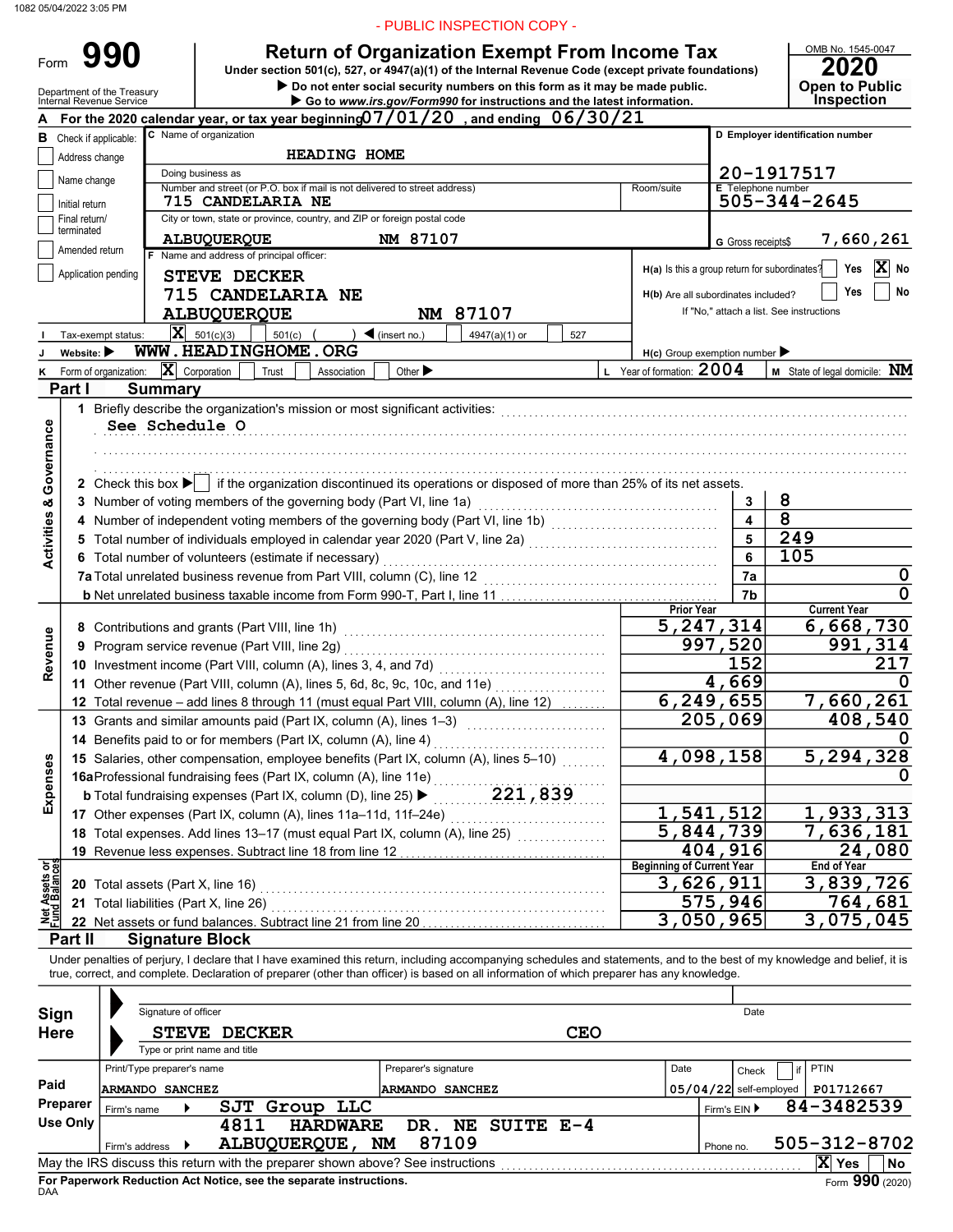|              |              | Form 990 (2020) HEADING HOME                         |                                                                                                                                                                       | 20-1917517  |               | Page 2                |
|--------------|--------------|------------------------------------------------------|-----------------------------------------------------------------------------------------------------------------------------------------------------------------------|-------------|---------------|-----------------------|
| Part III     |              |                                                      | <b>Statement of Program Service Accomplishments</b><br>Check if Schedule O contains a response or note to any line in this Part III [111] [11] [11] [11] [11] [11] [1 |             |               | $\mathbf{x}$          |
|              |              | 1 Briefly describe the organization's mission:       |                                                                                                                                                                       |             |               |                       |
|              |              | See Schedule O                                       |                                                                                                                                                                       |             |               |                       |
|              |              |                                                      |                                                                                                                                                                       |             |               |                       |
|              |              |                                                      |                                                                                                                                                                       |             |               |                       |
|              |              |                                                      |                                                                                                                                                                       |             |               |                       |
| $\mathbf{2}$ |              |                                                      | Did the organization undertake any significant program services during the year which were not listed on the                                                          |             |               |                       |
|              |              | prior Form 990 or 990-EZ?                            |                                                                                                                                                                       |             |               | Yes $X$ No            |
|              |              | If "Yes," describe these new services on Schedule O. |                                                                                                                                                                       |             |               |                       |
| 3            |              |                                                      | Did the organization cease conducting, or make significant changes in how it conducts, any program                                                                    |             |               |                       |
|              | services?    |                                                      |                                                                                                                                                                       |             |               | Yes $\overline{X}$ No |
|              |              | If "Yes," describe these changes on Schedule O.      |                                                                                                                                                                       |             |               |                       |
| 4            |              |                                                      | Describe the organization's program service accomplishments for each of its three largest program services, as measured by                                            |             |               |                       |
|              |              |                                                      | expenses. Section $501(c)(3)$ and $501(c)(4)$ organizations are required to report the amount of grants and allocations to others,                                    |             |               |                       |
|              |              |                                                      | the total expenses, and revenue, if any, for each program service reported.                                                                                           |             |               |                       |
|              |              |                                                      | 6,467,979 including grants of \$408,540 ) (Revenue \$                                                                                                                 |             |               |                       |
| 4a (Code:    |              | ) (Expenses \$<br>See Schedule O                     |                                                                                                                                                                       |             |               |                       |
|              |              |                                                      |                                                                                                                                                                       |             |               |                       |
|              |              |                                                      |                                                                                                                                                                       |             |               |                       |
|              |              |                                                      |                                                                                                                                                                       |             |               |                       |
|              |              |                                                      |                                                                                                                                                                       |             |               |                       |
|              |              |                                                      |                                                                                                                                                                       |             |               |                       |
|              |              |                                                      |                                                                                                                                                                       |             |               |                       |
|              |              |                                                      |                                                                                                                                                                       |             |               |                       |
|              |              |                                                      |                                                                                                                                                                       |             |               |                       |
|              |              |                                                      |                                                                                                                                                                       |             |               |                       |
|              |              |                                                      |                                                                                                                                                                       |             |               |                       |
|              |              |                                                      |                                                                                                                                                                       |             |               |                       |
| 4b (Code:    |              | $(\text{Expenses }$ \$                               | including grants of \$                                                                                                                                                |             | ) (Revenue \$ |                       |
| N/A          |              |                                                      |                                                                                                                                                                       |             |               |                       |
|              |              |                                                      |                                                                                                                                                                       |             |               |                       |
|              |              |                                                      |                                                                                                                                                                       |             |               |                       |
|              |              |                                                      |                                                                                                                                                                       |             |               |                       |
|              |              |                                                      |                                                                                                                                                                       |             |               |                       |
|              |              |                                                      |                                                                                                                                                                       |             |               |                       |
|              |              |                                                      |                                                                                                                                                                       |             |               |                       |
|              |              |                                                      |                                                                                                                                                                       |             |               |                       |
|              |              |                                                      |                                                                                                                                                                       |             |               |                       |
|              |              |                                                      |                                                                                                                                                                       |             |               |                       |
|              |              |                                                      |                                                                                                                                                                       |             |               |                       |
| 4c (Code:    |              | ) (Expenses \$                                       | including grants of \$                                                                                                                                                |             | ) (Revenue \$ |                       |
| N/A          |              |                                                      |                                                                                                                                                                       |             |               |                       |
|              |              |                                                      |                                                                                                                                                                       |             |               |                       |
|              |              |                                                      |                                                                                                                                                                       |             |               |                       |
|              |              |                                                      |                                                                                                                                                                       |             |               |                       |
|              |              |                                                      |                                                                                                                                                                       |             |               |                       |
|              |              |                                                      |                                                                                                                                                                       |             |               |                       |
|              |              |                                                      |                                                                                                                                                                       |             |               |                       |
|              |              |                                                      |                                                                                                                                                                       |             |               |                       |
|              |              |                                                      |                                                                                                                                                                       |             |               |                       |
|              |              |                                                      |                                                                                                                                                                       |             |               |                       |
|              |              |                                                      |                                                                                                                                                                       |             |               |                       |
|              |              | 4d Other program services (Describe on Schedule O.)  |                                                                                                                                                                       |             |               |                       |
|              | (Expenses \$ |                                                      | including grants of \$                                                                                                                                                | (Revenue \$ |               |                       |
|              |              | 4e Total program service expenses                    | 6,467,979                                                                                                                                                             |             |               |                       |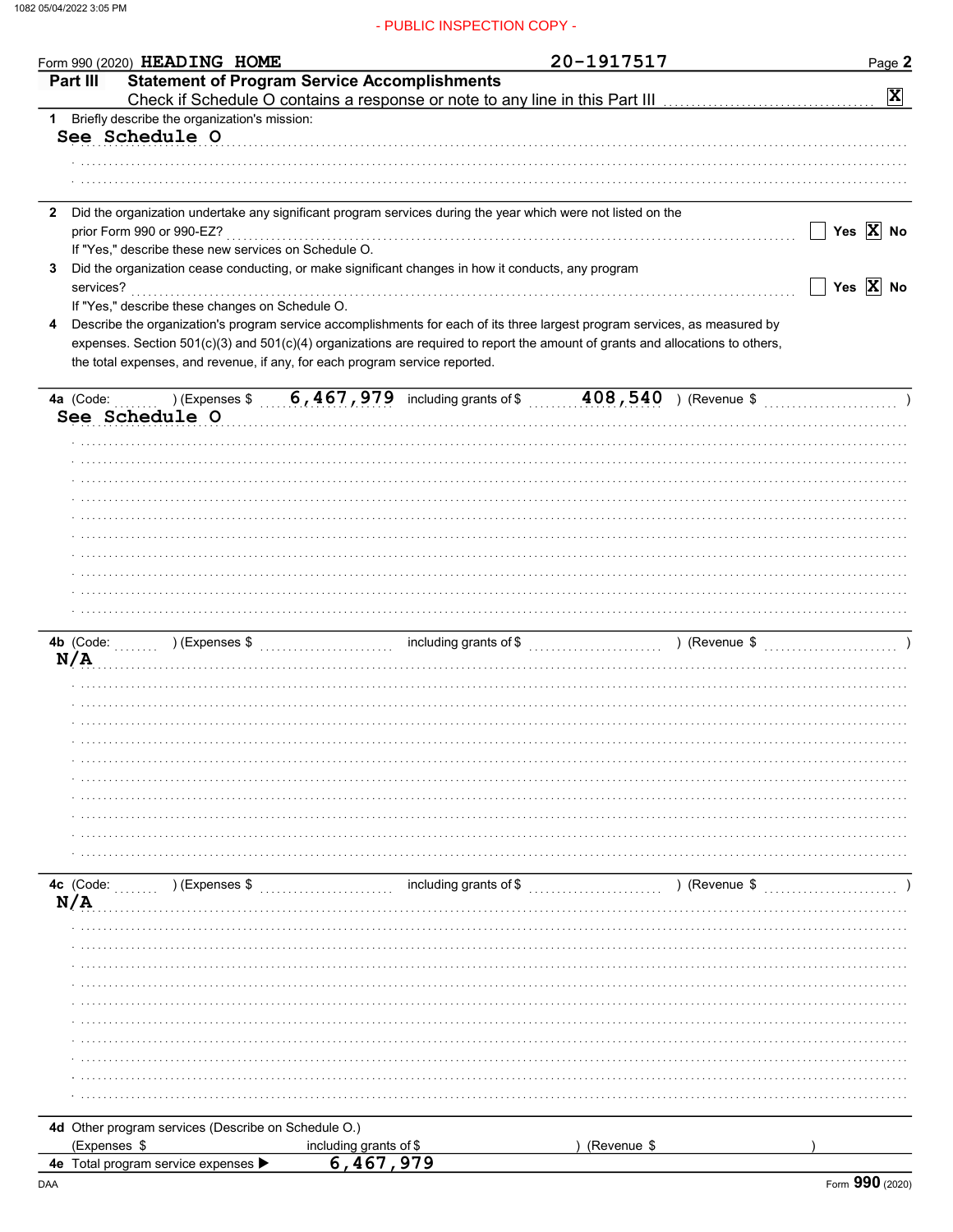|     |         | 20-1917517<br>Form 990 (2020) HEADING HOME                                                                                                                                                                                             |                 |       | Page 3       |
|-----|---------|----------------------------------------------------------------------------------------------------------------------------------------------------------------------------------------------------------------------------------------|-----------------|-------|--------------|
|     | Part IV | <b>Checklist of Required Schedules</b>                                                                                                                                                                                                 |                 |       |              |
|     |         |                                                                                                                                                                                                                                        |                 | Yes l | No           |
| 1   |         | Is the organization described in section $501(c)(3)$ or $4947(a)(1)$ (other than a private foundation)? If "Yes,"                                                                                                                      |                 |       |              |
|     |         | complete Schedule A                                                                                                                                                                                                                    | 1               | X     |              |
| 2   |         | Is the organization required to complete Schedule B, Schedule of Contributors (see instructions)?                                                                                                                                      | $\mathbf{2}$    | X     |              |
| 3   |         | Did the organization engage in direct or indirect political campaign activities on behalf of or in opposition to                                                                                                                       |                 |       |              |
|     |         | candidates for public office? If "Yes," complete Schedule C, Part I                                                                                                                                                                    | 3               |       | X            |
| 4   |         | Section 501(c)(3) organizations. Did the organization engage in lobbying activities, or have a section 501(h)                                                                                                                          |                 |       |              |
|     |         | election in effect during the tax year? If "Yes," complete Schedule C, Part II                                                                                                                                                         | 4               |       | X            |
| 5   |         | Is the organization a section $501(c)(4)$ , $501(c)(5)$ , or $501(c)(6)$ organization that receives membership dues,<br>assessments, or similar amounts as defined in Revenue Procedure 98-19? If "Yes," complete Schedule C, Part III | 5               |       | X            |
| 6   |         | Did the organization maintain any donor advised funds or any similar funds or accounts for which donors                                                                                                                                |                 |       |              |
|     |         | have the right to provide advice on the distribution or investment of amounts in such funds or accounts? If                                                                                                                            |                 |       |              |
|     |         | "Yes," complete Schedule D, Part I                                                                                                                                                                                                     | 6               |       | X            |
| 7   |         | Did the organization receive or hold a conservation easement, including easements to preserve open space,                                                                                                                              |                 |       |              |
|     |         | the environment, historic land areas, or historic structures? If "Yes," complete Schedule D, Part II                                                                                                                                   | 7               |       | X            |
| 8   |         | Did the organization maintain collections of works of art, historical treasures, or other similar assets? If "Yes,"                                                                                                                    |                 |       |              |
|     |         | complete Schedule D, Part III                                                                                                                                                                                                          | 8               |       | X            |
| 9   |         | Did the organization report an amount in Part X, line 21, for escrow or custodial account liability, serve as a                                                                                                                        |                 |       |              |
|     |         | custodian for amounts not listed in Part X; or provide credit counseling, debt management, credit repair, or                                                                                                                           |                 |       |              |
|     |         | debt negotiation services? If "Yes," complete Schedule D, Part IV                                                                                                                                                                      | 9               |       | X            |
| 10  |         | Did the organization, directly or through a related organization, hold assets in donor-restricted endowments                                                                                                                           |                 |       |              |
|     |         | or in quasi endowments? If "Yes," complete Schedule D, Part V                                                                                                                                                                          | 10              | X     |              |
| 11  |         | If the organization's answer to any of the following questions is "Yes," then complete Schedule D, Parts VI,                                                                                                                           |                 |       |              |
|     |         | VII, VIII, IX, or X as applicable.                                                                                                                                                                                                     |                 |       |              |
| a   |         | Did the organization report an amount for land, buildings, and equipment in Part X, line 10? If "Yes,"                                                                                                                                 |                 |       |              |
|     |         | complete Schedule D, Part VI                                                                                                                                                                                                           | 11a             | X     |              |
| b   |         | Did the organization report an amount for investments-other securities in Part X, line 12, that is 5% or more                                                                                                                          |                 |       |              |
|     |         | of its total assets reported in Part X, line 16? If "Yes," complete Schedule D, Part VII                                                                                                                                               | 11b             |       | X            |
| c   |         | Did the organization report an amount for investments—program related in Part X, line 13, that is 5% or more<br>of its total assets reported in Part X, line 16? If "Yes," complete Schedule D, Part VIII [[[[[[[[[[[[[[[[[[[          | 11c             |       | X            |
| d   |         | Did the organization report an amount for other assets in Part X, line 15, that is 5% or more of its total assets                                                                                                                      |                 |       |              |
|     |         | reported in Part X, line 16? If "Yes," complete Schedule D, Part IX                                                                                                                                                                    | 11d             |       | X            |
|     |         | Did the organization report an amount for other liabilities in Part X, line 25? If "Yes," complete Schedule D, Part X                                                                                                                  | 11e             |       | $\mathbf{x}$ |
| f   |         | Did the organization's separate or consolidated financial statements for the tax year include a footnote that addresses                                                                                                                |                 |       |              |
|     |         | the organization's liability for uncertain tax positions under FIN 48 (ASC 740)? If "Yes," complete Schedule D, Part X                                                                                                                 | 11f             | X     |              |
|     |         | 12a Did the organization obtain separate, independent audited financial statements for the tax year? If "Yes," complete                                                                                                                |                 |       |              |
|     |         | Schedule D, Parts XI and XII electron contracts and contracts and contracts and contracts and contracts and contracts and contracts are set of the schedule of the schedule of the schedule of the schedule of the schedule of         | 12a             | X     |              |
|     |         | <b>b</b> Was the organization included in consolidated, independent audited financial statements for the tax year? If                                                                                                                  |                 |       |              |
|     |         | "Yes," and if the organization answered "No" to line 12a, then completing Schedule D, Parts XI and XII is optional                                                                                                                     | 12 <sub>b</sub> |       | X            |
| 13  |         |                                                                                                                                                                                                                                        | 13              |       | $\mathbf x$  |
| 14a |         |                                                                                                                                                                                                                                        | 14a             |       | X            |
| b   |         | Did the organization have aggregate revenues or expenses of more than \$10,000 from grantmaking,                                                                                                                                       |                 |       |              |
|     |         | fundraising, business, investment, and program service activities outside the United States, or aggregate                                                                                                                              |                 |       |              |
|     |         | foreign investments valued at \$100,000 or more? If "Yes," complete Schedule F, Parts I and IV [[[[[[[[[[[[[[[                                                                                                                         | 14b             |       | X            |
| 15  |         | Did the organization report on Part IX, column (A), line 3, more than \$5,000 of grants or other assistance to or                                                                                                                      |                 |       |              |
|     |         | for any foreign organization? If "Yes," complete Schedule F, Parts II and IV                                                                                                                                                           | 15              |       | X            |
| 16  |         | Did the organization report on Part IX, column (A), line 3, more than \$5,000 of aggregate grants or other                                                                                                                             |                 |       |              |
|     |         | assistance to or for foreign individuals? If "Yes," complete Schedule F, Parts III and IV                                                                                                                                              | 16              |       | X            |
| 17  |         | Did the organization report a total of more than \$15,000 of expenses for professional fundraising services on                                                                                                                         | 17              |       | X            |
| 18  |         | Did the organization report more than \$15,000 total of fundraising event gross income and contributions on                                                                                                                            |                 |       |              |
|     |         | Part VIII, lines 1c and 8a? If "Yes," complete Schedule G, Part II                                                                                                                                                                     | 18              |       | X            |
| 19  |         | Did the organization report more than \$15,000 of gross income from gaming activities on Part VIII, line 9a?                                                                                                                           |                 |       |              |
|     |         |                                                                                                                                                                                                                                        | 19              |       | X            |
| 20a |         |                                                                                                                                                                                                                                        | 20a             |       | X            |
| b   |         |                                                                                                                                                                                                                                        | 20 <sub>b</sub> |       |              |
| 21  |         | Did the organization report more than \$5,000 of grants or other assistance to any domestic organization or                                                                                                                            |                 |       |              |
|     |         |                                                                                                                                                                                                                                        | 21              |       | X            |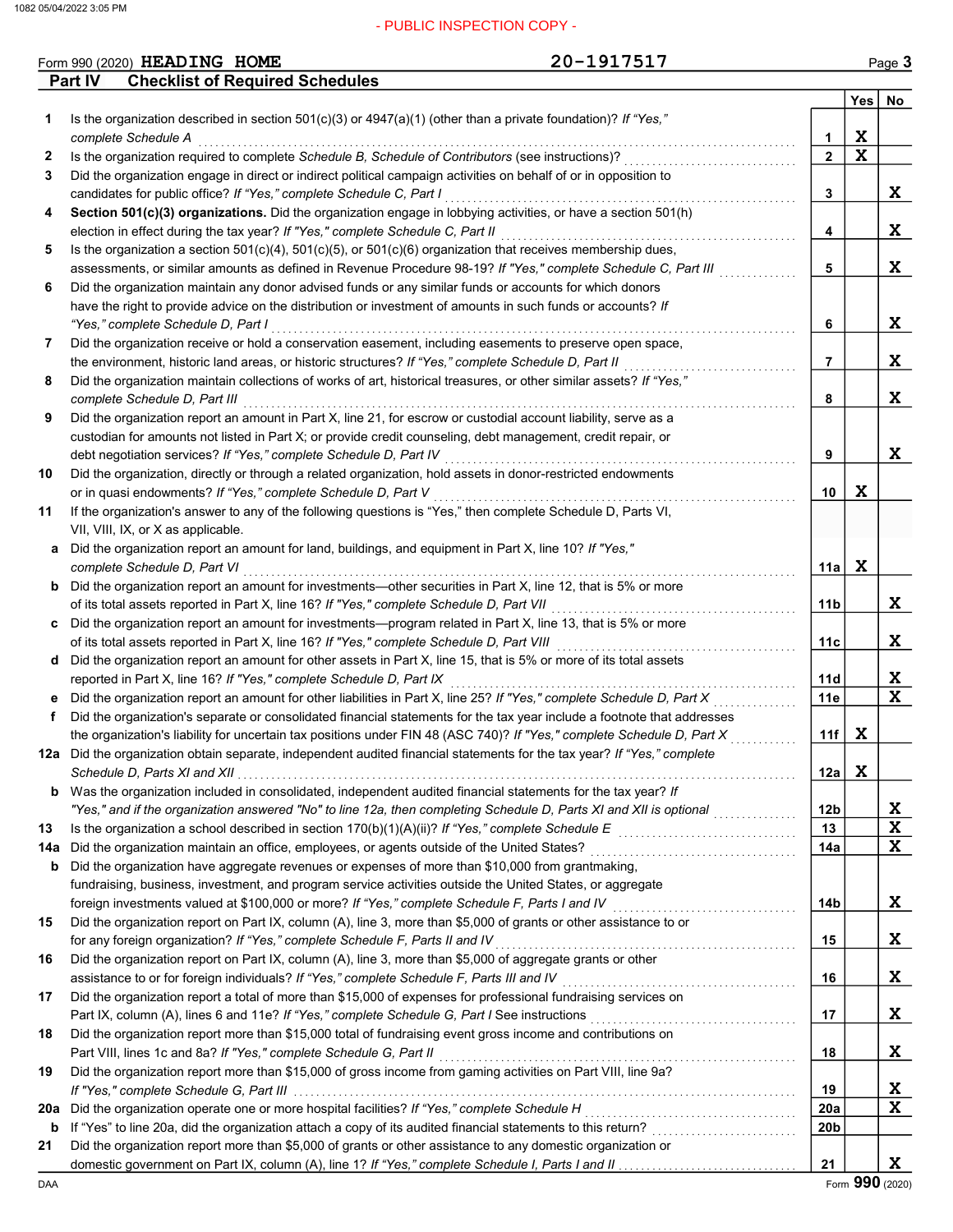|          |               | Form 990 (2020) HEADING HOME                                 |                                                                                                                                                                                                                         | 20-1917517 |                |             |                 |                  | Page 4          |
|----------|---------------|--------------------------------------------------------------|-------------------------------------------------------------------------------------------------------------------------------------------------------------------------------------------------------------------------|------------|----------------|-------------|-----------------|------------------|-----------------|
|          | Part IV       |                                                              | <b>Checklist of Required Schedules (continued)</b>                                                                                                                                                                      |            |                |             |                 |                  |                 |
|          |               |                                                              |                                                                                                                                                                                                                         |            |                |             |                 | Yes              | No              |
| 22       |               |                                                              | Did the organization report more than \$5,000 of grants or other assistance to or for domestic individuals on                                                                                                           |            |                |             |                 |                  |                 |
|          |               |                                                              | Part IX, column (A), line 2? If "Yes," complete Schedule I, Parts I and III                                                                                                                                             |            |                |             | 22              | X                |                 |
| 23       |               |                                                              | Did the organization answer "Yes" to Part VII, Section A, line 3, 4, or 5 about compensation of the                                                                                                                     |            |                |             |                 |                  |                 |
|          |               |                                                              | organization's current and former officers, directors, trustees, key employees, and highest compensated                                                                                                                 |            |                |             |                 |                  | X               |
|          |               | employees? If "Yes," complete Schedule J                     | 24a Did the organization have a tax-exempt bond issue with an outstanding principal amount of more than                                                                                                                 |            |                |             | 23              |                  |                 |
|          |               |                                                              | \$100,000 as of the last day of the year, that was issued after December 31, 2002? If "Yes," answer lines 24b                                                                                                           |            |                |             |                 |                  |                 |
|          |               | through 24d and complete Schedule K. If "No," go to line 25a |                                                                                                                                                                                                                         |            |                |             | 24a             |                  | X               |
| b        |               |                                                              | Did the organization invest any proceeds of tax-exempt bonds beyond a temporary period exception?                                                                                                                       |            |                |             | 24 <sub>b</sub> |                  |                 |
| c        |               |                                                              | Did the organization maintain an escrow account other than a refunding escrow at any time during the year                                                                                                               |            |                |             |                 |                  |                 |
|          |               | to defease any tax-exempt bonds?                             |                                                                                                                                                                                                                         |            |                |             | 24c             |                  |                 |
|          |               |                                                              | d Did the organization act as an "on behalf of" issuer for bonds outstanding at any time during the year?                                                                                                               |            |                |             | 24d             |                  |                 |
|          |               |                                                              | 25a Section 501(c)(3), 501(c)(4), and 501(c)(29) organizations. Did the organization engage in an excess benefit                                                                                                        |            |                |             |                 |                  |                 |
|          |               |                                                              | transaction with a disqualified person during the year? If "Yes," complete Schedule L, Part I                                                                                                                           |            |                |             | 25a             |                  | X               |
| b        |               |                                                              | Is the organization aware that it engaged in an excess benefit transaction with a disqualified person in a prior                                                                                                        |            |                |             |                 |                  |                 |
|          |               |                                                              | year, and that the transaction has not been reported on any of the organization's prior Forms 990 or 990-EZ?                                                                                                            |            |                |             |                 |                  |                 |
|          |               | If "Yes," complete Schedule L, Part I                        |                                                                                                                                                                                                                         |            |                |             | 25b             |                  | X               |
| 26       |               |                                                              | Did the organization report any amount on Part X, line 5 or 22, for receivables from or payables to any current                                                                                                         |            |                |             |                 |                  |                 |
|          |               |                                                              | or former officer, director, trustee, key employee, creator or founder, substantial contributor, or 35%                                                                                                                 |            |                |             |                 |                  |                 |
|          |               |                                                              | controlled entity or family member of any of these persons? If "Yes," complete Schedule L, Part II<br>Did the organization provide a grant or other assistance to any current or former officer, director, trustee, key |            |                |             | 26              |                  | X               |
| 27       |               |                                                              | employee, creator or founder, substantial contributor or employee thereof, a grant selection committee                                                                                                                  |            |                |             |                 |                  |                 |
|          |               |                                                              | member, or to a 35% controlled entity (including an employee thereof) or family member of any of these                                                                                                                  |            |                |             |                 |                  |                 |
|          |               | persons? If "Yes," complete Schedule L, Part III             |                                                                                                                                                                                                                         |            |                |             | 27              |                  | X               |
| 28       |               |                                                              | Was the organization a party to a business transaction with one of the following parties (see Schedule L, Part                                                                                                          |            |                |             |                 |                  |                 |
|          |               |                                                              | IV instructions, for applicable filing thresholds, conditions, and exceptions):                                                                                                                                         |            |                |             |                 |                  |                 |
| а        |               |                                                              | A current or former officer, director, trustee, key employee, creator or founder, or substantial contributor? If                                                                                                        |            |                |             |                 |                  |                 |
|          |               | "Yes," complete Schedule L, Part IV                          |                                                                                                                                                                                                                         |            |                |             | 28a             |                  | X               |
| b        |               |                                                              | A family member of any individual described in line 28a? If "Yes," complete Schedule L, Part IV                                                                                                                         |            |                |             | 28b             |                  | X               |
| c        |               |                                                              | A 35% controlled entity of one or more individuals and/or organizations described in lines 28a or 28b? If                                                                                                               |            |                |             |                 |                  |                 |
|          |               | "Yes," complete Schedule L, Part IV                          |                                                                                                                                                                                                                         |            |                |             | 28c             |                  | X               |
| 29       |               |                                                              | Did the organization receive more than \$25,000 in non-cash contributions? If "Yes," complete Schedule M                                                                                                                |            |                |             | 29              | X                |                 |
| 30       |               |                                                              | Did the organization receive contributions of art, historical treasures, or other similar assets, or qualified                                                                                                          |            |                |             |                 |                  |                 |
|          |               | conservation contributions? If "Yes," complete Schedule M    |                                                                                                                                                                                                                         |            |                |             | 30              |                  | X               |
| 31       |               |                                                              | Did the organization liquidate, terminate, or dissolve and cease operations? If "Yes," complete Schedule N, Part I                                                                                                      |            |                |             | 31              |                  | X               |
| 32       |               |                                                              | Did the organization sell, exchange, dispose of, or transfer more than 25% of its net assets? If "Yes,"                                                                                                                 |            |                |             |                 |                  |                 |
|          |               | complete Schedule N, Part II                                 |                                                                                                                                                                                                                         |            |                |             | 32              |                  | X               |
| 33       |               |                                                              | Did the organization own 100% of an entity disregarded as separate from the organization under Regulations                                                                                                              |            |                |             |                 |                  |                 |
|          |               |                                                              | sections 301.7701-2 and 301.7701-3? If "Yes," complete Schedule R, Part I                                                                                                                                               |            |                |             | 33              |                  | X               |
| 34       |               |                                                              | Was the organization related to any tax-exempt or taxable entity? If "Yes," complete Schedule R, Part II, III,                                                                                                          |            |                |             |                 |                  |                 |
|          |               | or IV, and Part V, line 1                                    | Did the organization have a controlled entity within the meaning of section 512(b)(13)?                                                                                                                                 |            |                |             | 34              |                  | X<br>X          |
| 35a<br>b |               |                                                              | If "Yes" to line 35a, did the organization receive any payment from or engage in any transaction with a                                                                                                                 |            |                |             | 35a             |                  |                 |
|          |               |                                                              | controlled entity within the meaning of section 512(b)(13)? If "Yes," complete Schedule R, Part V, line 2                                                                                                               |            |                |             | 35b             |                  |                 |
| 36       |               |                                                              | Section 501(c)(3) organizations. Did the organization make any transfers to an exempt non-charitable                                                                                                                    |            |                |             |                 |                  |                 |
|          |               |                                                              | related organization? If "Yes," complete Schedule R, Part V, line 2                                                                                                                                                     |            |                |             | 36              |                  | X               |
| 37       |               |                                                              | Did the organization conduct more than 5% of its activities through an entity that is not a related organization                                                                                                        |            |                |             |                 |                  |                 |
|          |               |                                                              | and that is treated as a partnership for federal income tax purposes? If "Yes," complete Schedule R, Part VI                                                                                                            |            |                | .           | 37              |                  | X               |
| 38       |               |                                                              | Did the organization complete Schedule O and provide explanations in Schedule O for Part VI, lines 11b and                                                                                                              |            |                |             |                 |                  |                 |
|          |               |                                                              | 19? Note: All Form 990 filers are required to complete Schedule O.                                                                                                                                                      |            |                |             | 38              | X                |                 |
|          | <b>Part V</b> |                                                              | <b>Statements Regarding Other IRS Filings and Tax Compliance</b>                                                                                                                                                        |            |                |             |                 |                  |                 |
|          |               |                                                              | Check if Schedule O contains a response or note to any line in this Part V                                                                                                                                              |            |                |             |                 |                  |                 |
|          |               |                                                              |                                                                                                                                                                                                                         |            |                |             |                 | Yes <sub>1</sub> | No              |
| 1а       |               |                                                              | Enter the number reported in Box 3 of Form 1096. Enter -0- if not applicable                                                                                                                                            |            | 1a             | 30          |                 |                  |                 |
| b        |               |                                                              | Enter the number of Forms W-2G included in line 1a. Enter -0- if not applicable                                                                                                                                         |            | 1 <sub>b</sub> | $\mathbf 0$ |                 |                  |                 |
| c        |               |                                                              | Did the organization comply with backup withholding rules for reportable payments to vendors and                                                                                                                        |            |                |             |                 |                  |                 |
|          |               |                                                              |                                                                                                                                                                                                                         |            |                |             | 1c              | X                | Form 990 (2020) |
| DAA      |               |                                                              |                                                                                                                                                                                                                         |            |                |             |                 |                  |                 |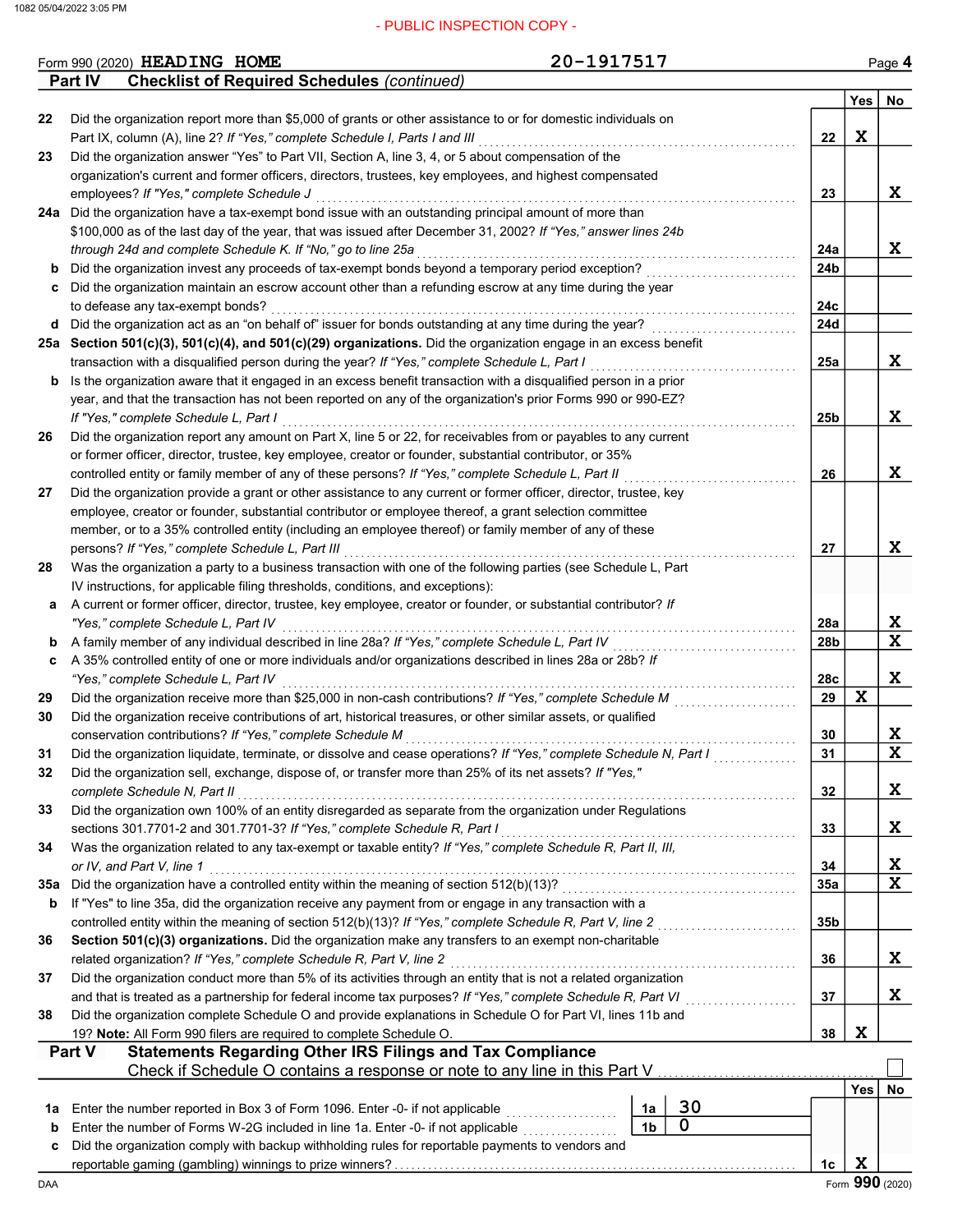|     | 20-1917517<br>Form 990 (2020) HEADING HOME                                                                                                                                                                 |                |     | Page 5      |  |  |  |  |  |  |  |  |  |  |
|-----|------------------------------------------------------------------------------------------------------------------------------------------------------------------------------------------------------------|----------------|-----|-------------|--|--|--|--|--|--|--|--|--|--|
|     | Statements Regarding Other IRS Filings and Tax Compliance (continued)<br><b>Part V</b>                                                                                                                     |                |     |             |  |  |  |  |  |  |  |  |  |  |
|     |                                                                                                                                                                                                            |                | Yes | No          |  |  |  |  |  |  |  |  |  |  |
|     | 2a Enter the number of employees reported on Form W-3, Transmittal of Wage and Tax                                                                                                                         |                |     |             |  |  |  |  |  |  |  |  |  |  |
|     | 249<br>Statements, filed for the calendar year ending with or within the year covered by this return<br>2a                                                                                                 |                |     |             |  |  |  |  |  |  |  |  |  |  |
| b   | If at least one is reported on line 2a, did the organization file all required federal employment tax returns?                                                                                             | 2 <sub>b</sub> | X   |             |  |  |  |  |  |  |  |  |  |  |
|     | Note: If the sum of lines 1a and 2a is greater than 250, you may be required to e-file (see instructions)                                                                                                  |                |     |             |  |  |  |  |  |  |  |  |  |  |
| За  | Did the organization have unrelated business gross income of \$1,000 or more during the year?                                                                                                              | Зa             |     | X           |  |  |  |  |  |  |  |  |  |  |
| b   | If "Yes," has it filed a Form 990-T for this year? If "No" to line 3b, provide an explanation on Schedule O                                                                                                | 3b             |     |             |  |  |  |  |  |  |  |  |  |  |
| 4a  | At any time during the calendar year, did the organization have an interest in, or a signature or other authority over,                                                                                    |                |     |             |  |  |  |  |  |  |  |  |  |  |
|     | a financial account in a foreign country (such as a bank account, securities account, or other financial account)?                                                                                         | 4a             |     | X           |  |  |  |  |  |  |  |  |  |  |
| b   | If "Yes," enter the name of the foreign country ▶                                                                                                                                                          |                |     |             |  |  |  |  |  |  |  |  |  |  |
|     | See instructions for filing requirements for FinCEN Form 114, Report of Foreign Bank and Financial Accounts (FBAR).                                                                                        |                |     |             |  |  |  |  |  |  |  |  |  |  |
| 5a  | Was the organization a party to a prohibited tax shelter transaction at any time during the tax year?                                                                                                      | 5a             |     | X<br>X      |  |  |  |  |  |  |  |  |  |  |
| b   | Did any taxable party notify the organization that it was or is a party to a prohibited tax shelter transaction?                                                                                           | 5 <sub>b</sub> |     |             |  |  |  |  |  |  |  |  |  |  |
| c   | If "Yes" to line 5a or 5b, did the organization file Form 8886-T?                                                                                                                                          | 5c             |     |             |  |  |  |  |  |  |  |  |  |  |
| 6a  | Does the organization have annual gross receipts that are normally greater than \$100,000, and did the<br>organization solicit any contributions that were not tax deductible as charitable contributions? |                |     | X           |  |  |  |  |  |  |  |  |  |  |
| b   | If "Yes," did the organization include with every solicitation an express statement that such contributions or                                                                                             | 6a             |     |             |  |  |  |  |  |  |  |  |  |  |
|     | gifts were not tax deductible?                                                                                                                                                                             | 6b             |     |             |  |  |  |  |  |  |  |  |  |  |
| 7   | Organizations that may receive deductible contributions under section 170(c).                                                                                                                              |                |     |             |  |  |  |  |  |  |  |  |  |  |
| а   | Did the organization receive a payment in excess of \$75 made partly as a contribution and partly for goods                                                                                                |                |     |             |  |  |  |  |  |  |  |  |  |  |
|     | and services provided to the payor?                                                                                                                                                                        | 7a             |     | X           |  |  |  |  |  |  |  |  |  |  |
| b   | If "Yes," did the organization notify the donor of the value of the goods or services provided?                                                                                                            | 7b             |     |             |  |  |  |  |  |  |  |  |  |  |
| c   | Did the organization sell, exchange, or otherwise dispose of tangible personal property for which it was                                                                                                   |                |     |             |  |  |  |  |  |  |  |  |  |  |
|     | required to file Form 8282?                                                                                                                                                                                | 7c             |     | X           |  |  |  |  |  |  |  |  |  |  |
| d   | 7d<br>If "Yes," indicate the number of Forms 8282 filed during the year                                                                                                                                    |                |     |             |  |  |  |  |  |  |  |  |  |  |
| е   | Did the organization receive any funds, directly or indirectly, to pay premiums on a personal benefit contract?                                                                                            | 7e             |     | X           |  |  |  |  |  |  |  |  |  |  |
| Ť   | Did the organization, during the year, pay premiums, directly or indirectly, on a personal benefit contract?                                                                                               | 7f             |     | X           |  |  |  |  |  |  |  |  |  |  |
| g   | If the organization received a contribution of qualified intellectual property, did the organization file Form 8899 as required?                                                                           | 7g             |     | X           |  |  |  |  |  |  |  |  |  |  |
| h   | If the organization received a contribution of cars, boats, airplanes, or other vehicles, did the organization file a Form 1098-C?                                                                         | 7h             |     | $\mathbf x$ |  |  |  |  |  |  |  |  |  |  |
| 8   | Sponsoring organizations maintaining donor advised funds. Did a donor advised fund maintained by the                                                                                                       |                |     |             |  |  |  |  |  |  |  |  |  |  |
|     | sponsoring organization have excess business holdings at any time during the year?                                                                                                                         | 8              |     |             |  |  |  |  |  |  |  |  |  |  |
| 9   | Sponsoring organizations maintaining donor advised funds.                                                                                                                                                  |                |     |             |  |  |  |  |  |  |  |  |  |  |
| а   | Did the sponsoring organization make any taxable distributions under section 4966?                                                                                                                         | 9a             |     |             |  |  |  |  |  |  |  |  |  |  |
| b   | Did the sponsoring organization make a distribution to a donor, donor advisor, or related person?                                                                                                          | 9b             |     |             |  |  |  |  |  |  |  |  |  |  |
| 10  | Section 501(c)(7) organizations. Enter:                                                                                                                                                                    |                |     |             |  |  |  |  |  |  |  |  |  |  |
| а   | Initiation fees and capital contributions included on Part VIII, line 12<br>10a                                                                                                                            |                |     |             |  |  |  |  |  |  |  |  |  |  |
| b   | 10 <sub>b</sub><br>Gross receipts, included on Form 990, Part VIII, line 12, for public use of club facilities                                                                                             |                |     |             |  |  |  |  |  |  |  |  |  |  |
| 11  | Section 501(c)(12) organizations. Enter:                                                                                                                                                                   |                |     |             |  |  |  |  |  |  |  |  |  |  |
| а   | 11a<br>Gross income from members or shareholders                                                                                                                                                           |                |     |             |  |  |  |  |  |  |  |  |  |  |
| b   | Gross income from other sources (Do not net amounts due or paid to other sources                                                                                                                           |                |     |             |  |  |  |  |  |  |  |  |  |  |
|     | against amounts due or received from them.)<br>11b                                                                                                                                                         |                |     |             |  |  |  |  |  |  |  |  |  |  |
| 12a | Section 4947(a)(1) non-exempt charitable trusts. Is the organization filing Form 990 in lieu of Form 1041?                                                                                                 | 12a            |     |             |  |  |  |  |  |  |  |  |  |  |
| b   | If "Yes," enter the amount of tax-exempt interest received or accrued during the year<br>12 <sub>b</sub>                                                                                                   |                |     |             |  |  |  |  |  |  |  |  |  |  |
| 13  | Section 501(c)(29) qualified nonprofit health insurance issuers.<br>Is the organization licensed to issue qualified health plans in more than one state?                                                   | 13а            |     |             |  |  |  |  |  |  |  |  |  |  |
| а   | Note: See the instructions for additional information the organization must report on Schedule O.                                                                                                          |                |     |             |  |  |  |  |  |  |  |  |  |  |
| b   | Enter the amount of reserves the organization is required to maintain by the states in which                                                                                                               |                |     |             |  |  |  |  |  |  |  |  |  |  |
|     | 13 <sub>b</sub>                                                                                                                                                                                            |                |     |             |  |  |  |  |  |  |  |  |  |  |
| c   | 13 <sub>c</sub><br>Enter the amount of reserves on hand                                                                                                                                                    |                |     |             |  |  |  |  |  |  |  |  |  |  |
| 14a | Did the organization receive any payments for indoor tanning services during the tax year?                                                                                                                 | 14a            |     | X           |  |  |  |  |  |  |  |  |  |  |
| b   | If "Yes," has it filed a Form 720 to report these payments? If "No," provide an explanation on Schedule O                                                                                                  | 14b            |     |             |  |  |  |  |  |  |  |  |  |  |
| 15  | Is the organization subject to the section 4960 tax on payment(s) of more than \$1,000,000 in remuneration or                                                                                              |                |     |             |  |  |  |  |  |  |  |  |  |  |
|     | excess parachute payment(s) during the year?                                                                                                                                                               | 15             |     | X           |  |  |  |  |  |  |  |  |  |  |
|     | If "Yes," see instructions and file Form 4720, Schedule N.                                                                                                                                                 |                |     |             |  |  |  |  |  |  |  |  |  |  |
| 16  | Is the organization an educational institution subject to the section 4968 excise tax on net investment income?                                                                                            | 16             |     | X           |  |  |  |  |  |  |  |  |  |  |
|     | If "Yes," complete Form 4720, Schedule O.                                                                                                                                                                  |                |     |             |  |  |  |  |  |  |  |  |  |  |

Form 990 (2020)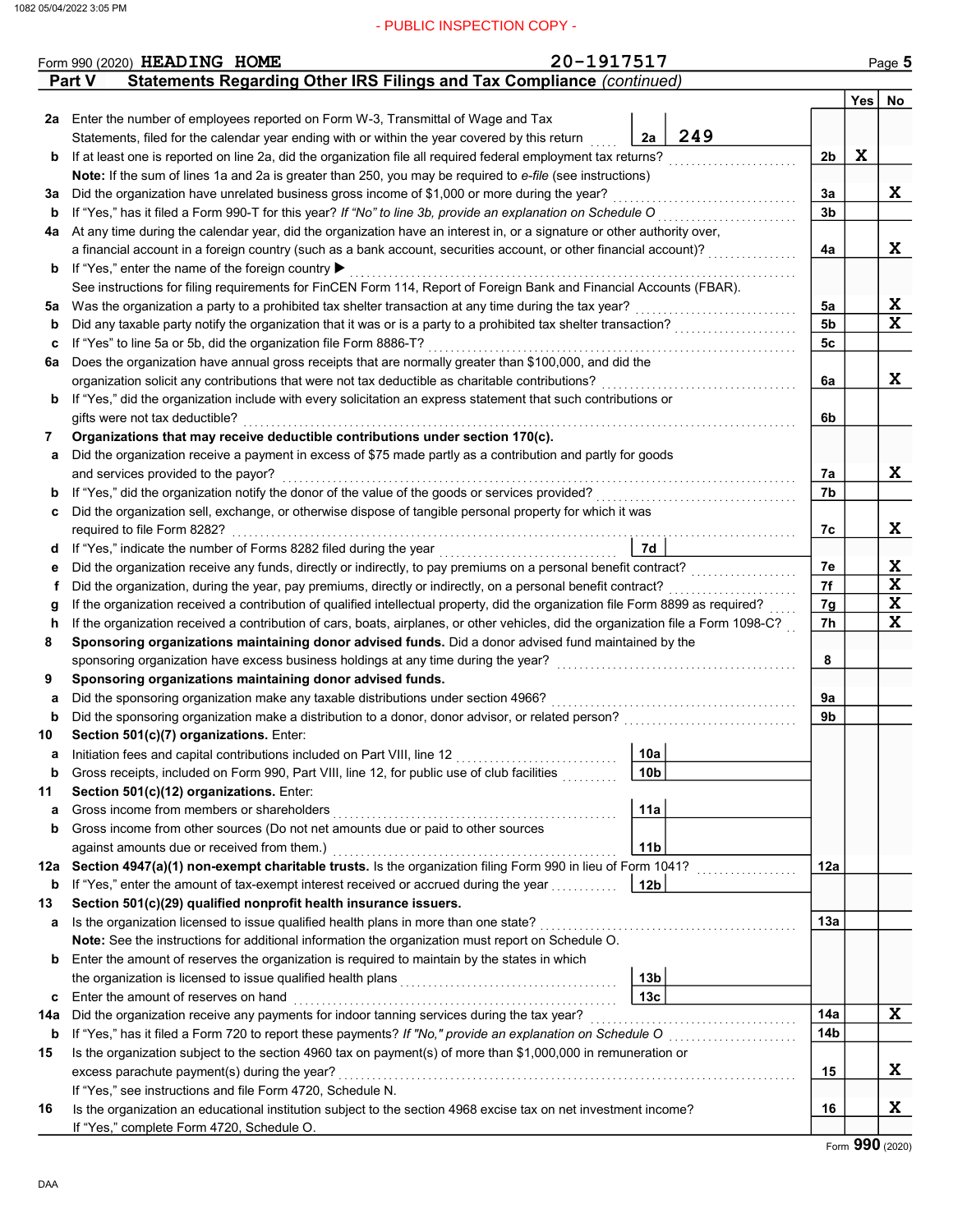|              | Form 990 (2020) HEADING HOME                                                                                                                                                                                    | 20-1917517                    |    |                    |                 |             | Page 6          |
|--------------|-----------------------------------------------------------------------------------------------------------------------------------------------------------------------------------------------------------------|-------------------------------|----|--------------------|-----------------|-------------|-----------------|
|              | Governance, Management, and Disclosure For each "Yes" response to lines 2 through 7b below, and for a "No"<br>Part VI                                                                                           |                               |    |                    |                 |             |                 |
|              | response to line 8a, 8b, or 10b below, describe the circumstances, processes, or changes on Schedule O. See instructions.                                                                                       |                               |    |                    |                 |             |                 |
|              |                                                                                                                                                                                                                 |                               |    |                    |                 |             | $ \mathbf{X} $  |
|              | <b>Section A. Governing Body and Management</b>                                                                                                                                                                 |                               |    |                    |                 |             |                 |
|              |                                                                                                                                                                                                                 |                               |    |                    |                 | Yes         | No              |
| 1а           | Enter the number of voting members of the governing body at the end of the tax year                                                                                                                             |                               | 1a | 8                  |                 |             |                 |
|              | If there are material differences in voting rights among members of the governing body, or                                                                                                                      |                               |    |                    |                 |             |                 |
|              | if the governing body delegated broad authority to an executive committee or similar                                                                                                                            |                               |    |                    |                 |             |                 |
|              | committee, explain on Schedule O.                                                                                                                                                                               |                               |    |                    |                 |             |                 |
| b            | Enter the number of voting members included on line 1a, above, who are independent                                                                                                                              |                               | 1b | 8                  |                 |             |                 |
| $\mathbf{2}$ | Did any officer, director, trustee, or key employee have a family relationship or a business relationship with                                                                                                  |                               |    |                    |                 |             |                 |
|              | any other officer, director, trustee, or key employee?                                                                                                                                                          |                               |    |                    | 2               |             | X               |
| 3            | Did the organization delegate control over management duties customarily performed by or under the direct                                                                                                       |                               |    |                    |                 |             |                 |
|              | supervision of officers, directors, trustees, or key employees to a management company or other person?                                                                                                         |                               |    |                    | 3               |             |                 |
| 4            | Did the organization make any significant changes to its governing documents since the prior Form 990 was filed?                                                                                                |                               |    |                    | 4               |             | $\frac{X}{X}$   |
| 5            | Did the organization become aware during the year of a significant diversion of the organization's assets?                                                                                                      |                               |    |                    | 5               |             |                 |
| 6            | Did the organization have members or stockholders?                                                                                                                                                              |                               |    |                    | 6               |             |                 |
| 7а           | Did the organization have members, stockholders, or other persons who had the power to elect or appoint                                                                                                         |                               |    |                    |                 |             |                 |
|              | one or more members of the governing body?                                                                                                                                                                      |                               |    |                    | 7a              |             | X               |
| b            | Are any governance decisions of the organization reserved to (or subject to approval by) members,                                                                                                               |                               |    |                    |                 |             |                 |
|              | stockholders, or persons other than the governing body?                                                                                                                                                         |                               |    |                    | 7b              |             | X               |
| 8            | Did the organization contemporaneously document the meetings held or written actions undertaken during the year by the following:                                                                               |                               |    |                    |                 |             |                 |
| а            | The governing body?                                                                                                                                                                                             |                               |    |                    | 8а              | X<br>X      |                 |
| b            | Each committee with authority to act on behalf of the governing body?                                                                                                                                           |                               |    |                    | 8b              |             |                 |
| 9            | Is there any officer, director, trustee, or key employee listed in Part VII, Section A, who cannot be reached at<br>the organization's mailing address? If "Yes," provide the names and addresses on Schedule O |                               |    |                    | 9               |             | X               |
|              | Section B. Policies (This Section B requests information about policies not required by the Internal Revenue Code.)                                                                                             |                               |    |                    |                 |             |                 |
|              |                                                                                                                                                                                                                 |                               |    |                    |                 | <b>Yes</b>  | No              |
| 10a          | Did the organization have local chapters, branches, or affiliates?                                                                                                                                              |                               |    |                    | 10a             |             | $\mathbf{x}$    |
| b            | If "Yes," did the organization have written policies and procedures governing the activities of such chapters,                                                                                                  |                               |    |                    |                 |             |                 |
|              | affiliates, and branches to ensure their operations are consistent with the organization's exempt purposes?                                                                                                     |                               |    |                    | 10 <sub>b</sub> |             |                 |
| 11a          | Has the organization provided a complete copy of this Form 990 to all members of its governing body before filing the form?                                                                                     |                               |    |                    | 11a             | X           |                 |
| b            | Describe in Schedule O the process, if any, used by the organization to review this Form 990.                                                                                                                   |                               |    |                    |                 |             |                 |
| 12a          | Did the organization have a written conflict of interest policy? If "No," go to line 13                                                                                                                         |                               |    |                    | 12a             | X           |                 |
| b            | Were officers, directors, or trustees, and key employees required to disclose annually interests that could give rise to conflicts?                                                                             |                               |    |                    | 12 <sub>b</sub> | $\mathbf x$ |                 |
| c            | Did the organization regularly and consistently monitor and enforce compliance with the policy? If "Yes,"                                                                                                       |                               |    |                    |                 |             |                 |
|              | describe in Schedule O how this was done                                                                                                                                                                        |                               |    |                    | 12 <sub>c</sub> | X           |                 |
| 13           | Did the organization have a written whistleblower policy?                                                                                                                                                       |                               |    |                    | 13              | $\mathbf x$ |                 |
| 14           | Did the organization have a written document retention and destruction policy?                                                                                                                                  |                               |    |                    | 14              | $\mathbf X$ |                 |
| 15           | Did the process for determining compensation of the following persons include a review and approval by                                                                                                          |                               |    |                    |                 |             |                 |
|              | independent persons, comparability data, and contemporaneous substantiation of the deliberation and decision?                                                                                                   |                               |    |                    |                 |             |                 |
| a            |                                                                                                                                                                                                                 |                               |    |                    | 15a             | X           |                 |
| b            | Other officers or key employees of the organization                                                                                                                                                             |                               |    |                    | 15 <sub>b</sub> |             | X               |
|              | If "Yes" to line 15a or 15b, describe the process in Schedule O (see instructions).                                                                                                                             |                               |    |                    |                 |             |                 |
| 16a          | Did the organization invest in, contribute assets to, or participate in a joint venture or similar arrangement                                                                                                  |                               |    |                    |                 |             |                 |
|              | with a taxable entity during the year?                                                                                                                                                                          |                               |    |                    | 16a             |             | X               |
| b            | If "Yes," did the organization follow a written policy or procedure requiring the organization to evaluate its                                                                                                  |                               |    |                    |                 |             |                 |
|              | participation in joint venture arrangements under applicable federal tax law, and take steps to safeguard the                                                                                                   |                               |    |                    |                 |             |                 |
|              |                                                                                                                                                                                                                 |                               |    |                    | 16 <sub>b</sub> |             |                 |
|              | <b>Section C. Disclosure</b>                                                                                                                                                                                    |                               |    |                    |                 |             |                 |
| 17           | List the states with which a copy of this Form 990 is required to be filed $\triangleright$ NM                                                                                                                  |                               |    |                    |                 |             |                 |
| 18           | Section 6104 requires an organization to make its Forms 1023 (1024 or 1024-A, if applicable), 990, and 990-T (Section 501(c)                                                                                    |                               |    |                    |                 |             |                 |
|              | (3)s only) available for public inspection. Indicate how you made these available. Check all that apply.                                                                                                        |                               |    |                    |                 |             |                 |
|              | Another's website $ \mathbf{X} $ Upon request<br>Own website<br>IХ                                                                                                                                              | Other (explain on Schedule O) |    |                    |                 |             |                 |
| 19           | Describe on Schedule O whether (and if so, how) the organization made its governing documents, conflict of interest policy, and                                                                                 |                               |    |                    |                 |             |                 |
|              | financial statements available to the public during the tax year.                                                                                                                                               |                               |    |                    |                 |             |                 |
| 20           | State the name, address, and telephone number of the person who possesses the organization's books and records $\blacktriangleright$                                                                            |                               |    |                    |                 |             |                 |
|              | 715 CANDELARIA NE<br><b>STEVE DECKER</b>                                                                                                                                                                        | NM 87107                      |    |                    |                 |             |                 |
|              | ALBUQUERQUE                                                                                                                                                                                                     |                               |    | $505 - 344 - 2645$ |                 |             | Form 990 (2020) |
| DAA          |                                                                                                                                                                                                                 |                               |    |                    |                 |             |                 |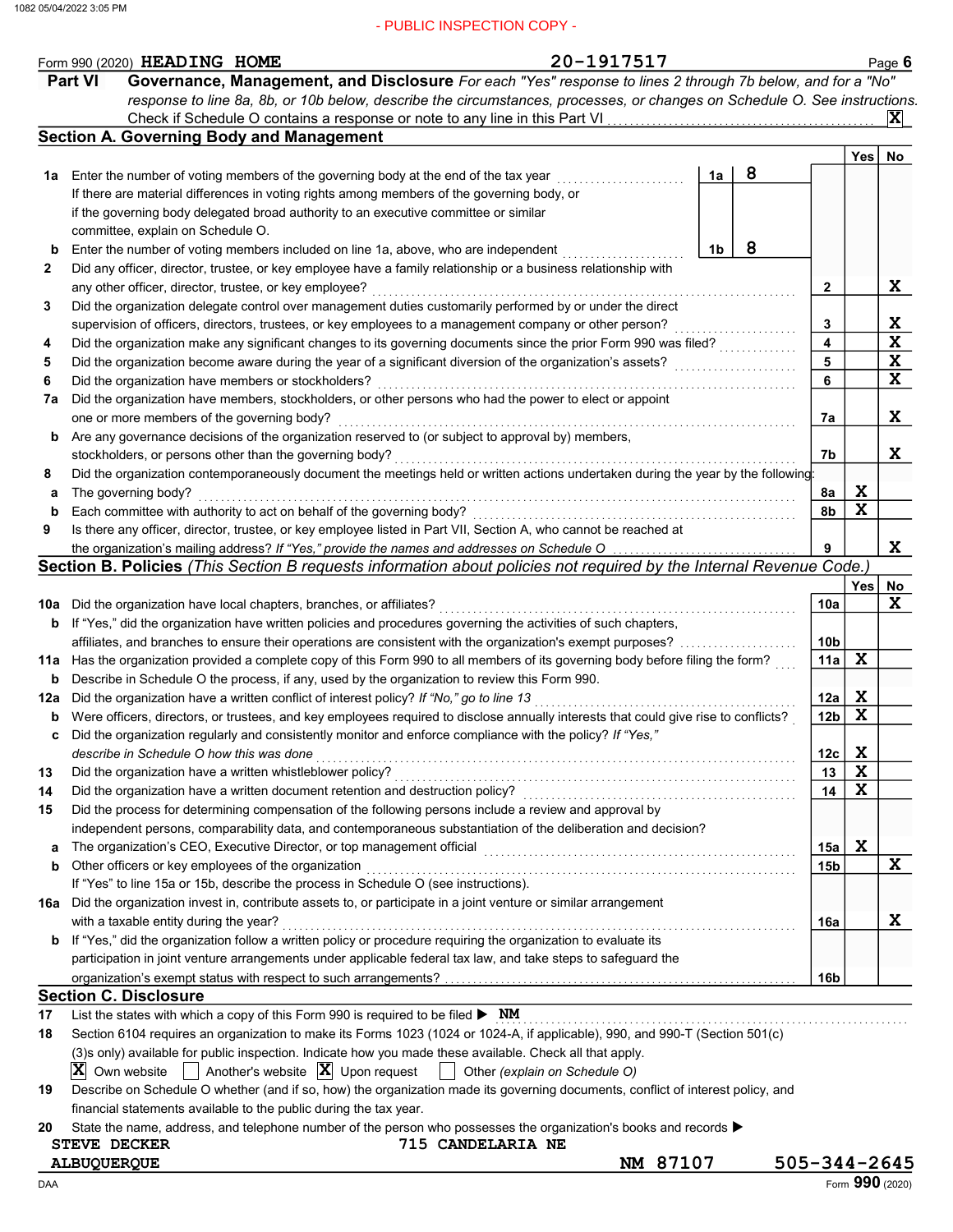| Form 990 (2020) HEADING HOME |  | 20-1917517                                                                                                              | Page |
|------------------------------|--|-------------------------------------------------------------------------------------------------------------------------|------|
|                              |  | . No. (ANI) A concert of a familiar and the Formal Formal contribution A concert for the concert of the contribution of |      |

|            | Part VII Compensation of Officers, Directors, Trustees, Key Employees, Highest Compensated Employees, and |
|------------|-----------------------------------------------------------------------------------------------------------|
|            | <b>Independent Contractors</b>                                                                            |
|            | Check if Schedule O contains a response or note to any line in this Part VII                              |
| Section A. | Officers, Directors, Trustees, Key Employees, and Highest Compensated Employees                           |

1a Complete this table for all persons required to be listed. Report compensation for the calendar year ending with or within the organization's tax year.

• List all of the organization's **current** officers, directors, trustees (whether individuals or organizations), regardless of amount of proposation. Enter  $\Omega$  in columns  $(D)$ ,  $(E)$  and  $(E)$  if no componention was paid compensation. Enter -0- in columns (D), (E), and (F) if no compensation was paid.

• List all of the organization's **current** key employees, if any. See instructions for definition of "key employee."

• List the organization's five **current** highest compensated employees (other than an officer, director, trustee, or key employee)<br>• received reportable compensation (Box 5 of Form W 2 and/or Box 7 of Form 1000 MISC) of m

who received reportable compensation (Box 5 of Form W-2 and/or Box 7 of Form 1099-MISC) of more than \$100,000 from the organization and any related organizations.

 $\bullet$  List all of the organization's **former** officers, key employees, and highest compensated employees who received more than  $\Omega$ ,  $\Omega$ ,  $\Omega$ ,  $\Omega$ \$100,000 of reportable compensation from the organization and any related organizations.

 $\bullet$  List all of the organization's **former directors or trustees** that received, in the capacity as a former director or trustee of the anization more than \$10,000 of reportable compensation from the organization and any organization, more than \$10,000 of reportable compensation from the organization and any related organizations. See instructions for the order in which to list the persons above.

Check this box if neither the organization nor any related organization compensated any current officer, director, or trustee.

| (A)<br>Name and title | (B)<br>Average<br>hours<br>per week<br>(list any<br>hours for | (C)<br>Position<br>(do not check more than one<br>box, unless person is both an<br>officer and a director/trustee) |                      |                |              |                                 |        | (D)<br>Reportable<br>compensation<br>from the<br>organization<br>(W-2/1099-MISC) | (E)<br>Reportable<br>compensation<br>from related<br>organizations<br>(W-2/1099-MISC) | (F)<br>Estimated amount<br>of other<br>compensation<br>from the<br>organization and |
|-----------------------|---------------------------------------------------------------|--------------------------------------------------------------------------------------------------------------------|----------------------|----------------|--------------|---------------------------------|--------|----------------------------------------------------------------------------------|---------------------------------------------------------------------------------------|-------------------------------------------------------------------------------------|
|                       | related<br>organizations<br>below<br>dotted line)             | Individual trustee<br>or director                                                                                  | nstitutional trustee | <b>Officer</b> | Key employee | Highest compensated<br>employee | Former |                                                                                  |                                                                                       | related organizations                                                               |
| $(1)$ JOE OLSON       | 2.00                                                          |                                                                                                                    |                      |                |              |                                 |        |                                                                                  |                                                                                       |                                                                                     |
| <b>CHAIR</b>          | 0.00                                                          | $\mathbf x$                                                                                                        |                      | $\mathbf x$    |              |                                 |        | 0                                                                                | 0                                                                                     | 0                                                                                   |
| (2) STELLA CHAN       | 2.00                                                          |                                                                                                                    |                      |                |              |                                 |        |                                                                                  |                                                                                       |                                                                                     |
| VICE-CHAIR            | 0.00                                                          | $\mathbf x$                                                                                                        |                      | X              |              |                                 |        | 0                                                                                | 0                                                                                     | 0                                                                                   |
| (3) STEPHEN MONTOYA   |                                                               |                                                                                                                    |                      |                |              |                                 |        |                                                                                  |                                                                                       |                                                                                     |
| <b>TREASURER</b>      | 2.00<br>0.00                                                  | $\mathbf x$                                                                                                        |                      | $\mathbf x$    |              |                                 |        | 0                                                                                | 0                                                                                     | 0                                                                                   |
| (4) MICHAEL BOWEN     |                                                               |                                                                                                                    |                      |                |              |                                 |        |                                                                                  |                                                                                       |                                                                                     |
|                       | 2.00                                                          |                                                                                                                    |                      |                |              |                                 |        |                                                                                  |                                                                                       |                                                                                     |
| <b>SECRETARY</b>      | 0.00                                                          | $\mathbf x$                                                                                                        |                      | $\mathbf x$    |              |                                 |        | $\mathbf 0$                                                                      | $\mathbf 0$                                                                           | 0                                                                                   |
| (5) SCOTT CAMERON     | 2.00                                                          |                                                                                                                    |                      |                |              |                                 |        |                                                                                  |                                                                                       |                                                                                     |
| DIRECTOR-AT-LARGE     | 0.00                                                          | X                                                                                                                  |                      | $\mathbf x$    |              |                                 |        | 0                                                                                | 0                                                                                     | 0                                                                                   |
| (6) LESLEY NASH       | 1.00                                                          |                                                                                                                    |                      |                |              |                                 |        |                                                                                  |                                                                                       |                                                                                     |
| <b>DIRECTOR</b>       | 0.00                                                          | $\mathbf x$                                                                                                        |                      |                |              |                                 |        | 0                                                                                | 0                                                                                     | 0                                                                                   |
| (7) KEN JONES         | 1.00                                                          |                                                                                                                    |                      |                |              |                                 |        |                                                                                  |                                                                                       |                                                                                     |
| <b>DIRECTOR</b>       | 0.00                                                          | $\mathbf x$                                                                                                        |                      |                |              |                                 |        | 0                                                                                | 0                                                                                     | $\mathbf 0$                                                                         |
| (8) JOSEPH GRIEGO     | 1.00                                                          |                                                                                                                    |                      |                |              |                                 |        |                                                                                  |                                                                                       |                                                                                     |
| <b>DIRECTOR</b>       | 0.00                                                          | $\mathbf x$                                                                                                        |                      |                |              |                                 |        | $\mathbf 0$                                                                      | 0                                                                                     | 0                                                                                   |
| (9) DENNIS PLUMMER    | 40.00                                                         |                                                                                                                    |                      |                |              |                                 |        |                                                                                  |                                                                                       |                                                                                     |
| FORMER CEO            | 0.00                                                          |                                                                                                                    |                      | $\mathbf x$    |              |                                 |        | 109,089                                                                          | 0                                                                                     | 9,461                                                                               |
| (10) STEVE DECKER     |                                                               |                                                                                                                    |                      |                |              |                                 |        |                                                                                  |                                                                                       |                                                                                     |
|                       | 40.00                                                         |                                                                                                                    |                      |                |              |                                 |        |                                                                                  |                                                                                       |                                                                                     |
| CEO                   | 0.00                                                          |                                                                                                                    |                      | $\mathbf x$    |              |                                 |        | 0                                                                                | 0                                                                                     | $\mathbf 0$                                                                         |
| (11)                  |                                                               |                                                                                                                    |                      |                |              |                                 |        |                                                                                  |                                                                                       |                                                                                     |
|                       |                                                               |                                                                                                                    |                      |                |              |                                 |        |                                                                                  |                                                                                       |                                                                                     |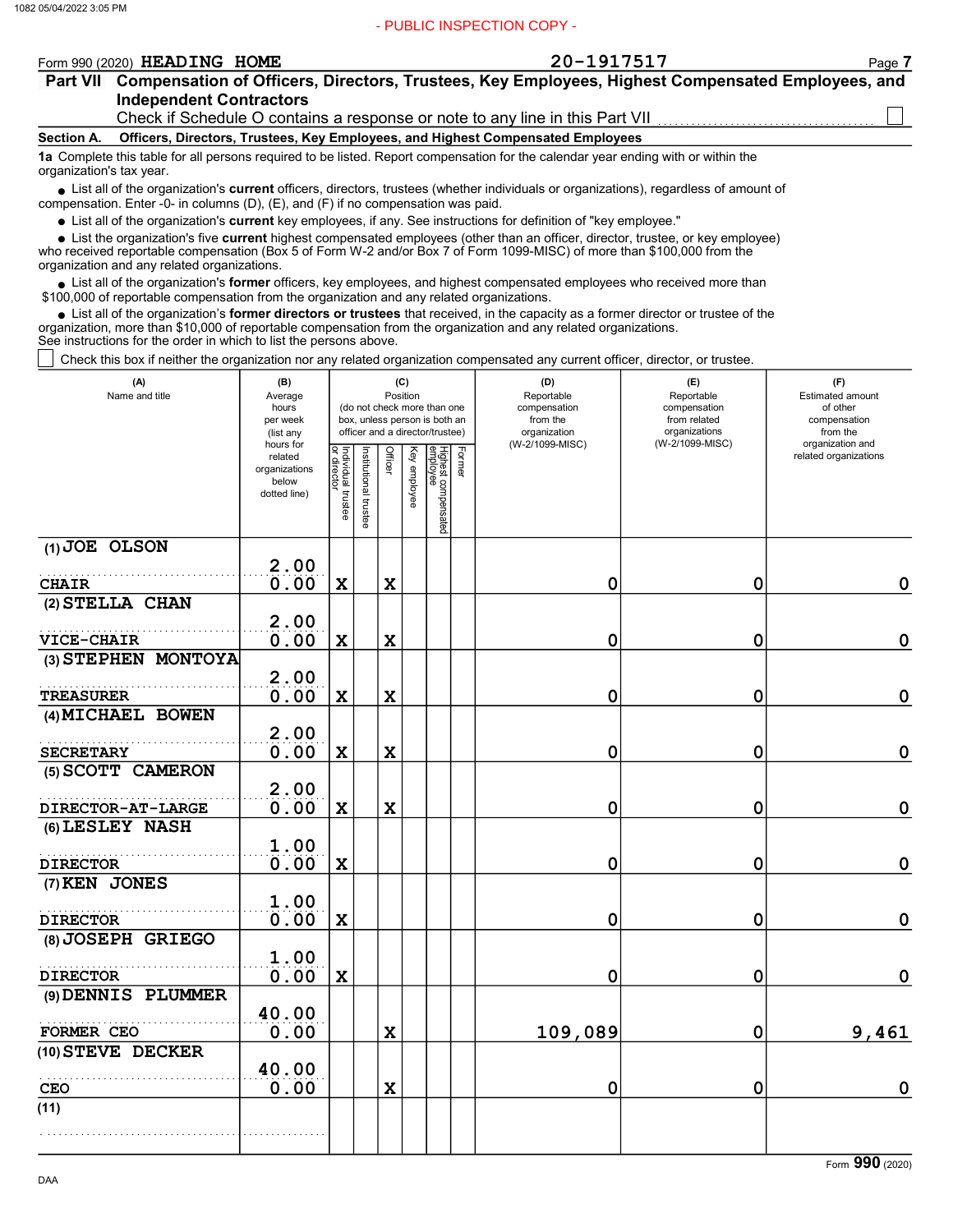| Part VII                                                                                                                                                                                                                  |                                                                |                                                                                                             |                       |         | (C)          |                                 |        |                                                               | Section A. Officers, Directors, Trustees, Key Employees, and Highest Compensated Employees (continued) |                                           |                                                                 |    |  |
|---------------------------------------------------------------------------------------------------------------------------------------------------------------------------------------------------------------------------|----------------------------------------------------------------|-------------------------------------------------------------------------------------------------------------|-----------------------|---------|--------------|---------------------------------|--------|---------------------------------------------------------------|--------------------------------------------------------------------------------------------------------|-------------------------------------------|-----------------------------------------------------------------|----|--|
| (A)<br>Name and title                                                                                                                                                                                                     | (B)<br>Average<br>hours<br>per week<br>(list any               | Position<br>(do not check more than one<br>box, unless person is both an<br>officer and a director/trustee) |                       |         |              |                                 |        | (D)<br>Reportable<br>compensation<br>from the<br>organization | (E)<br>Reportable<br>compensation<br>from related<br>organizations                                     | (F)                                       | <b>Estimated amount</b><br>of other<br>compensation<br>from the |    |  |
|                                                                                                                                                                                                                           | hours for<br>related<br>organizations<br>below<br>dotted line) | Individual trustee<br>or director                                                                           | Institutional trustee | Officer | Key employee | Highest compensated<br>employee | Former | (W-2/1099-MISC)                                               | (W-2/1099-MISC)                                                                                        | organization and<br>related organizations |                                                                 |    |  |
|                                                                                                                                                                                                                           |                                                                |                                                                                                             |                       |         |              |                                 |        |                                                               |                                                                                                        |                                           |                                                                 |    |  |
|                                                                                                                                                                                                                           |                                                                |                                                                                                             |                       |         |              |                                 |        |                                                               |                                                                                                        |                                           |                                                                 |    |  |
|                                                                                                                                                                                                                           |                                                                |                                                                                                             |                       |         |              |                                 |        |                                                               |                                                                                                        |                                           |                                                                 |    |  |
|                                                                                                                                                                                                                           |                                                                |                                                                                                             |                       |         |              |                                 |        |                                                               |                                                                                                        |                                           |                                                                 |    |  |
|                                                                                                                                                                                                                           |                                                                |                                                                                                             |                       |         |              |                                 |        |                                                               |                                                                                                        |                                           |                                                                 |    |  |
|                                                                                                                                                                                                                           |                                                                |                                                                                                             |                       |         |              |                                 |        |                                                               |                                                                                                        |                                           |                                                                 |    |  |
|                                                                                                                                                                                                                           |                                                                |                                                                                                             |                       |         |              |                                 |        |                                                               |                                                                                                        |                                           |                                                                 |    |  |
|                                                                                                                                                                                                                           |                                                                |                                                                                                             |                       |         |              |                                 |        | 109,089                                                       |                                                                                                        |                                           | 9,461                                                           |    |  |
| c Total from continuation sheets to Part VII. Section A<br>d<br>Total number of individuals (including but not limited to those listed above) who received more than \$100,000 of<br>$\mathbf{2}$                         |                                                                |                                                                                                             |                       |         |              |                                 |        | 109,089                                                       |                                                                                                        |                                           | 9,461                                                           |    |  |
| reportable compensation from the organization $\blacktriangleright$ 1                                                                                                                                                     |                                                                |                                                                                                             |                       |         |              |                                 |        |                                                               |                                                                                                        |                                           | Yes                                                             | No |  |
| Did the organization list any former officer, director, trustee, key employee, or highest compensated<br>3<br>employee on line 1a? If "Yes," complete Schedule J for such individual                                      |                                                                |                                                                                                             |                       |         |              |                                 |        |                                                               |                                                                                                        | 3                                         |                                                                 | X  |  |
| For any individual listed on line 1a, is the sum of reportable compensation and other compensation from the<br>4<br>organization and related organizations greater than \$150,000? If "Yes," complete Schedule J for such |                                                                |                                                                                                             |                       |         |              |                                 |        |                                                               |                                                                                                        |                                           |                                                                 |    |  |
| individual<br>Did any person listed on line 1a receive or accrue compensation from any unrelated organization or individual<br>5                                                                                          |                                                                |                                                                                                             |                       |         |              |                                 |        |                                                               |                                                                                                        | 4                                         |                                                                 | X  |  |
| <b>Section B. Independent Contractors</b>                                                                                                                                                                                 |                                                                |                                                                                                             |                       |         |              |                                 |        |                                                               |                                                                                                        | 5                                         |                                                                 | X  |  |
| Complete this table for your five highest compensated independent contractors that received more than \$100,000 of<br>1                                                                                                   |                                                                |                                                                                                             |                       |         |              |                                 |        |                                                               |                                                                                                        |                                           |                                                                 |    |  |
| compensation from the organization. Report compensation for the calendar year ending with or within the organization's tax year.                                                                                          | (A)<br>Name and business address                               |                                                                                                             |                       |         |              |                                 |        |                                                               | (B)<br>Description of services                                                                         |                                           | (C)<br>Compensation                                             |    |  |
|                                                                                                                                                                                                                           |                                                                |                                                                                                             |                       |         |              |                                 |        |                                                               |                                                                                                        |                                           |                                                                 |    |  |
|                                                                                                                                                                                                                           |                                                                |                                                                                                             |                       |         |              |                                 |        |                                                               |                                                                                                        |                                           |                                                                 |    |  |
|                                                                                                                                                                                                                           |                                                                |                                                                                                             |                       |         |              |                                 |        |                                                               |                                                                                                        |                                           |                                                                 |    |  |
|                                                                                                                                                                                                                           |                                                                |                                                                                                             |                       |         |              |                                 |        |                                                               |                                                                                                        |                                           |                                                                 |    |  |
|                                                                                                                                                                                                                           |                                                                |                                                                                                             |                       |         |              |                                 |        |                                                               |                                                                                                        |                                           |                                                                 |    |  |
| Total number of independent contractors (including but not limited to those listed above) who<br>2                                                                                                                        |                                                                |                                                                                                             |                       |         |              |                                 |        |                                                               |                                                                                                        |                                           |                                                                 |    |  |

2 Total number of independent contractors (including but not limited to those listed above) who received more than \$100,000 of compensation from the organization  $\blacktriangleright$ 

0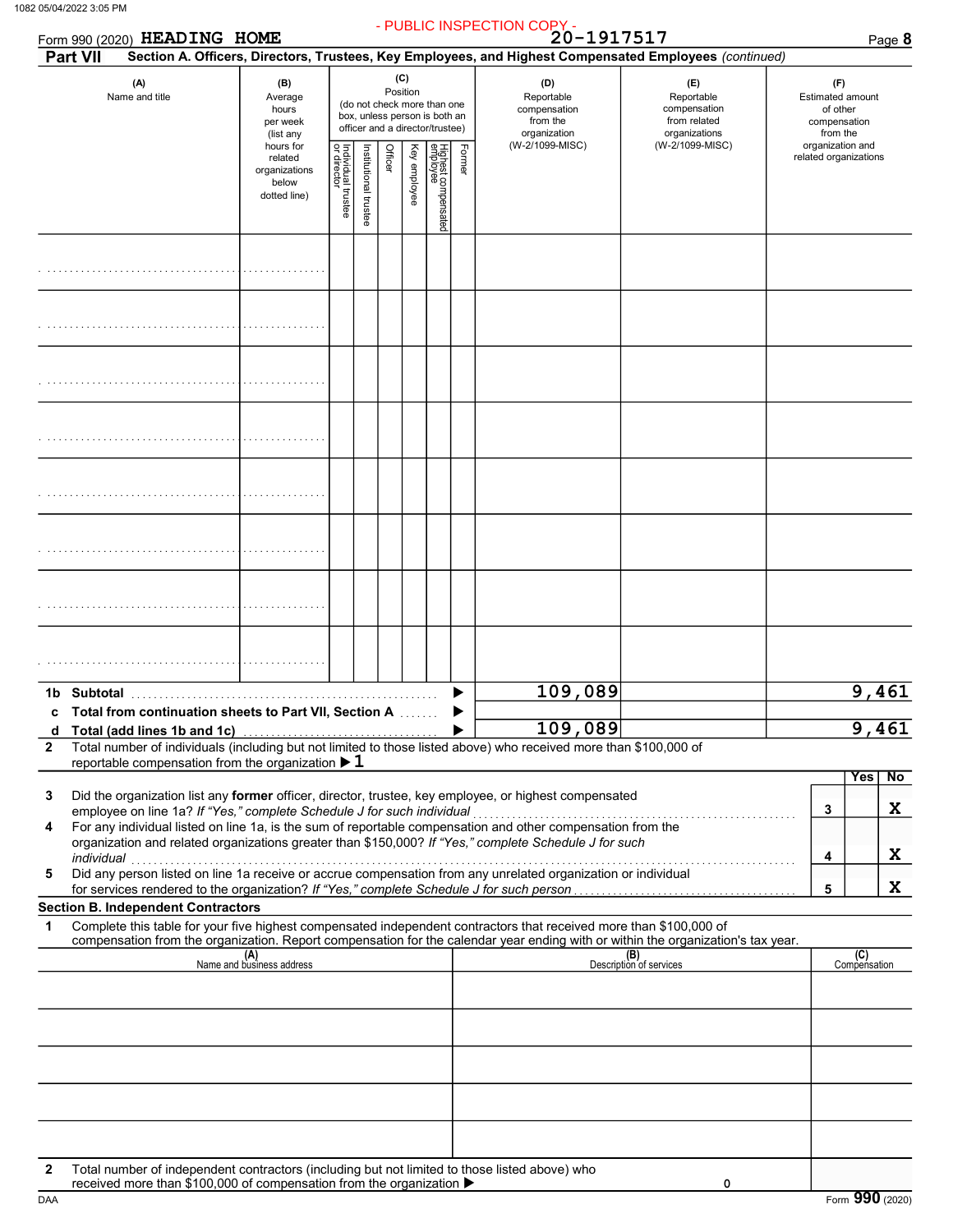Form 990 (2020) **HEADING HOME** Page 9

|                                                                 | <b>Part VIII</b> |                                                                                           |    | <b>Statement of Revenue</b> |                 |   |                                | Check if Schedule O contains a response or note to any line in this Part VIII |                                              |                                      |                                                               |
|-----------------------------------------------------------------|------------------|-------------------------------------------------------------------------------------------|----|-----------------------------|-----------------|---|--------------------------------|-------------------------------------------------------------------------------|----------------------------------------------|--------------------------------------|---------------------------------------------------------------|
|                                                                 |                  |                                                                                           |    |                             |                 |   |                                | (A)<br>Total revenue                                                          | (B)<br>Related or exempt<br>function revenue | (C)<br>Unrelated<br>business revenue | (D)<br>Revenue excluded<br>from tax under<br>sections 512-514 |
| <b>Contributions, Gifts, Grant</b><br>and Other Similar Amounts |                  | 1a Federated campaigns                                                                    |    |                             | 1a              |   |                                |                                                                               |                                              |                                      |                                                               |
|                                                                 |                  | <b>b</b> Membership dues <i></i>                                                          |    |                             | 1 <sub>b</sub>  |   |                                |                                                                               |                                              |                                      |                                                               |
|                                                                 |                  | c Fundraising events <b>Community</b>                                                     |    |                             | 1 <sub>c</sub>  |   |                                |                                                                               |                                              |                                      |                                                               |
|                                                                 |                  | d Related organizations                                                                   |    |                             | 1 <sub>d</sub>  |   |                                |                                                                               |                                              |                                      |                                                               |
|                                                                 |                  | e Government grants (contributions)<br>                                                   |    |                             | 1e              |   | 6, 217, 106                    |                                                                               |                                              |                                      |                                                               |
|                                                                 |                  | f All other contributions, gifts, grants,                                                 |    |                             |                 |   |                                |                                                                               |                                              |                                      |                                                               |
|                                                                 |                  | and similar amounts not included above                                                    |    |                             | 1f              |   | 451,624                        |                                                                               |                                              |                                      |                                                               |
|                                                                 |                  | <b>g</b> Noncash contributions included in lines 1a-1f                                    |    |                             | 1g $ $ \$       |   | 93,332                         |                                                                               |                                              |                                      |                                                               |
|                                                                 |                  |                                                                                           |    |                             |                 |   | $\blacktriangleright$          | 6,668,730                                                                     |                                              |                                      |                                                               |
|                                                                 |                  |                                                                                           |    |                             |                 |   | <b>Business Code</b><br>623990 | 984,343                                                                       | 984,343                                      |                                      |                                                               |
|                                                                 | 2a               | RESPITE BED REVENUE                                                                       |    |                             |                 | . | 623990                         | 4,051                                                                         | 4,051                                        |                                      |                                                               |
|                                                                 | b                | CLIENT RENT SUBSIDY                                                                       |    |                             |                 |   | 623990                         | 1,800                                                                         | 1,800                                        |                                      |                                                               |
| Program Service                                                 | C<br>d           | BUS PASS SALES<br>HOUSING INCOME                                                          |    |                             |                 |   | 623990                         | 1,120                                                                         | 1,120                                        |                                      |                                                               |
|                                                                 |                  |                                                                                           |    |                             |                 |   |                                |                                                                               |                                              |                                      |                                                               |
|                                                                 |                  | f All other program service revenue                                                       |    |                             |                 |   |                                |                                                                               |                                              |                                      |                                                               |
|                                                                 |                  |                                                                                           |    |                             |                 |   | ▶                              | 991,314                                                                       |                                              |                                      |                                                               |
|                                                                 | 3                | Investment income (including dividends, interest, and                                     |    |                             |                 |   |                                |                                                                               |                                              |                                      |                                                               |
|                                                                 |                  | other similar amounts)                                                                    |    |                             |                 |   |                                | 217                                                                           | 217                                          |                                      |                                                               |
|                                                                 | 4                | Income from investment of tax-exempt bond proceeds                                        |    |                             |                 |   |                                |                                                                               |                                              |                                      |                                                               |
|                                                                 | 5                |                                                                                           |    |                             |                 |   |                                |                                                                               |                                              |                                      |                                                               |
|                                                                 |                  |                                                                                           |    | (i) Real                    |                 |   | (ii) Personal                  |                                                                               |                                              |                                      |                                                               |
|                                                                 |                  | <b>6a</b> Gross rents                                                                     | 6a |                             |                 |   |                                |                                                                               |                                              |                                      |                                                               |
|                                                                 |                  | Less: rental expenses                                                                     | 6b |                             |                 |   |                                |                                                                               |                                              |                                      |                                                               |
|                                                                 |                  | Rental inc. or (loss)                                                                     | 6c |                             |                 |   |                                |                                                                               |                                              |                                      |                                                               |
|                                                                 |                  | <b>d</b> Net rental income or (loss)                                                      |    |                             |                 |   |                                |                                                                               |                                              |                                      |                                                               |
|                                                                 |                  | <b>7a</b> Gross amount from<br>sales of assets                                            |    | (i) Securities              |                 |   | (ii) Other                     |                                                                               |                                              |                                      |                                                               |
|                                                                 |                  | other than inventory                                                                      | 7a |                             |                 |   |                                |                                                                               |                                              |                                      |                                                               |
| her Revenue                                                     |                  | <b>b</b> Less: cost or other                                                              |    |                             |                 |   |                                |                                                                               |                                              |                                      |                                                               |
|                                                                 |                  | basis and sales exps.                                                                     | 7b |                             |                 |   |                                |                                                                               |                                              |                                      |                                                               |
|                                                                 |                  | c Gain or (loss)                                                                          | 7c |                             |                 |   |                                |                                                                               |                                              |                                      |                                                               |
|                                                                 |                  |                                                                                           |    |                             |                 |   |                                |                                                                               |                                              |                                      |                                                               |
| ō                                                               |                  | 8a Gross income from fundraising events                                                   |    |                             |                 |   |                                |                                                                               |                                              |                                      |                                                               |
|                                                                 |                  | (not including $$$                                                                        |    | .                           |                 |   |                                |                                                                               |                                              |                                      |                                                               |
|                                                                 |                  | of contributions reported on line 1c).                                                    |    |                             |                 |   |                                |                                                                               |                                              |                                      |                                                               |
|                                                                 |                  | See Part IV, line 18                                                                      |    |                             | 8a<br>8b        |   |                                |                                                                               |                                              |                                      |                                                               |
|                                                                 |                  | <b>b</b> Less: direct expenses $\ldots$<br>c Net income or (loss) from fundraising events |    |                             |                 |   |                                |                                                                               |                                              |                                      |                                                               |
|                                                                 |                  | 9a Gross income from gaming activities.                                                   |    |                             |                 |   |                                |                                                                               |                                              |                                      |                                                               |
|                                                                 |                  | See Part IV, line 19                                                                      |    |                             | 9a              |   |                                |                                                                               |                                              |                                      |                                                               |
|                                                                 |                  | <b>b</b> Less: direct expenses                                                            |    |                             | 9 <sub>b</sub>  |   |                                |                                                                               |                                              |                                      |                                                               |
|                                                                 |                  | <b>c</b> Net income or (loss) from gaming activities                                      |    |                             |                 |   |                                |                                                                               |                                              |                                      |                                                               |
|                                                                 |                  | 10a Gross sales of inventory, less                                                        |    |                             |                 |   |                                |                                                                               |                                              |                                      |                                                               |
|                                                                 |                  | returns and allowances                                                                    |    | $\overline{1}$              | 10a             |   |                                |                                                                               |                                              |                                      |                                                               |
|                                                                 |                  | <b>b</b> Less: cost of goods sold                                                         |    |                             | 10 <sub>b</sub> |   |                                |                                                                               |                                              |                                      |                                                               |
|                                                                 |                  | c Net income or (loss) from sales of inventory                                            |    |                             |                 |   |                                |                                                                               |                                              |                                      |                                                               |
|                                                                 |                  |                                                                                           |    |                             |                 |   | <b>Business Code</b>           |                                                                               |                                              |                                      |                                                               |
|                                                                 | 11a              |                                                                                           |    |                             |                 |   |                                |                                                                               |                                              |                                      |                                                               |
|                                                                 | b                |                                                                                           |    |                             |                 |   |                                |                                                                               |                                              |                                      |                                                               |
| Miscellaneous<br>Revenue                                        |                  |                                                                                           |    |                             |                 |   |                                |                                                                               |                                              |                                      |                                                               |
|                                                                 |                  |                                                                                           |    |                             |                 |   |                                |                                                                               |                                              |                                      |                                                               |
|                                                                 |                  |                                                                                           |    |                             |                 |   | ▶                              |                                                                               |                                              |                                      |                                                               |
|                                                                 |                  |                                                                                           |    |                             |                 |   |                                | 7,660,261                                                                     | 991,531                                      | 0                                    | 0                                                             |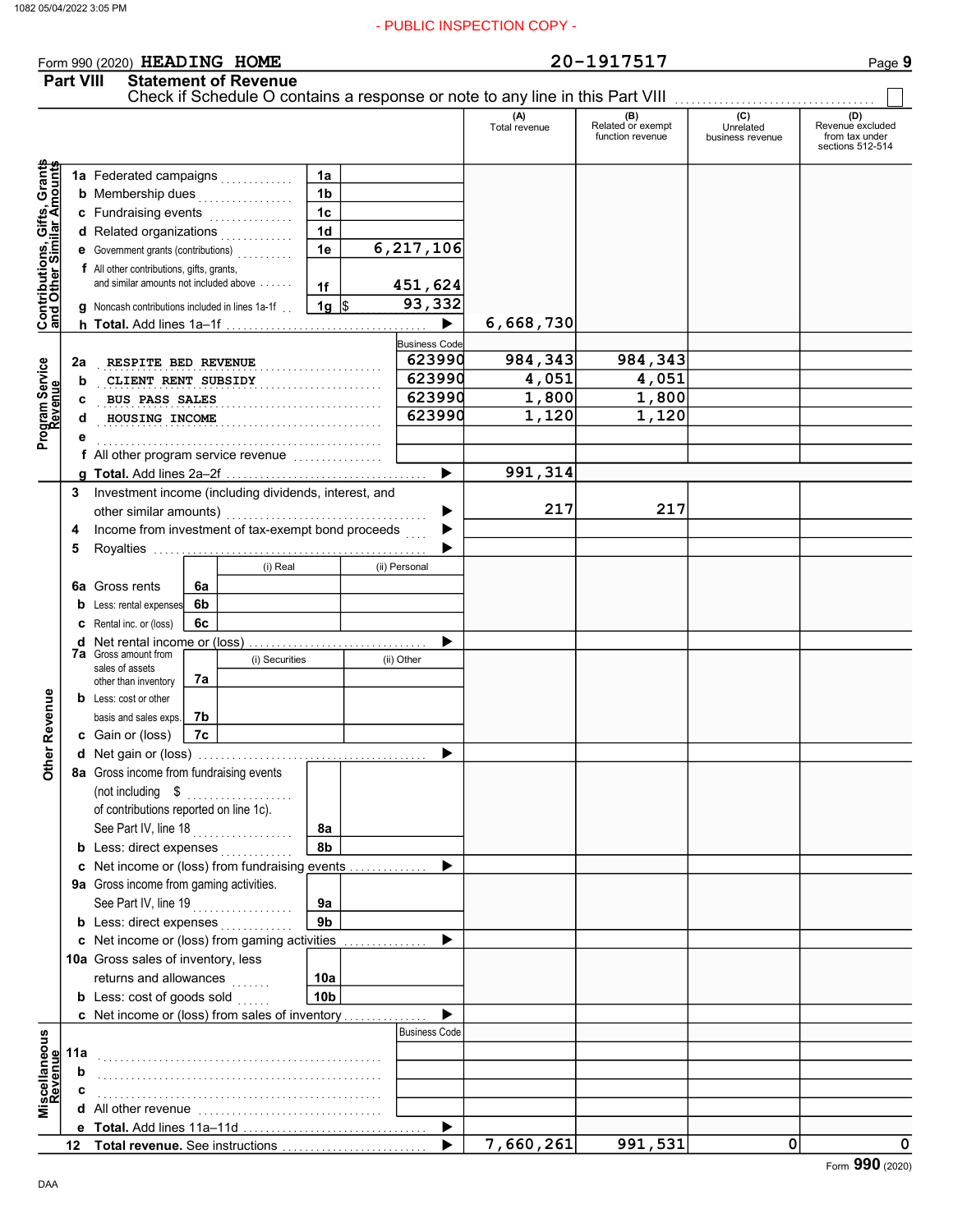| Page | 10 |  |
|------|----|--|
|      |    |  |

|              | <b>HEADING HOME</b><br>Form 990 (2020)                                                                                                                          |                       | 20-1917517             |                       | Page 10            |
|--------------|-----------------------------------------------------------------------------------------------------------------------------------------------------------------|-----------------------|------------------------|-----------------------|--------------------|
|              | <b>Statement of Functional Expenses</b><br>Part IX                                                                                                              |                       |                        |                       |                    |
|              | Section 501(c)(3) and 501(c)(4) organizations must complete all columns. All other organizations must complete column (A).                                      |                       |                        |                       |                    |
|              | Check if Schedule O contains a response or note to any line in this Part IX                                                                                     |                       |                        |                       |                    |
|              | Do not include amounts reported on lines 6b,                                                                                                                    | (A)<br>Total expenses | (B)<br>Program service | (C)<br>Management and | (D)<br>Fundraising |
|              | 7b, 8b, 9b, and 10b of Part VIII.                                                                                                                               |                       | expenses               | general expenses      | expenses           |
| $\mathbf 1$  | Grants and other assistance to domestic organizations                                                                                                           |                       |                        |                       |                    |
|              | and domestic governments. See Part IV, line 21                                                                                                                  |                       |                        |                       |                    |
| 2            | Grants and other assistance to domestic                                                                                                                         |                       |                        |                       |                    |
|              | individuals. See Part IV, line 22                                                                                                                               | 408,540               | 408,540                |                       |                    |
| 3            | Grants and other assistance to foreign                                                                                                                          |                       |                        |                       |                    |
|              | organizations, foreign governments, and foreign                                                                                                                 |                       |                        |                       |                    |
|              | individuals. See Part IV, lines 15 and 16                                                                                                                       |                       |                        |                       |                    |
| 4            | Benefits paid to or for members                                                                                                                                 |                       |                        |                       |                    |
| 5            | Compensation of current officers, directors,                                                                                                                    | 133,827               | 111,338                | 18,320                | 4,169              |
| 6            | trustees, and key employees<br><br>Compensation not included above to disqualified                                                                              |                       |                        |                       |                    |
|              | persons (as defined under section 4958(f)(1)) and                                                                                                               |                       |                        |                       |                    |
|              | persons described in section 4958(c)(3)(B)                                                                                                                      |                       |                        |                       |                    |
| $\mathbf{7}$ | Other salaries and wages                                                                                                                                        | 4,513,073             | 3,838,778              | 541,761               | 132,534            |
| 8            | Pension plan accruals and contributions (include                                                                                                                |                       |                        |                       |                    |
|              | section 401(k) and 403(b) employer contributions)                                                                                                               | 17,496                | 10,997                 | 5,613                 | 886                |
| 9            |                                                                                                                                                                 | 356,765               | 224,238                | 114,452               | 18,075             |
| 10           |                                                                                                                                                                 | 273,167               | 229,282                | 34,687                | 9,198              |
| 11           | Fees for services (nonemployees):                                                                                                                               |                       |                        |                       |                    |
|              | a Management                                                                                                                                                    |                       |                        |                       |                    |
|              |                                                                                                                                                                 |                       |                        |                       |                    |
|              |                                                                                                                                                                 | 24,184                | 19,933                 | 3,911                 | 340                |
|              | <b>d</b> Lobbying                                                                                                                                               |                       |                        |                       |                    |
|              | e Professional fundraising services. See Part IV, line 1                                                                                                        |                       |                        |                       |                    |
|              | f Investment management fees                                                                                                                                    |                       |                        |                       |                    |
|              | g Other. (If line 11g amount exceeds 10% of line 25, column                                                                                                     |                       |                        |                       |                    |
|              |                                                                                                                                                                 | 428,197               | 353,967                | 53,648                | <u>20,582</u>      |
|              | 12 Advertising and promotion                                                                                                                                    | 71                    | 71                     |                       |                    |
| 13           |                                                                                                                                                                 | 467,626               | 424,196                | 36,842                | 6,588              |
| 14           |                                                                                                                                                                 |                       |                        |                       |                    |
| 15           |                                                                                                                                                                 |                       |                        |                       |                    |
| 16           | Occupancy                                                                                                                                                       | 284,041               | 212,558                | 49,212                | <u>22,271</u>      |
| 17           | Travel                                                                                                                                                          | 47,274                | 45,768                 | 1,063                 | 443                |
| 18           | Payments of travel or entertainment expenses                                                                                                                    |                       |                        |                       |                    |
|              | for any federal, state, or local public officials                                                                                                               |                       |                        |                       |                    |
| 19           | Conferences, conventions, and meetings                                                                                                                          | 10,801                | 10,264                 | 415                   | 122                |
| 20           | Interest                                                                                                                                                        | 2,654                 | 2,366                  | 288                   |                    |
| 21           |                                                                                                                                                                 |                       |                        |                       |                    |
| 22           | Depreciation, depletion, and amortization                                                                                                                       | 126,525               | 113,872                | 12,653                |                    |
| 23           | Insurance with a continuum and the set of the set of the set of the set of the set of the set of the set of the<br>Other expenses. Itemize expenses not covered | 54,565                | 18,077                 | 33,903                | 2,585              |
| 24           | above (List miscellaneous expenses on line 24e. If                                                                                                              |                       |                        |                       |                    |
|              | line 24e amount exceeds 10% of line 25, column                                                                                                                  |                       |                        |                       |                    |
|              | (A) amount, list line 24e expenses on Schedule O.)                                                                                                              |                       |                        |                       |                    |
| a            | FINANCIAL ASSISTANCE BENE                                                                                                                                       | 137,196               | 137,148                | 48                    |                    |
| b            | IN-KIND GOODS                                                                                                                                                   | 93,332                | 93,332                 |                       |                    |
| c            | LAUNDRY                                                                                                                                                         | 88,691                | 88,691                 |                       |                    |
| d            | REPAIRS AND MAINTENANCE                                                                                                                                         | 77,567                | 76,217                 | 1,350                 |                    |
| е            | All other expenses                                                                                                                                              | 90,589                | 48,346                 | 38,197                | 4,046              |
| 25           | Total functional expenses. Add lines 1 through 24e                                                                                                              | 7,636,181             | 6,467,979              | 946,363               | 221,839            |
| 26           | Joint costs. Complete this line only if the                                                                                                                     |                       |                        |                       |                    |
|              | organization reported in column (B) joint costs<br>from a combined educational campaign and                                                                     |                       |                        |                       |                    |
|              | fundraising solicitation. Check here $\blacktriangleright$<br>if                                                                                                |                       |                        |                       |                    |
|              | following SOP 98-2 (ASC 958-720)                                                                                                                                |                       |                        |                       |                    |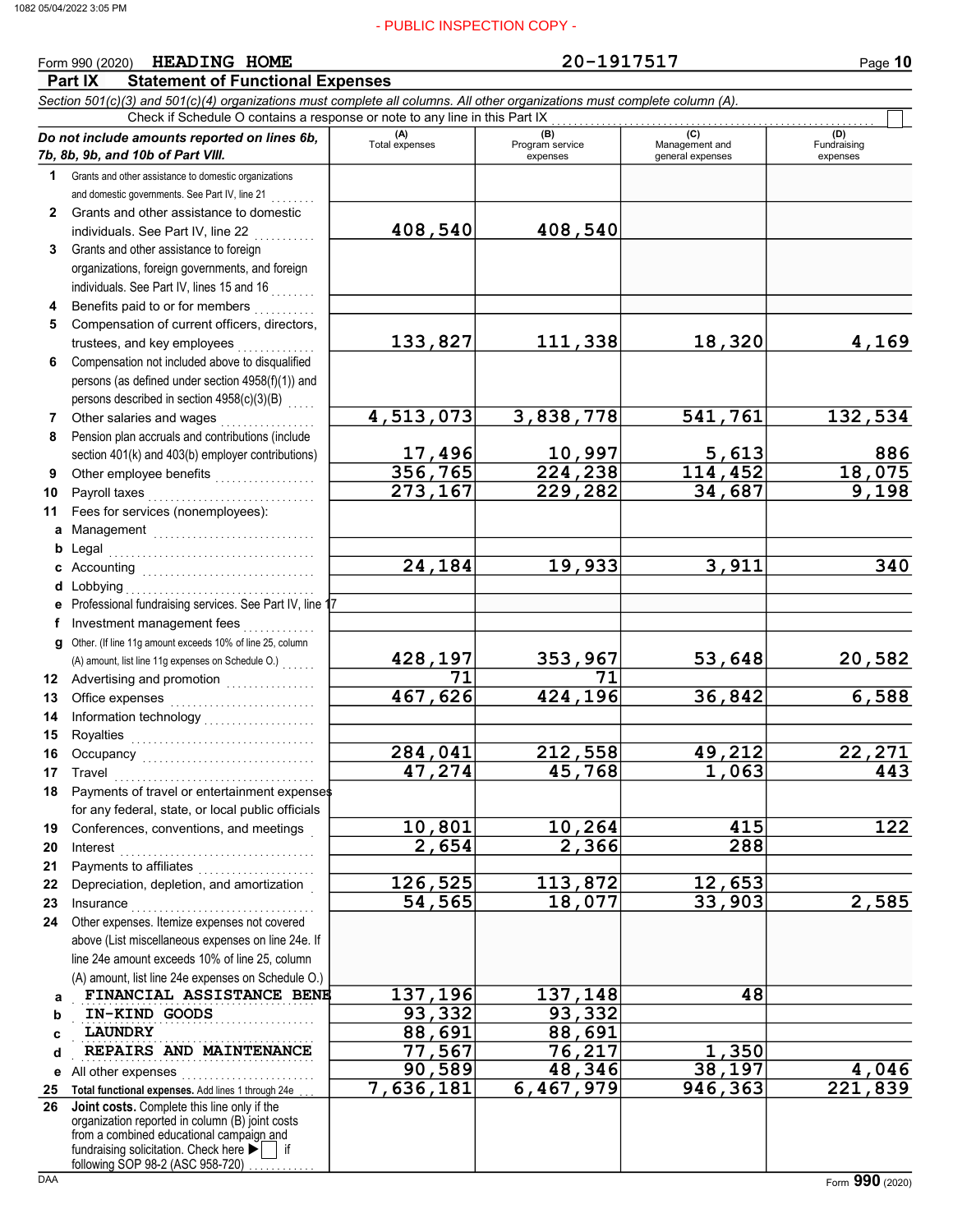|                                   | <b>HEADING HOME</b><br>Form 990 (2020)                                                                |                 |                        | 20-1917517               |                     | Page 11             |
|-----------------------------------|-------------------------------------------------------------------------------------------------------|-----------------|------------------------|--------------------------|---------------------|---------------------|
| Part X                            | <b>Balance Sheet</b>                                                                                  |                 |                        |                          |                     |                     |
|                                   | Check if Schedule O contains a response or note to any line in this Part X                            |                 |                        |                          |                     |                     |
|                                   |                                                                                                       |                 |                        | (A)                      |                     | (B)                 |
|                                   |                                                                                                       |                 |                        | Beginning of year        |                     | End of year         |
|                                   | Cash-non-interest-bearing                                                                             |                 |                        | <u>125,820</u><br>31,749 | $\mathbf{1}$        | <u>33,153</u>       |
| 2                                 |                                                                                                       |                 |                        | 1,063,029                | $\overline{2}$<br>3 | 42,495<br>1,406,503 |
| 3                                 |                                                                                                       |                 |                        |                          | 4                   |                     |
| 4                                 | Accounts receivable, net<br>Loans and other receivables from any current or former officer, director, |                 |                        |                          |                     |                     |
| 5                                 | trustee, key employee, creator or founder, substantial contributor, or 35%                            |                 |                        |                          |                     |                     |
|                                   | controlled entity or family member of any of these persons                                            |                 |                        |                          | 5                   |                     |
| 6                                 | Loans and other receivables from other disqualified persons (as defined                               |                 | .                      |                          |                     |                     |
|                                   | under section 4958(f)(1)), and persons described in section 4958(c)(3)(B)                             |                 |                        |                          | 6                   |                     |
| Assets                            |                                                                                                       |                 |                        |                          | $\overline{7}$      |                     |
| 7                                 | Notes and loans receivable, net<br>Inventories for sale or use                                        |                 |                        |                          | 8                   |                     |
| 8                                 | Prepaid expenses and deferred charges                                                                 |                 |                        | 32,948                   | 9                   | 36,858              |
| 9                                 | 10a Land, buildings, and equipment: cost or other                                                     |                 |                        |                          |                     |                     |
|                                   |                                                                                                       |                 | 3,424,026              |                          |                     |                     |
|                                   | <b>b</b> Less: accumulated depreciation                                                               | 10 <sub>b</sub> | $\overline{1,115,849}$ | 2,360,825 10c            |                     | 2,308,177           |
| 11                                | .<br>Investments-publicly traded securities                                                           |                 |                        | 12,540                   | 11                  | 12,540              |
| 12                                | Investments-other securities. See Part IV, line 11                                                    |                 |                        |                          | 12                  |                     |
| 13                                |                                                                                                       |                 |                        |                          | 13                  |                     |
| 14                                | Intangible assets                                                                                     |                 |                        |                          | 14                  |                     |
| 15                                | Other assets. See Part IV, line 11                                                                    |                 |                        |                          | 15                  |                     |
| 16                                |                                                                                                       |                 |                        | 3,626,911                | 16                  | 3,839,726           |
| 17                                |                                                                                                       |                 |                        | 377,045                  | 17                  | 577,202             |
| 18                                | Grants payable                                                                                        |                 |                        |                          | 18                  |                     |
| 19                                | Deferred revenue                                                                                      |                 |                        | 27,248                   | 19                  |                     |
| 20                                | Tax-exempt bond liabilities                                                                           |                 |                        |                          | 20                  |                     |
| 21                                | Escrow or custodial account liability. Complete Part IV of Schedule D                                 |                 |                        |                          | 21                  |                     |
| 22                                | Loans and other payables to any current or former officer, director,                                  |                 |                        |                          |                     |                     |
| Liabilities                       | trustee, key employee, creator or founder, substantial contributor, or 35%                            |                 |                        |                          |                     |                     |
|                                   | controlled entity or family member of any of these persons                                            |                 |                        |                          | 22                  |                     |
|                                   | 23 Secured mortgages and notes payable to unrelated third parties                                     |                 |                        | 171,653                  | 23                  | 137,479             |
| 24                                | Unsecured notes and loans payable to unrelated third parties                                          |                 |                        |                          | 24                  | 50,000              |
| 25                                | Other liabilities (including federal income tax, payables to related third                            |                 |                        |                          |                     |                     |
|                                   | parties, and other liabilities not included on lines 17-24). Complete Part X                          |                 |                        |                          |                     |                     |
|                                   | of Schedule D                                                                                         |                 |                        |                          | 25                  |                     |
| 26                                |                                                                                                       |                 |                        | 575,946                  | 26                  | 764,681             |
|                                   | Organizations that follow FASB ASC 958, check here  X                                                 |                 |                        |                          |                     |                     |
|                                   | and complete lines 27, 28, 32, and 33.                                                                |                 |                        |                          |                     |                     |
| 27                                | Net assets without donor restrictions                                                                 |                 |                        | 1,232,182                | 27                  | 1,405,862           |
| 28                                | Net assets with donor restrictions                                                                    | 1,818,783       | 28                     | 1,669,183                |                     |                     |
|                                   | Organizations that do not follow FASB ASC 958, check here                                             |                 |                        |                          |                     |                     |
|                                   | and complete lines 29 through 33.                                                                     |                 |                        |                          |                     |                     |
| 29                                | Capital stock or trust principal, or current funds                                                    |                 |                        |                          | 29                  |                     |
| 30                                | Paid-in or capital surplus, or land, building, or equipment fund                                      |                 |                        |                          | 30                  |                     |
| 31                                | Retained earnings, endowment, accumulated income, or other funds                                      |                 |                        |                          | 31                  |                     |
| Net Assets or Fund Balances<br>32 | Total net assets or fund balances                                                                     |                 |                        | 3,050,965                | 32                  | 3,075,045           |
| 33                                |                                                                                                       |                 |                        | 3,626,911                | 33                  | 3,839,726           |

Form 990 (2020)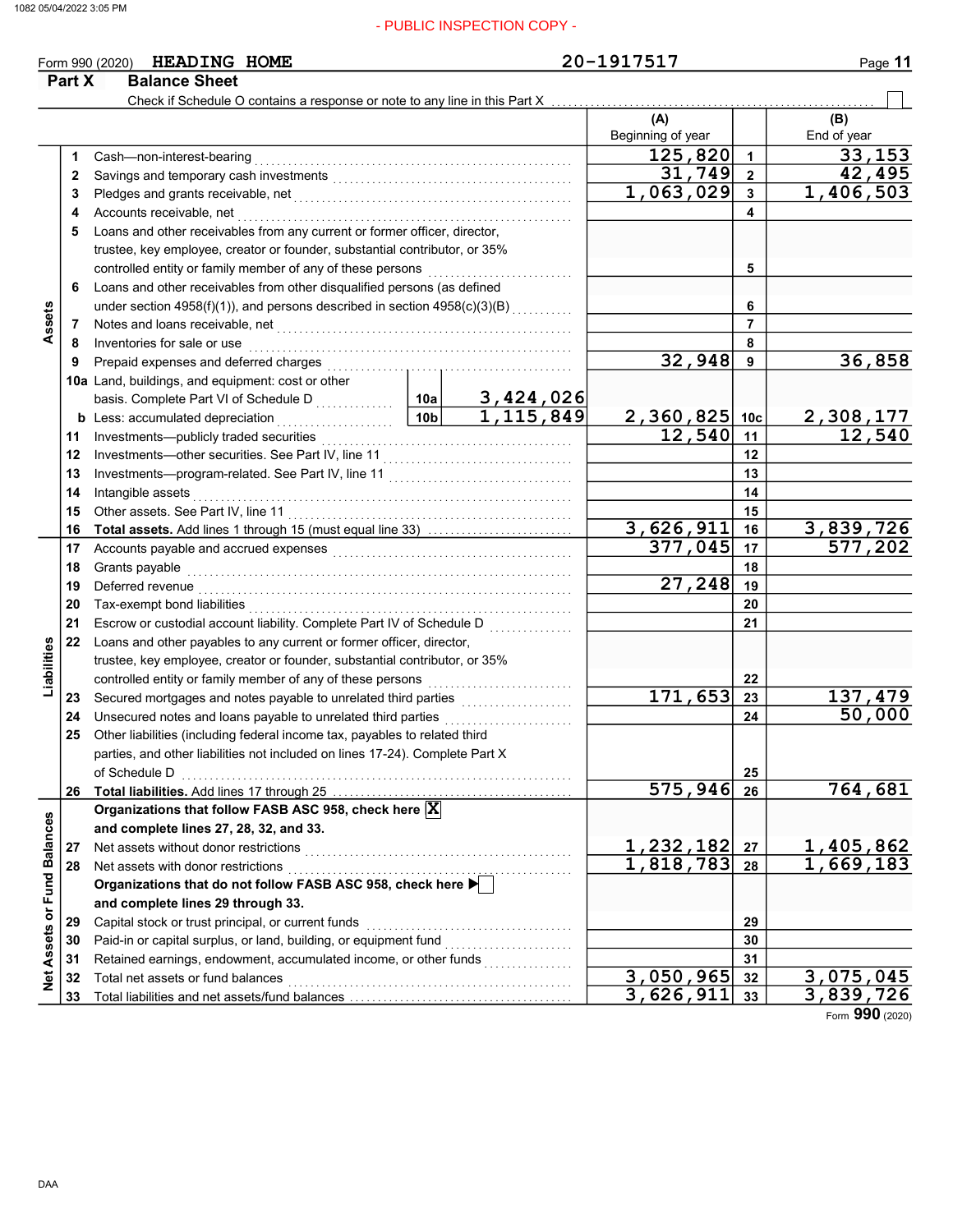|    | - PUBLIC INSPECTION COPY -                                                                                                                                                                                                    |            |                         |                |     |           |
|----|-------------------------------------------------------------------------------------------------------------------------------------------------------------------------------------------------------------------------------|------------|-------------------------|----------------|-----|-----------|
|    | Form 990 (2020) HEADING HOME                                                                                                                                                                                                  | 20-1917517 |                         |                |     | Page 12   |
|    | <b>Reconciliation of Net Assets</b><br>Part XI                                                                                                                                                                                |            |                         |                |     |           |
|    |                                                                                                                                                                                                                               |            |                         |                |     |           |
| 1  |                                                                                                                                                                                                                               |            | $\mathbf{1}$            | 7,660,261      |     |           |
| 2  |                                                                                                                                                                                                                               |            | $\overline{2}$          | 7,636,181      |     |           |
| 3  | Revenue less expenses. Subtract line 2 from line 1                                                                                                                                                                            |            | $\overline{3}$          |                |     | 24,080    |
| 4  | Net assets or fund balances at beginning of year (must equal Part X, line 32, column (A)) [[[[[[[[[[[[[[[[[[[                                                                                                                 |            | $\overline{\mathbf{A}}$ | 3,050,965      |     |           |
| 5  | Net unrealized gains (losses) on investments                                                                                                                                                                                  |            | 5                       |                |     |           |
| 6  | Donated services and use of facilities with an array and the control of the service of the control of the control of the control of the control of the control of the control of the control of the control of the control of |            | 6                       |                |     |           |
| 7  | Investment expenses                                                                                                                                                                                                           |            | $\overline{7}$          |                |     |           |
| 8  | Prior period adjustments                                                                                                                                                                                                      |            | 8                       |                |     |           |
| 9  | Other changes in net assets or fund balances (explain on Schedule O)                                                                                                                                                          |            | 9                       |                |     |           |
| 10 | Net assets or fund balances at end of year. Combine lines 3 through 9 (must equal Part X, line                                                                                                                                |            |                         |                |     |           |
|    | 32, column (B))                                                                                                                                                                                                               |            | 10                      | 3,075,045      |     |           |
|    | <b>Financial Statements and Reporting</b><br><b>Part XII</b>                                                                                                                                                                  |            |                         |                |     |           |
|    |                                                                                                                                                                                                                               |            |                         |                |     |           |
|    |                                                                                                                                                                                                                               |            |                         |                | Yes | <b>No</b> |
| 1  | $\overline{\mathbf{X}}$ Accrual<br>Accounting method used to prepare the Form 990:    <br>Cash                                                                                                                                | Other      |                         |                |     |           |
|    | If the organization changed its method of accounting from a prior year or checked "Other," explain in                                                                                                                         |            |                         |                |     |           |
|    | Schedule O.                                                                                                                                                                                                                   |            |                         |                |     |           |
|    | 2a Were the organization's financial statements compiled or reviewed by an independent accountant?                                                                                                                            |            |                         | 2a             |     | X         |
|    | If "Yes," check a box below to indicate whether the financial statements for the year were compiled or                                                                                                                        |            |                         |                |     |           |
|    | reviewed on a separate basis, consolidated basis, or both:                                                                                                                                                                    |            |                         |                |     |           |
|    | Separate basis<br><b>Consolidated basis</b><br>Both consolidated and separate basis                                                                                                                                           |            |                         |                |     |           |
|    | b Were the organization's financial statements audited by an independent accountant?                                                                                                                                          |            |                         | 2 <sub>b</sub> | x   |           |
|    | If "Yes," check a box below to indicate whether the financial statements for the year were audited on a                                                                                                                       |            |                         |                |     |           |
|    | separate basis, consolidated basis, or both:                                                                                                                                                                                  |            |                         |                |     |           |
|    | $ \mathbf{X} $ Separate basis<br><b>Consolidated basis</b><br>Both consolidated and separate basis                                                                                                                            |            |                         |                |     |           |
|    | c If "Yes" to line 2a or 2b, does the organization have a committee that assumes responsibility for oversight of                                                                                                              |            |                         |                |     |           |
|    | the audit, review, or compilation of its financial statements and selection of an independent accountant?                                                                                                                     |            |                         | 2c             | X   |           |
|    | If the organization changed either its oversight process or selection process during the tax year, explain on                                                                                                                 |            |                         |                |     |           |
|    | Schedule O.                                                                                                                                                                                                                   |            |                         |                |     |           |
|    | 3a As a result of a federal award, was the organization required to undergo an audit or audits as set forth in the                                                                                                            |            |                         |                |     |           |
|    | Single Audit Act and OMB Circular A-133?                                                                                                                                                                                      | .          |                         | 3a             |     | X         |
|    | b If "Yes," did the organization undergo the required audit or audits? If the organization did not undergo the                                                                                                                |            |                         |                |     |           |
|    | required audit or audits, explain why on Schedule O and describe any steps taken to undergo such audits                                                                                                                       |            |                         | 3b             |     |           |

Form 990 (2020)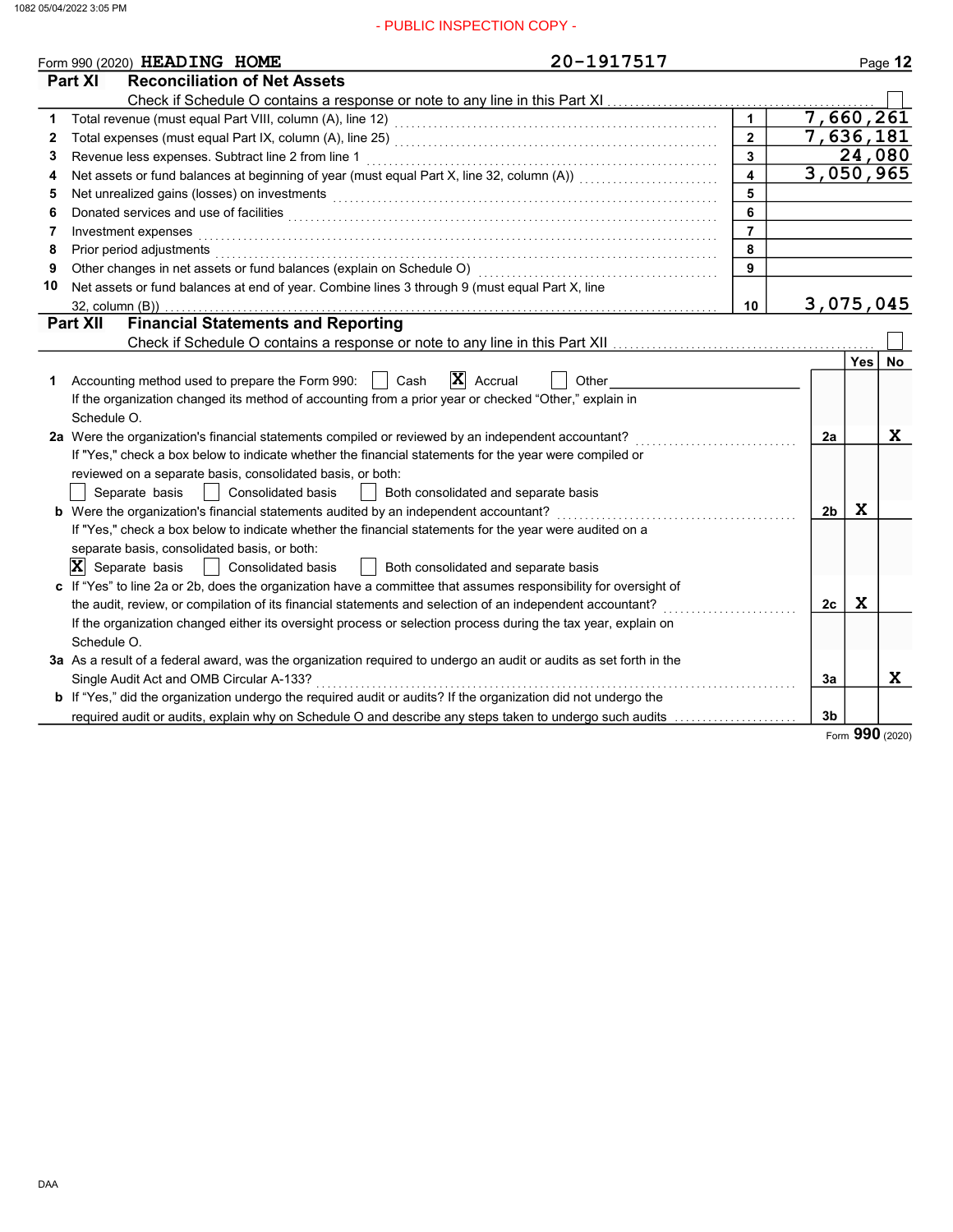| <b>SCHEDULE A</b>          |                                                            | <b>Public Charity Status and Public Support</b>                                                                                                                                                                                                                 |     |                                       |                               |            | OMB No. 1545-0047                     |
|----------------------------|------------------------------------------------------------|-----------------------------------------------------------------------------------------------------------------------------------------------------------------------------------------------------------------------------------------------------------------|-----|---------------------------------------|-------------------------------|------------|---------------------------------------|
| (Form 990 or 990-EZ)       |                                                            | Complete if the organization is a section 501(c)(3) organization or a section 4947(a)(1) nonexempt charitable trust.                                                                                                                                            |     |                                       |                               |            | 2020                                  |
| Department of the Treasury |                                                            | Attach to Form 990 or Form 990-EZ.                                                                                                                                                                                                                              |     |                                       |                               |            |                                       |
| Internal Revenue Service   |                                                            | Go to www.irs.gov/Form990 for instructions and the latest information.                                                                                                                                                                                          |     |                                       |                               |            | <b>Open to Public</b><br>Inspection   |
| Name of the organization   |                                                            |                                                                                                                                                                                                                                                                 |     |                                       |                               |            | <b>Employer identification number</b> |
|                            | <b>HEADING HOME</b>                                        |                                                                                                                                                                                                                                                                 |     |                                       |                               | 20-1917517 |                                       |
| Part I                     |                                                            | Reason for Public Charity Status. (All organizations must complete this part.) See instructions.                                                                                                                                                                |     |                                       |                               |            |                                       |
|                            |                                                            | The organization is not a private foundation because it is: (For lines 1 through 12, check only one box.)                                                                                                                                                       |     |                                       |                               |            |                                       |
| 1                          |                                                            | A church, convention of churches, or association of churches described in section 170(b)(1)(A)(i).                                                                                                                                                              |     |                                       |                               |            |                                       |
| 2                          |                                                            | A school described in section 170(b)(1)(A)(ii). (Attach Schedule E (Form 990 or 990-EZ).)                                                                                                                                                                       |     |                                       |                               |            |                                       |
| 3<br>4                     |                                                            | A hospital or a cooperative hospital service organization described in section 170(b)(1)(A)(iii).<br>A medical research organization operated in conjunction with a hospital described in section 170(b)(1)(A)(iii). Enter the hospital's name,                 |     |                                       |                               |            |                                       |
| city, and state:           |                                                            |                                                                                                                                                                                                                                                                 |     |                                       |                               |            |                                       |
| 5                          |                                                            | An organization operated for the benefit of a college or university owned or operated by a governmental unit described in                                                                                                                                       |     |                                       |                               |            |                                       |
|                            | section 170(b)(1)(A)(iv). (Complete Part II.)              |                                                                                                                                                                                                                                                                 |     |                                       |                               |            |                                       |
| 6                          |                                                            | A federal, state, or local government or governmental unit described in section 170(b)(1)(A)(v).                                                                                                                                                                |     |                                       |                               |            |                                       |
| $ {\bf X} $<br>7           |                                                            | An organization that normally receives a substantial part of its support from a governmental unit or from the general public                                                                                                                                    |     |                                       |                               |            |                                       |
|                            | described in section 170(b)(1)(A)(vi). (Complete Part II.) |                                                                                                                                                                                                                                                                 |     |                                       |                               |            |                                       |
| 8                          |                                                            | A community trust described in section 170(b)(1)(A)(vi). (Complete Part II.)                                                                                                                                                                                    |     |                                       |                               |            |                                       |
| 9<br>university:           |                                                            | An agricultural research organization described in section 170(b)(1)(A)(ix) operated in conjunction with a land-grant college<br>or university or a non-land-grant college of agriculture (see instructions). Enter the name, city, and state of the college or |     |                                       |                               |            |                                       |
| 10                         |                                                            | An organization that normally receives: (1) more than 33 1/3% of its support from contributions, membership fees, and gross                                                                                                                                     |     |                                       |                               |            |                                       |
|                            |                                                            | receipts from activities related to its exempt functions, subject to certain exceptions; and (2) no more than 331/3% of its                                                                                                                                     |     |                                       |                               |            |                                       |
|                            |                                                            | support from gross investment income and unrelated business taxable income (less section 511 tax) from businesses                                                                                                                                               |     |                                       |                               |            |                                       |
|                            |                                                            | acquired by the organization after June 30, 1975. See section 509(a)(2). (Complete Part III.)                                                                                                                                                                   |     |                                       |                               |            |                                       |
| 11                         |                                                            | An organization organized and operated exclusively to test for public safety. See section 509(a)(4).                                                                                                                                                            |     |                                       |                               |            |                                       |
| 12                         |                                                            | An organization organized and operated exclusively for the benefit of, to perform the functions of, or to carry out the purposes<br>of one or more publicly supported organizations described in section 509(a)(1) or section 509(a)(2). See section 509(a)(3). |     |                                       |                               |            |                                       |
|                            |                                                            | Check the box in lines 12a through 12d that describes the type of supporting organization and complete lines 12e, 12f, and 12g.                                                                                                                                 |     |                                       |                               |            |                                       |
| а                          |                                                            | Type I. A supporting organization operated, supervised, or controlled by its supported organization(s), typically by giving                                                                                                                                     |     |                                       |                               |            |                                       |
|                            |                                                            | the supported organization(s) the power to regularly appoint or elect a majority of the directors or trustees of the                                                                                                                                            |     |                                       |                               |            |                                       |
|                            |                                                            | supporting organization. You must complete Part IV, Sections A and B.                                                                                                                                                                                           |     |                                       |                               |            |                                       |
| b                          |                                                            | Type II. A supporting organization supervised or controlled in connection with its supported organization(s), by having                                                                                                                                         |     |                                       |                               |            |                                       |
|                            |                                                            | control or management of the supporting organization vested in the same persons that control or manage the supported<br>organization(s). You must complete Part IV, Sections A and C.                                                                           |     |                                       |                               |            |                                       |
| c                          |                                                            | Type III functionally integrated. A supporting organization operated in connection with, and functionally integrated with,                                                                                                                                      |     |                                       |                               |            |                                       |
|                            |                                                            | its supported organization(s) (see instructions). You must complete Part IV, Sections A, D, and E.                                                                                                                                                              |     |                                       |                               |            |                                       |
| d                          |                                                            | Type III non-functionally integrated. A supporting organization operated in connection with its supported organization(s)                                                                                                                                       |     |                                       |                               |            |                                       |
|                            |                                                            | that is not functionally integrated. The organization generally must satisfy a distribution requirement and an attentiveness<br>requirement (see instructions). You must complete Part IV, Sections A and D, and Part V.                                        |     |                                       |                               |            |                                       |
| е                          |                                                            | Check this box if the organization received a written determination from the IRS that it is a Type I, Type II, Type III                                                                                                                                         |     |                                       |                               |            |                                       |
|                            |                                                            | functionally integrated, or Type III non-functionally integrated supporting organization.                                                                                                                                                                       |     |                                       |                               |            |                                       |
| f                          | Enter the number of supported organizations                |                                                                                                                                                                                                                                                                 |     |                                       |                               |            |                                       |
| g                          |                                                            | Provide the following information about the supported organization(s).                                                                                                                                                                                          |     |                                       |                               |            |                                       |
| (i) Name of supported      | (ii) EIN                                                   | (iii) Type of organization                                                                                                                                                                                                                                      |     | (iv) Is the organization              | (v) Amount of monetary        |            | (vi) Amount of                        |
| organization               |                                                            | (described on lines 1-10<br>above (see instructions))                                                                                                                                                                                                           |     | listed in your governing<br>document? | support (see<br>instructions) |            | other support (see<br>instructions)   |
|                            |                                                            |                                                                                                                                                                                                                                                                 | Yes | No                                    |                               |            |                                       |
| (A)                        |                                                            |                                                                                                                                                                                                                                                                 |     |                                       |                               |            |                                       |
|                            |                                                            |                                                                                                                                                                                                                                                                 |     |                                       |                               |            |                                       |
| (B)                        |                                                            |                                                                                                                                                                                                                                                                 |     |                                       |                               |            |                                       |
|                            |                                                            |                                                                                                                                                                                                                                                                 |     |                                       |                               |            |                                       |
| (C)                        |                                                            |                                                                                                                                                                                                                                                                 |     |                                       |                               |            |                                       |
|                            |                                                            |                                                                                                                                                                                                                                                                 |     |                                       |                               |            |                                       |
| (D)                        |                                                            |                                                                                                                                                                                                                                                                 |     |                                       |                               |            |                                       |
|                            |                                                            |                                                                                                                                                                                                                                                                 |     |                                       |                               |            |                                       |
| (E)                        |                                                            |                                                                                                                                                                                                                                                                 |     |                                       |                               |            |                                       |
| <b>Total</b>               |                                                            |                                                                                                                                                                                                                                                                 |     |                                       |                               |            |                                       |
|                            |                                                            |                                                                                                                                                                                                                                                                 |     |                                       |                               |            |                                       |

For Paperwork Reduction Act Notice, see the Instructions for Form 990 or 990-EZ.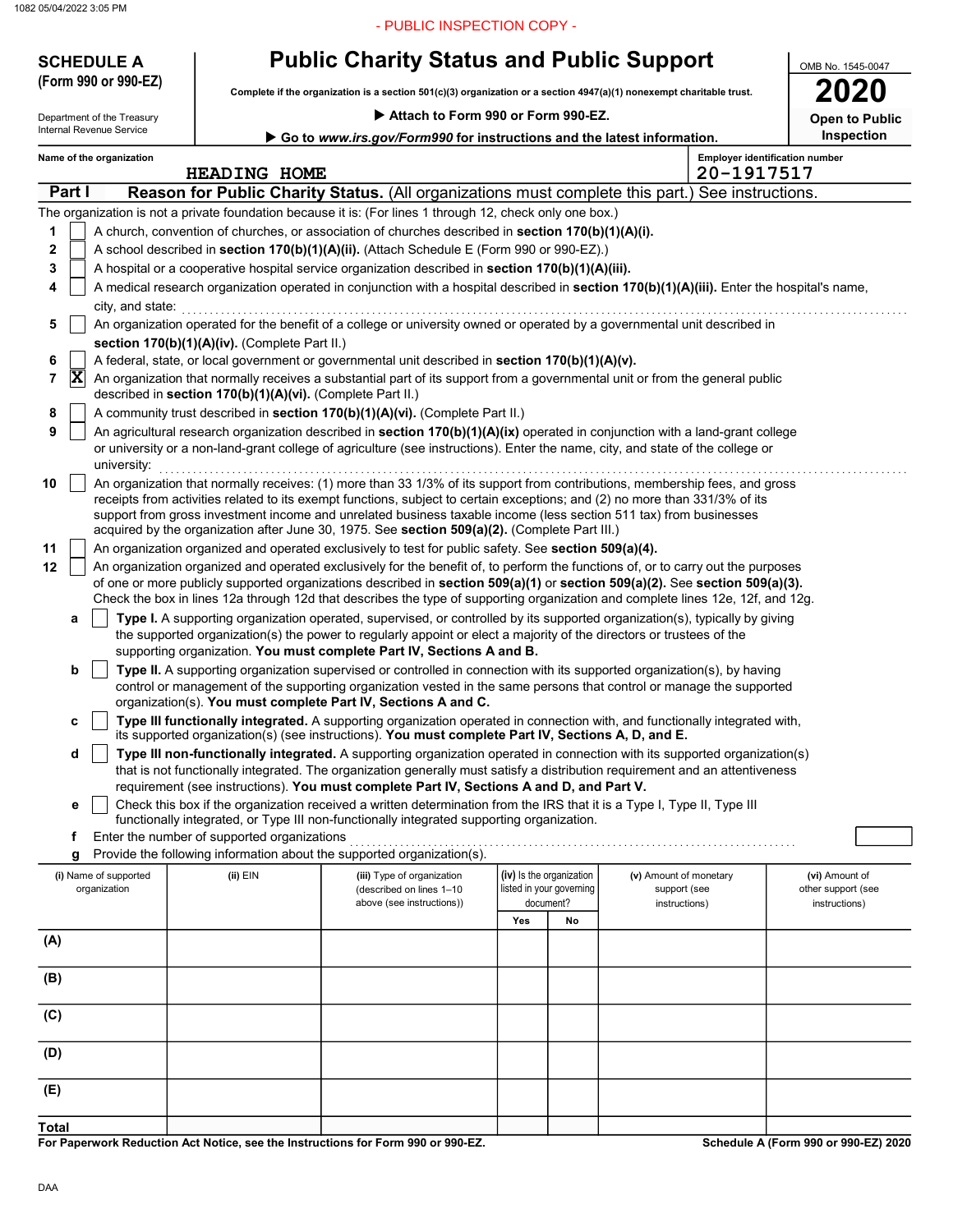|              | Schedule A (Form 990 or 990-EZ) 2020                                                                                                                                                                                                                                 | <b>HEADING HOME</b> |           |            |            | 20-1917517 |    | Page 2                          |
|--------------|----------------------------------------------------------------------------------------------------------------------------------------------------------------------------------------------------------------------------------------------------------------------|---------------------|-----------|------------|------------|------------|----|---------------------------------|
|              | Support Schedule for Organizations Described in Sections 170(b)(1)(A)(iv) and 170(b)(1)(A)(vi)<br>Part II                                                                                                                                                            |                     |           |            |            |            |    |                                 |
|              | (Complete only if you checked the box on line 5, 7, or 8 of Part I or if the organization failed to qualify under                                                                                                                                                    |                     |           |            |            |            |    |                                 |
|              | Part III. If the organization fails to qualify under the tests listed below, please complete Part III.)                                                                                                                                                              |                     |           |            |            |            |    |                                 |
|              | <b>Section A. Public Support</b>                                                                                                                                                                                                                                     |                     |           |            |            |            |    |                                 |
|              | Calendar year (or fiscal year beginning in)                                                                                                                                                                                                                          | (a) 2016            | (b) 2017  | $(c)$ 2018 | $(d)$ 2019 | (e) 2020   |    | (f) Total                       |
| 1            | Gifts, grants, contributions, and<br>membership fees received. (Do not<br>include any "unusual grants.")                                                                                                                                                             | 2,942,033           | 4,063,972 | 3,699,787  | 5,247,314  | 6,668,730  |    | 22,621,836                      |
| $\mathbf{2}$ | Tax revenues levied for the<br>organization's benefit and either paid<br>to or expended on its behalf                                                                                                                                                                |                     |           |            |            |            |    |                                 |
| 3            | The value of services or facilities<br>furnished by a governmental unit to the<br>organization without charge<br>.                                                                                                                                                   |                     |           |            |            |            |    |                                 |
| 4            | Total. Add lines 1 through 3<br>in services.                                                                                                                                                                                                                         | 2,942,033           | 4,063,972 | 3,699,787  | 5,247,314  | 6,668,730  |    | 22,621,836                      |
| 5            | The portion of total contributions by<br>each person (other than a<br>governmental unit or publicly<br>supported organization) included on<br>line 1 that exceeds 2% of the amount<br>shown on line 11, column (f)                                                   |                     |           |            |            |            |    | 9,373,030                       |
| 6            | Public support. Subtract line 5 from line 4                                                                                                                                                                                                                          |                     |           |            |            |            |    | 13,248,806                      |
|              | <b>Section B. Total Support</b>                                                                                                                                                                                                                                      |                     |           |            |            |            |    |                                 |
|              | Calendar year (or fiscal year beginning in)                                                                                                                                                                                                                          | (a) 2016            | (b) 2017  | $(c)$ 2018 | $(d)$ 2019 | (e) 2020   |    | (f) Total                       |
| 7<br>8       | Amounts from line 4<br>Gross income from interest, dividends,<br>payments received on securities loans,<br>rents, royalties, and income from<br>similar sources                                                                                                      | 2,942,033           | 4,063,972 | 3,699,787  | 5,247,314  | 6,668,730  |    | 22,621,836                      |
| 9            | Net income from unrelated business<br>activities, whether or not the business<br>is regularly carried on                                                                                                                                                             |                     |           |            |            |            |    |                                 |
| 10<br>11     | Other income. Do not include gain or<br>loss from the sale of capital assets<br>(Explain in Part VI.)<br>Total support. Add lines 7 through 10                                                                                                                       |                     |           |            |            |            |    | 22,621,836                      |
| 12           | Gross receipts from related activities, etc. (see instructions)                                                                                                                                                                                                      |                     |           |            |            |            | 12 | 4,071,856                       |
| 13           | First 5 years. If the Form 990 is for the organization's first, second, third, fourth, or fifth tax year as a section 501(c)(3)                                                                                                                                      |                     |           |            |            |            |    |                                 |
|              | organization, check this box and stop here                                                                                                                                                                                                                           |                     |           |            |            |            |    |                                 |
|              | Section C. Computation of Public Support Percentage                                                                                                                                                                                                                  |                     |           |            |            |            |    |                                 |
| 14           | Public support percentage for 2020 (line 6, column (f) divided by line 11, column (f)) [[[[[[[[[[[[[[[[[[[[[[                                                                                                                                                        |                     |           |            |            |            | 14 | 58.57%                          |
| 15           |                                                                                                                                                                                                                                                                      |                     |           |            |            |            | 15 | 78.11%                          |
| 16a          | 33 1/3% support test-2020. If the organization did not check the box on line 13, and line 14 is 33 1/3% or more, check this                                                                                                                                          |                     |           |            |            |            |    |                                 |
|              |                                                                                                                                                                                                                                                                      |                     |           |            |            |            |    | $\blacktriangleright$ $\vert$ X |
| b            | 33 1/3% support test-2019. If the organization did not check a box on line 13 or 16a, and line 15 is 33 1/3% or more, check                                                                                                                                          |                     |           |            |            |            |    |                                 |
|              | this box and stop here. The organization qualifies as a publicly supported organization [[[[[[[[[[[[[[[[[[[[[[<br>17a 10%-facts-and-circumstances test-2020. If the organization did not check a box on line 13, 16a, or 16b, and line 14 is                         |                     |           |            |            |            |    |                                 |
|              | 10% or more, and if the organization meets the "facts-and-circumstances" test, check this box and stop here. Explain in<br>Part VI how the organization meets the "facts-and-circumstances" test. The organization qualifies as a publicly supported<br>organization |                     |           |            |            |            |    |                                 |
| b            | 10%-facts-and-circumstances test-2019. If the organization did not check a box on line 13, 16a, 16b, or 17a, and line                                                                                                                                                |                     |           |            |            |            |    |                                 |
|              | 15 is 10% or more, and if the organization meets the "facts-and-circumstances" test, check this box and stop here. Explain                                                                                                                                           |                     |           |            |            |            |    |                                 |
|              | in Part VI how the organization meets the "facts-and-circumstances" test. The organization qualifies as a publicly supported                                                                                                                                         |                     |           |            |            |            |    |                                 |
|              | organization                                                                                                                                                                                                                                                         |                     |           |            |            |            |    |                                 |
| 18           | Private foundation. If the organization did not check a box on line 13, 16a, 16b, 17a, or 17b, check this box and see                                                                                                                                                |                     |           |            |            |            |    |                                 |
|              |                                                                                                                                                                                                                                                                      |                     |           |            |            |            |    |                                 |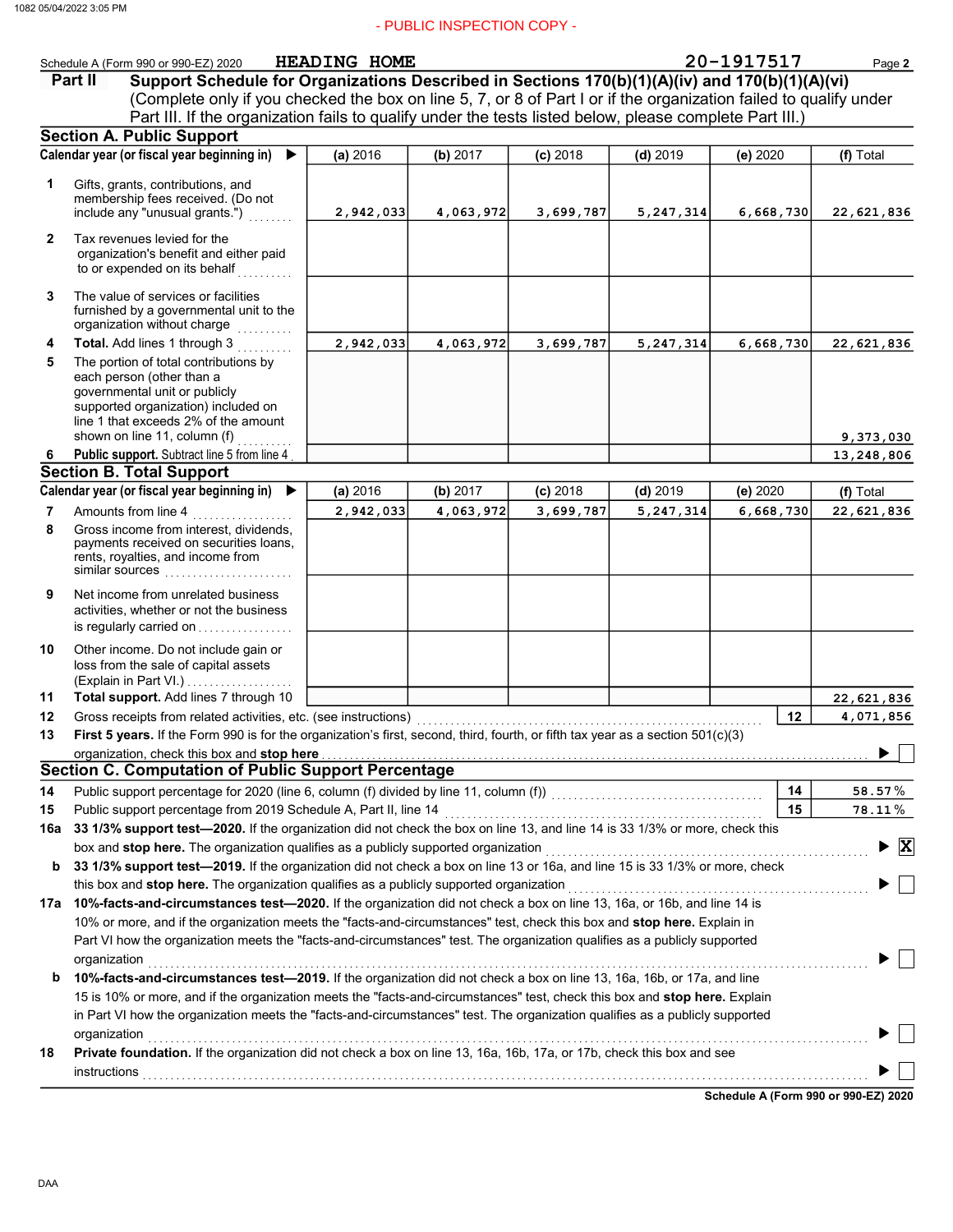|    | Schedule A (Form 990 or 990-EZ) 2020                                                                                                                                                                                                    | <b>HEADING HOME</b> |          |            |            | 20-1917517 | Page 3    |
|----|-----------------------------------------------------------------------------------------------------------------------------------------------------------------------------------------------------------------------------------------|---------------------|----------|------------|------------|------------|-----------|
|    | Support Schedule for Organizations Described in Section 509(a)(2)<br>Part III                                                                                                                                                           |                     |          |            |            |            |           |
|    | (Complete only if you checked the box on line 10 of Part I or if the organization failed to qualify under Part II.                                                                                                                      |                     |          |            |            |            |           |
|    | If the organization fails to qualify under the tests listed below, please complete Part II.)                                                                                                                                            |                     |          |            |            |            |           |
|    | <b>Section A. Public Support</b>                                                                                                                                                                                                        |                     |          |            |            |            |           |
|    | Calendar year (or fiscal year beginning in)<br>$\blacktriangleright$                                                                                                                                                                    | (a) 2016            | (b) 2017 | $(c)$ 2018 | $(d)$ 2019 | (e) 2020   | (f) Total |
| 1  | Gifts, grants, contributions, and membership fees<br>received. (Do not include any "unusual grants.")                                                                                                                                   |                     |          |            |            |            |           |
| 2  | Gross receipts from admissions, merchandise<br>sold or services performed, or facilities<br>furnished in any activity that is related to the<br>organization's tax-exempt purpose                                                       |                     |          |            |            |            |           |
| 3  | Gross receipts from activities that are not an<br>unrelated trade or business under section 513                                                                                                                                         |                     |          |            |            |            |           |
| 4  | Tax revenues levied for the<br>organization's benefit and either paid<br>to or expended on its behalf<br>.                                                                                                                              |                     |          |            |            |            |           |
| 5  | The value of services or facilities<br>furnished by a governmental unit to the<br>organization without charge<br>.                                                                                                                      |                     |          |            |            |            |           |
| 6  | Total. Add lines 1 through 5                                                                                                                                                                                                            |                     |          |            |            |            |           |
|    | 7a Amounts included on lines 1, 2, and 3<br>received from disqualified persons                                                                                                                                                          |                     |          |            |            |            |           |
| b  | Amounts included on lines 2 and 3<br>received from other than disqualified<br>persons that exceed the greater of \$5,000<br>or 1% of the amount on line 13 for the year                                                                 |                     |          |            |            |            |           |
| C  | Add lines 7a and 7b                                                                                                                                                                                                                     |                     |          |            |            |            |           |
| 8  | Public support. (Subtract line 7c from                                                                                                                                                                                                  |                     |          |            |            |            |           |
|    |                                                                                                                                                                                                                                         |                     |          |            |            |            |           |
|    | Section B. Total Support                                                                                                                                                                                                                |                     |          |            |            |            |           |
|    | Calendar year (or fiscal year beginning in)<br>$\blacktriangleright$                                                                                                                                                                    | (a) 2016            | (b) 2017 | $(c)$ 2018 | $(d)$ 2019 | (e) 2020   | (f) Total |
| 9  | Amounts from line 6                                                                                                                                                                                                                     |                     |          |            |            |            |           |
|    | <b>10a</b> Gross income from interest, dividends,<br>payments received on securities loans, rents,<br>royalties, and income from similar sources                                                                                        |                     |          |            |            |            |           |
| b  | Unrelated business taxable income (less<br>section 511 taxes) from businesses<br>acquired after June 30, 1975                                                                                                                           |                     |          |            |            |            |           |
| c  | Add lines 10a and 10b                                                                                                                                                                                                                   |                     |          |            |            |            |           |
| 11 | Net income from unrelated business<br>activities not included in line 10b, whether<br>or not the business is regularly carried on                                                                                                       |                     |          |            |            |            |           |
| 12 | Other income. Do not include gain or<br>loss from the sale of capital assets<br>(Explain in Part VI.)                                                                                                                                   |                     |          |            |            |            |           |
| 13 | Total support. (Add lines 9, 10c, 11,                                                                                                                                                                                                   |                     |          |            |            |            |           |
|    | and $12.$ )                                                                                                                                                                                                                             |                     |          |            |            |            |           |
| 14 | First 5 years. If the Form 990 is for the organization's first, second, third, fourth, or fifth tax year as a section 501(c)(3)                                                                                                         |                     |          |            |            |            |           |
|    | organization, check this box and stop here <b>contained and all and all and all and all and all and all and all and a</b>                                                                                                               |                     |          |            |            |            |           |
|    | <b>Section C. Computation of Public Support Percentage</b>                                                                                                                                                                              |                     |          |            |            |            |           |
| 15 |                                                                                                                                                                                                                                         |                     |          |            |            | 15         | %         |
| 16 |                                                                                                                                                                                                                                         |                     |          |            |            | 16         | $\%$      |
|    | Section D. Computation of Investment Income Percentage                                                                                                                                                                                  |                     |          |            |            | 17         |           |
| 17 | 18 Investment income percentage from 2019 Schedule A, Part III, line 17                                                                                                                                                                 |                     |          |            |            | 18         | %<br>%    |
|    | 19a 33 1/3% support tests-2020. If the organization did not check the box on line 14, and line 15 is more than 33 1/3%, and line                                                                                                        |                     |          |            |            |            |           |
|    | 17 is not more than 33 1/3%, check this box and stop here. The organization qualifies as a publicly supported organization <i>[17]</i> is not more than 33 1/3%, check this box and stop here. The organization <b>[17]</b> is not more |                     |          |            |            |            |           |
| b  | 33 1/3% support tests-2019. If the organization did not check a box on line 14 or line 19a, and line 16 is more than 33 1/3%, and                                                                                                       |                     |          |            |            |            |           |
|    | line 18 is not more than 33 1/3%, check this box and stop here. The organization qualifies as a publicly supported organization                                                                                                         |                     |          |            |            |            |           |
| 20 |                                                                                                                                                                                                                                         |                     |          |            |            |            |           |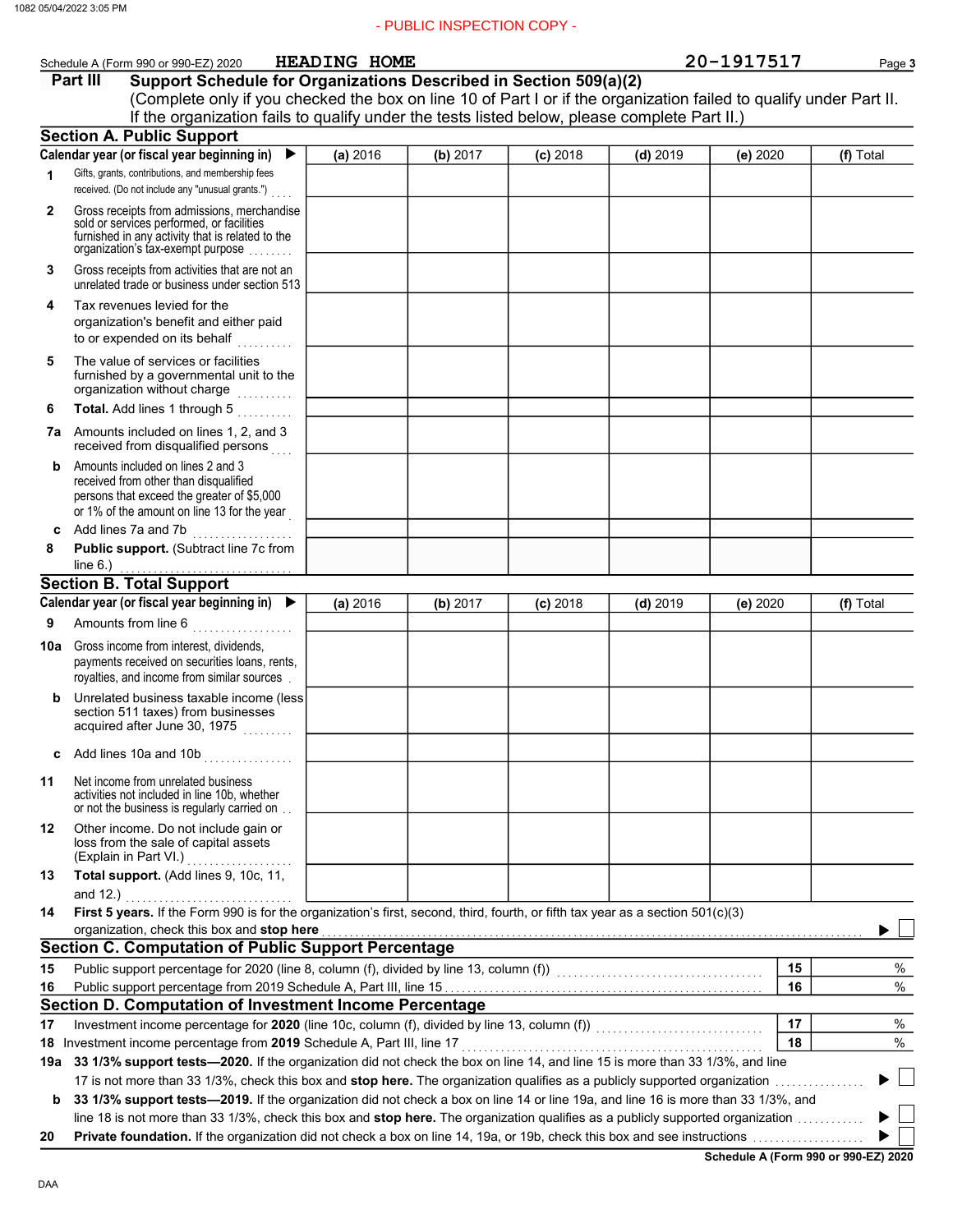Schedule A (Form 990 or 990-EZ) 2020

HEADING HOME

| 20-191751 |  |  |  |  |
|-----------|--|--|--|--|
|           |  |  |  |  |

#### Schedule A (Form 990 or 990-EZ) 2020 Part IV Supporting Organizations Sections A, D, and E. If you checked box 12d, Part I, complete Sections A and D, and complete Part V.) Section A. All Supporting Organizations (Complete only if you checked a box in line 12 on Part I. If you checked box 12a, Part I, complete Sections A and B. If you checked box 12b, Part I, complete Sections A and C. If you checked box 12c, Part I, complete Are all of the organization's supported organizations listed by name in the organization's governing documents? If "No," describe in Part VI how the supported organizations are designated. If designated by class or purpose, describe the designation. If historic and continuing relationship, explain. Did the organization have any supported organization that does not have an IRS determination of status under section 509(a)(1) or (2)? If "Yes," explain in Part VI how the organization determined that the supported organization was described in section 509(a)(1) or (2). 1 2 **3a** Did the organization have a supported organization described in section 501(c)(4), (5), or (6)? If "Yes," answer b c 4a b c Did the organization support any foreign supported organization that does not have an IRS determination 5a Did the organization add, substitute, or remove any supported organizations during the tax year? If "Yes," b c 6 7 8 9a b c 10a b lines 3b and 3c below. Did the organization confirm that each supported organization qualified under section 501(c)(4), (5), or (6) and satisfied the public support tests under section  $509(a)(2)$ ? If "Yes," describe in Part VI when and how the organization made the determination. Did the organization ensure that all support to such organizations was used exclusively for section  $170(c)(2)(B)$ purposes? If "Yes," explain in Part VI what controls the organization put in place to ensure such use. Was any supported organization not organized in the United States ("foreign supported organization")? If "Yes," and if you checked 12a or 12b in Part I, answer (b) and (c) below. Did the organization have ultimate control and discretion in deciding whether to make grants to the foreign supported organization? If "Yes," describe in Part VI how the organization had such control and discretion despite being controlled or supervised by or in connection with its supported organizations. under sections  $501(c)(3)$  and  $509(a)(1)$  or (2)? If "Yes," explain in Part VI what controls the organization used to ensure that all support to the foreign supported organization was used exclusively for section 170(c)(2)(B) purposes. answer lines 5b and 5c below (if applicable). Also, provide detail in Part VI, including (i) the names and EIN numbers of the supported organizations added, substituted, or removed; (ii) the reasons for each such action; (iii) the authority under the organization's organizing document authorizing such action; and (iv) how the action was accomplished (such as by amendment to the organizing document). Type I or Type II only. Was any added or substituted supported organization part of a class already designated in the organization's organizing document? Substitutions only. Was the substitution the result of an event beyond the organization's control? Did the organization provide support (whether in the form of grants or the provision of services or facilities) to anyone other than (i) its supported organizations, (ii) individuals that are part of the charitable class benefited by one or more of its supported organizations, or (iii) other supporting organizations that also support or benefit one or more of the filing organization's supported organizations? If "Yes," provide detail in Part VI. Did the organization provide a grant, loan, compensation, or other similar payment to a substantial contributor (as defined in section  $4958(c)(3)(C)$ ), a family member of a substantial contributor, or a 35% controlled entity with regard to a substantial contributor? If "Yes," complete Part I of Schedule L (Form 990 or 990-EZ). Did the organization make a loan to a disqualified person (as defined in section 4958) not described in line 7? If "Yes," complete Part I of Schedule L (Form 990 or 990-EZ). Was the organization controlled directly or indirectly at any time during the tax year by one or more disqualified persons, as defined in section 4946 (other than foundation managers and organizations described in section 509(a)(1) or (2))? If "Yes," provide detail in Part VI. Did one or more disqualified persons (as defined in line 9a) hold a controlling interest in any entity in which the supporting organization had an interest? If "Yes," provide detail in Part VI. Did a disqualified person (as defined in line 9a) have an ownership interest in, or derive any personal benefit from, assets in which the supporting organization also had an interest? If "Yes," provide detail in Part VI. Was the organization subject to the excess business holdings rules of section 4943 because of section 4943(f) (regarding certain Type II supporting organizations, and all Type III non-functionally integrated supporting organizations)? If "Yes," answer line 10b below. Did the organization have any excess business holdings in the tax year? (Use Schedule C, Form 4720, to determine whether the organization had excess business holdings.) Yes | No 1 2 3a 3b 3c 4a 4b 4c 5a 5b 5c 6 7 8 9a 9b 9c 10a 10b

DAA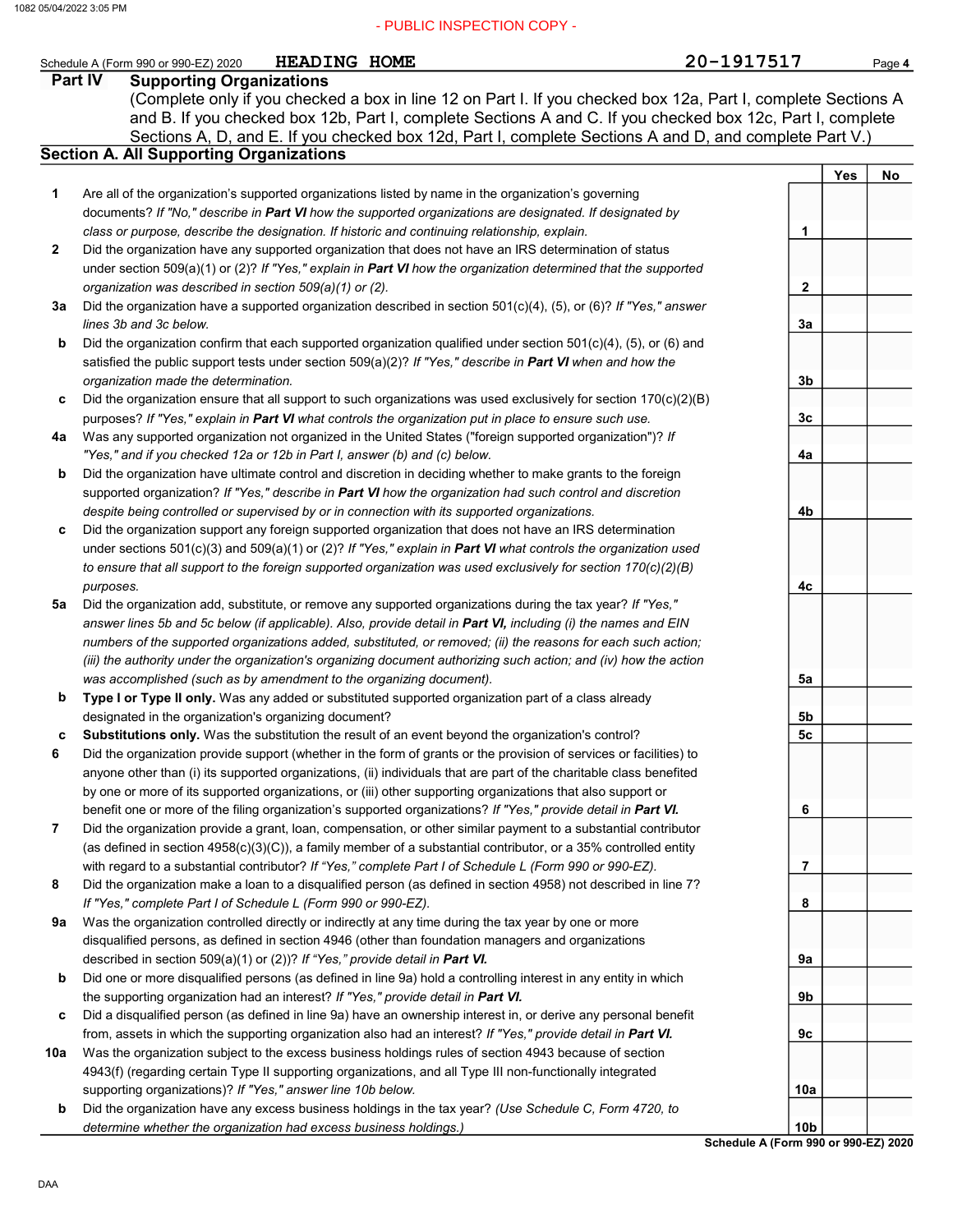|    | <b>HEADING HOME</b><br>Schedule A (Form 990 or 990-EZ) 2020                                                                                                                                                                                                                                                                                                                                                                                                                                                                                                                                                                                                 | 20-1917517 |            | Page 5 |
|----|-------------------------------------------------------------------------------------------------------------------------------------------------------------------------------------------------------------------------------------------------------------------------------------------------------------------------------------------------------------------------------------------------------------------------------------------------------------------------------------------------------------------------------------------------------------------------------------------------------------------------------------------------------------|------------|------------|--------|
|    | <b>Part IV</b><br><b>Supporting Organizations (continued)</b>                                                                                                                                                                                                                                                                                                                                                                                                                                                                                                                                                                                               |            |            |        |
|    |                                                                                                                                                                                                                                                                                                                                                                                                                                                                                                                                                                                                                                                             |            | Yes        | No     |
| 11 | Has the organization accepted a gift or contribution from any of the following persons?                                                                                                                                                                                                                                                                                                                                                                                                                                                                                                                                                                     |            |            |        |
| a  | A person who directly or indirectly controls, either alone or together with persons described in lines 11b and                                                                                                                                                                                                                                                                                                                                                                                                                                                                                                                                              |            |            |        |
|    | 11c below, the governing body of a supported organization?                                                                                                                                                                                                                                                                                                                                                                                                                                                                                                                                                                                                  | 11a        |            |        |
| b  | A family member of a person described in line 11a above?                                                                                                                                                                                                                                                                                                                                                                                                                                                                                                                                                                                                    | 11b        |            |        |
| c  | A 35% controlled entity of a person described in line 11a or 11b above? If "Yes" to line 11a, 11b, or 11c, provide                                                                                                                                                                                                                                                                                                                                                                                                                                                                                                                                          |            |            |        |
|    | detail in <b>Part VI.</b>                                                                                                                                                                                                                                                                                                                                                                                                                                                                                                                                                                                                                                   | 11c        |            |        |
|    | <b>Section B. Type I Supporting Organizations</b>                                                                                                                                                                                                                                                                                                                                                                                                                                                                                                                                                                                                           |            |            |        |
|    |                                                                                                                                                                                                                                                                                                                                                                                                                                                                                                                                                                                                                                                             |            | <b>Yes</b> | No     |
|    | Did the governing body, members of the governing body, officers acting in their official capacity, or membership of one or<br>more supported organizations have the power to regularly appoint or elect at least a majority of the organization's officers,<br>directors, or trustees at all times during the tax year? If "No," describe in <b>Part VI</b> how the supported organization(s)<br>effectively operated, supervised, or controlled the organization's activities. If the organization had more than one supported<br>organization, describe how the powers to appoint and/or remove officers, directors, or trustees were allocated among the |            |            |        |

|              | supported organizations and what conditions or restrictions, if any, applied to such powers during the tax year. |
|--------------|------------------------------------------------------------------------------------------------------------------|
| $\mathbf{2}$ | Did the organization operate for the benefit of any supported organization other than the supported              |
|              | organization(s) that operated, supervised, or controlled the supporting organization? If "Yes," explain in Part  |
|              | VI how providing such benefit carried out the purposes of the supported organization(s) that operated.           |
|              | supervised, or controlled the supporting organization.                                                           |

# Section C. Type II Supporting Organizations

|                                                                                                                  |  | N <sub>0</sub> |
|------------------------------------------------------------------------------------------------------------------|--|----------------|
| Were a majority of the organization's directors or trustees during the tax year also a majority of the directors |  |                |
| or trustees of each of the organization's supported organization(s)? If "No," describe in Part VI how control    |  |                |
| or management of the supporting organization was vested in the same persons that controlled or managed           |  |                |
| the supported organization(s).                                                                                   |  |                |

# Section D. All Type III Supporting Organizations

|                |                                                                                                                        |   | Yes | Nc |
|----------------|------------------------------------------------------------------------------------------------------------------------|---|-----|----|
| 1              | Did the organization provide to each of its supported organizations, by the last day of the fifth month of the         |   |     |    |
|                | organization's tax year, (i) a written notice describing the type and amount of support provided during the prior tax  |   |     |    |
|                | year, (ii) a copy of the Form 990 that was most recently filed as of the date of notification, and (iii) copies of the |   |     |    |
|                | organization's governing documents in effect on the date of notification, to the extent not previously provided?       |   |     |    |
| $\overline{2}$ | Were any of the organization's officers, directors, or trustees either (i) appointed or elected by the supported       |   |     |    |
|                | organization(s) or (ii) serving on the governing body of a supported organization? If "No," explain in Part VI how     |   |     |    |
|                | the organization maintained a close and continuous working relationship with the supported organization(s).            |   |     |    |
| 3              | By reason of the relationship described in line 2, above, did the organization's supported organizations have          |   |     |    |
|                | a significant voice in the organization's investment policies and in directing the use of the organization's           |   |     |    |
|                | income or assets at all times during the tax year? If "Yes," describe in Part VI the role the organization's           |   |     |    |
|                | supported organizations played in this regard.                                                                         | 3 |     |    |

## Section E. Type III Functionally-Integrated Supporting Organizations

|  | Check the box next to the method that the organization used to satisfy the Integral Part Test during the year (see instructions). |  |  |  |  |
|--|-----------------------------------------------------------------------------------------------------------------------------------|--|--|--|--|
|--|-----------------------------------------------------------------------------------------------------------------------------------|--|--|--|--|

- The organization satisfied the Activities Test. Complete line 2 below. a
- The organization is the parent of each of its supported organizations. Complete line 3 below. b

|  |  | The organization supported a governmental entity. Describe in Part VI how you supported a governmental entity (see instructions). |  |  |  |  |  |
|--|--|-----------------------------------------------------------------------------------------------------------------------------------|--|--|--|--|--|
|--|--|-----------------------------------------------------------------------------------------------------------------------------------|--|--|--|--|--|

- 2 Activities Test. Answer lines 2a and 2b below.
- a Did substantially all of the organization's activities during the tax year directly further the exempt purposes of the supported organization(s) to which the organization was responsive? If "Yes," then in Part VI identify those supported organizations and explain how these activities directly furthered their exempt purposes, how the organization was responsive to those supported organizations, and how the organization determined that these activities constituted substantially all of its activities.
- b Did the activities described in line 2a, above, constitute activities that, but for the organization's involvement, one or more of the organization's supported organization(s) would have been engaged in? If "Yes," explain in Part VI the reasons for the organization's position that its supported organization(s) would have engaged in these activities but for the organization's involvement.
- 3 Parent of Supported Organizations. Answer lines 3a and 3b below.
	- a Did the organization have the power to regularly appoint or elect a majority of the officers, directors, or trustees of each of the supported organizations? If "Yes" or "No," provide details in Part VI.
	- b Did the organization exercise a substantial degree of direction over the policies, programs, and activities of each of its supported organizations? If "Yes," describe in Part VI the role played by the organization in this regard.

DAA Schedule A (Form 990 or 990-EZ) 2020 3b

2a

2b

3a

Yes No

2

1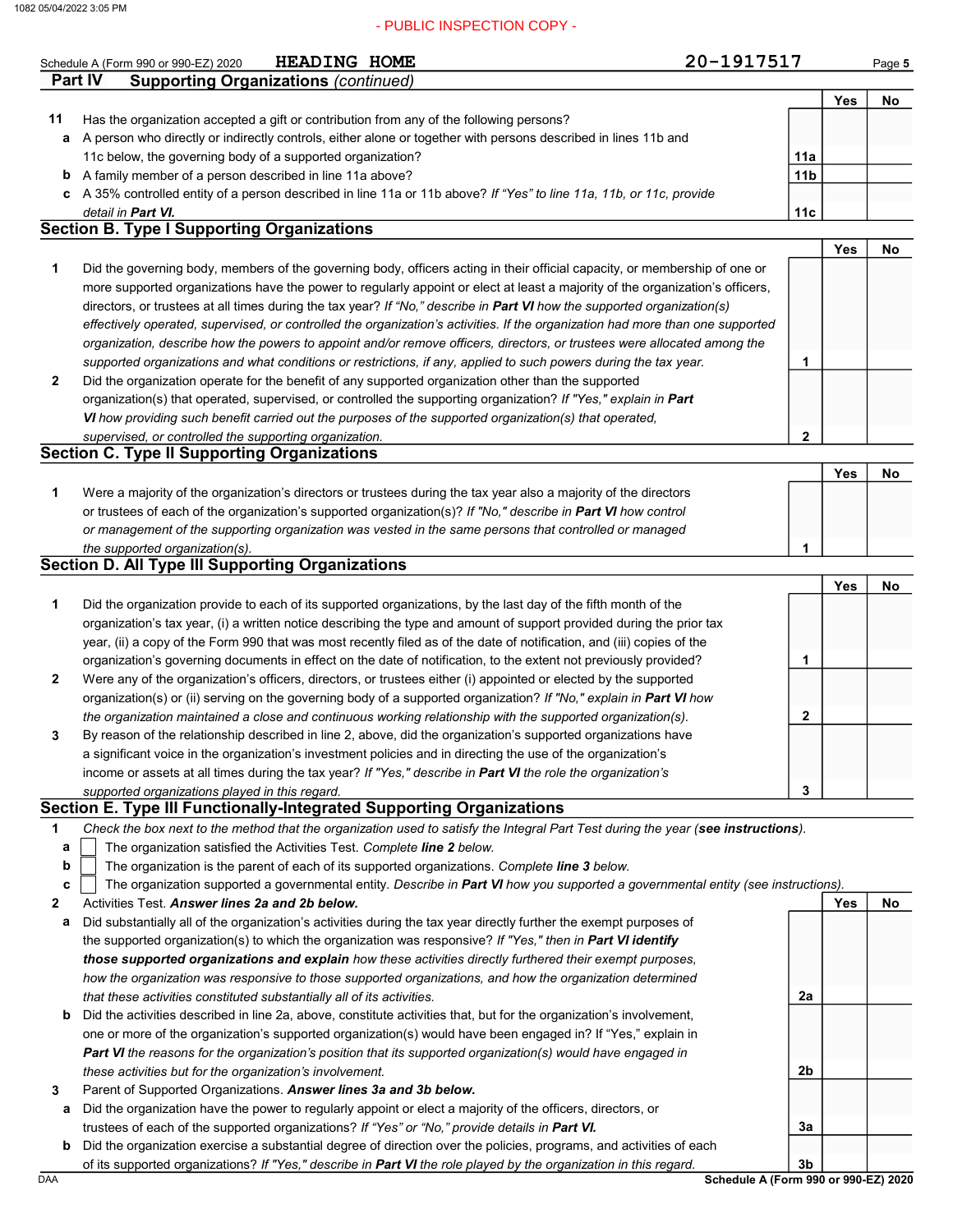|                | <b>HEADING HOME</b><br>Schedule A (Form 990 or 990-EZ) 2020                                                                      |                         | 20-1917517     | Page 6                         |
|----------------|----------------------------------------------------------------------------------------------------------------------------------|-------------------------|----------------|--------------------------------|
| <b>Part V</b>  | Type III Non-Functionally Integrated 509(a)(3) Supporting Organizations                                                          |                         |                |                                |
| 1              | Check here if the organization satisfied the Integral Part Test as a qualifying trust on Nov. 20, 1970 (explain in Part VI). See |                         |                |                                |
|                | instructions. All other Type III non-functionally integrated supporting organizations must complete Sections A through E.        |                         |                | (B) Current Year               |
|                | Section A - Adjusted Net Income                                                                                                  |                         | (A) Prior Year | (optional)                     |
| 1              | Net short-term capital gain                                                                                                      | 1                       |                |                                |
| $\mathbf{2}$   | Recoveries of prior-year distributions                                                                                           | $\mathbf{2}$            |                |                                |
| 3              | Other gross income (see instructions)                                                                                            | 3                       |                |                                |
| 4              | Add lines 1 through 3.                                                                                                           | 4                       |                |                                |
| 5              | Depreciation and depletion                                                                                                       | 5                       |                |                                |
| 6              | Portion of operating expenses paid or incurred for production or collection of                                                   |                         |                |                                |
|                | gross income or for management, conservation, or maintenance of property                                                         |                         |                |                                |
|                | held for production of income (see instructions)                                                                                 | 6                       |                |                                |
| 7              | Other expenses (see instructions)                                                                                                | 7                       |                |                                |
| 8              | Adjusted Net Income (subtract lines 5, 6, and 7 from line 4)                                                                     | 8                       |                |                                |
|                | <b>Section B - Minimum Asset Amount</b>                                                                                          |                         | (A) Prior Year | (B) Current Year<br>(optional) |
|                | 1 Aggregate fair market value of all non-exempt-use assets (see                                                                  |                         |                |                                |
|                | instructions for short tax year or assets held for part of year):                                                                |                         |                |                                |
|                | a Average monthly value of securities                                                                                            | 1a                      |                |                                |
|                | <b>b</b> Average monthly cash balances                                                                                           | 1b                      |                |                                |
|                | c Fair market value of other non-exempt-use assets                                                                               | 1c                      |                |                                |
|                | d Total (add lines 1a, 1b, and 1c)                                                                                               | 1d                      |                |                                |
|                | e Discount claimed for blockage or other factors                                                                                 |                         |                |                                |
|                | (explain in detail in Part VI):                                                                                                  |                         |                |                                |
| $\mathbf{2}$   | Acquisition indebtedness applicable to non-exempt-use assets                                                                     | $\mathbf{2}$            |                |                                |
| 3              | Subtract line 2 from line 1d.                                                                                                    | 3                       |                |                                |
| 4              | Cash deemed held for exempt use. Enter 0.015 of line 3 (for greater amount,                                                      |                         |                |                                |
|                | see instructions)                                                                                                                | 4                       |                |                                |
| 5              | Net value of non-exempt-use assets (subtract line 4 from line 3)                                                                 | 5                       |                |                                |
| 6              | Multiply line 5 by 0.035.                                                                                                        | 6                       |                |                                |
| 7              | Recoveries of prior-year distributions                                                                                           | $\overline{7}$          |                |                                |
| 8              | Minimum Asset Amount (add line 7 to line 6)                                                                                      | 8                       |                |                                |
|                | Section C - Distributable Amount                                                                                                 |                         |                | <b>Current Year</b>            |
| 1.             | Adjusted net income for prior year (from Section A, line 8, column A)                                                            | 1                       |                |                                |
| 2              | Enter 0.85 of line 1.                                                                                                            | $\boldsymbol{2}$        |                |                                |
| 3              | Minimum asset amount for prior year (from Section B, line 8, column A)                                                           | 3                       |                |                                |
| 4              | Enter greater of line 2 or line 3.                                                                                               | $\overline{\mathbf{4}}$ |                |                                |
| 5              | Income tax imposed in prior year                                                                                                 | 5                       |                |                                |
| 6              | Distributable Amount. Subtract line 5 from line 4, unless subject to                                                             |                         |                |                                |
|                | emergency temporary reduction (see instructions).                                                                                | 6                       |                |                                |
| $\overline{7}$ | Check here if the current year is the organization's first as a non-functionally integrated Type III supporting organization     |                         |                |                                |

(see instructions).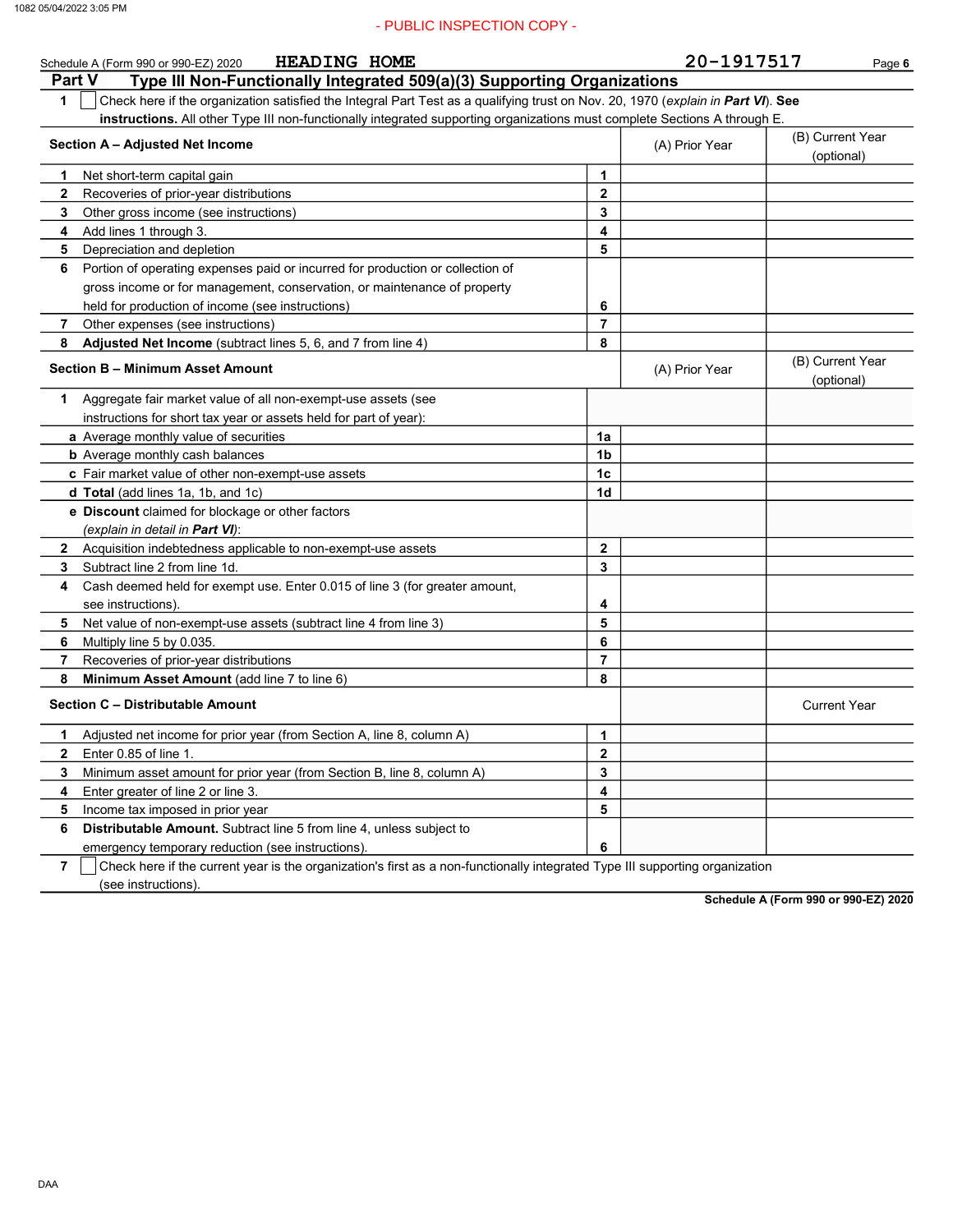|               | <b>HEADING HOME</b><br>Schedule A (Form 990 or 990-EZ) 2020                                |                                    | 20-1917517                             | Page 7                                                  |
|---------------|--------------------------------------------------------------------------------------------|------------------------------------|----------------------------------------|---------------------------------------------------------|
| <b>Part V</b> | Type III Non-Functionally Integrated 509(a)(3) Supporting Organizations (continued)        |                                    |                                        |                                                         |
|               | <b>Section D - Distributions</b>                                                           |                                    |                                        | <b>Current Year</b>                                     |
| 1             | Amounts paid to supported organizations to accomplish exempt purposes                      |                                    |                                        |                                                         |
| $\mathbf{2}$  | Amounts paid to perform activity that directly furthers exempt purposes of supported       |                                    |                                        |                                                         |
|               | organizations, in excess of income from activity                                           |                                    |                                        |                                                         |
| 3             | Administrative expenses paid to accomplish exempt purposes of supported organizations      |                                    |                                        |                                                         |
| 4             | Amounts paid to acquire exempt-use assets                                                  |                                    |                                        |                                                         |
| 5             | Qualified set-aside amounts (prior IRS approval required-provide details in Part VI)       |                                    |                                        |                                                         |
| 6             | Other distributions (describe in Part VI). See instructions.                               |                                    |                                        |                                                         |
| 7             | <b>Total annual distributions.</b> Add lines 1 through 6.                                  |                                    |                                        |                                                         |
| 8             | Distributions to attentive supported organizations to which the organization is responsive |                                    |                                        |                                                         |
|               | (provide details in Part VI). See instructions.                                            |                                    |                                        |                                                         |
| 9             | Distributable amount for 2020 from Section C, line 6                                       |                                    |                                        |                                                         |
| 10            | Line 8 amount divided by line 9 amount                                                     |                                    |                                        |                                                         |
|               | <b>Section E - Distribution Allocations (see instructions)</b>                             | (i)<br><b>Excess Distributions</b> | (ii)<br>Underdistributions<br>Pre-2020 | (iii)<br><b>Distributable</b><br><b>Amount for 2020</b> |
| 1             | Distributable amount for 2020 from Section C. line 6                                       |                                    |                                        |                                                         |
| $\mathbf{2}$  | Underdistributions, if any, for years prior to 2020                                        |                                    |                                        |                                                         |
|               | (reasonable cause required-explain in Part VI). See                                        |                                    |                                        |                                                         |
|               | instructions.                                                                              |                                    |                                        |                                                         |
| 3             | Excess distributions carryover, if any, to 2020                                            |                                    |                                        |                                                         |
|               | <b>a</b> From 2015                                                                         |                                    |                                        |                                                         |
|               |                                                                                            |                                    |                                        |                                                         |
|               | <b>c</b> From 2017                                                                         |                                    |                                        |                                                         |
|               |                                                                                            |                                    |                                        |                                                         |
|               | <b>e</b> From 2019                                                                         |                                    |                                        |                                                         |
|               | f Total of lines 3a through 3e                                                             |                                    |                                        |                                                         |
|               | g Applied to underdistributions of prior years                                             |                                    |                                        |                                                         |
|               | h Applied to 2020 distributable amount                                                     |                                    |                                        |                                                         |
|               | i Carryover from 2015 not applied (see instructions)                                       |                                    |                                        |                                                         |
|               | Remainder. Subtract lines 3g, 3h, and 3i from line 3f.                                     |                                    |                                        |                                                         |
| 4             | Distributions for 2020 from                                                                |                                    |                                        |                                                         |
|               | Section D, line 7:<br>\$                                                                   |                                    |                                        |                                                         |
|               | <b>a</b> Applied to underdistributions of prior years                                      |                                    |                                        |                                                         |
|               | <b>b</b> Applied to 2020 distributable amount                                              |                                    |                                        |                                                         |
|               | <b>c</b> Remainder. Subtract lines 4a and 4b from line 4.                                  |                                    |                                        |                                                         |
| 5             | Remaining underdistributions for years prior to 2020, if                                   |                                    |                                        |                                                         |
|               | any. Subtract lines 3g and 4a from line 2. For result                                      |                                    |                                        |                                                         |
|               | greater than zero, explain in Part VI. See instructions.                                   |                                    |                                        |                                                         |
| 6             | Remaining underdistributions for 2020 Subtract lines 3h                                    |                                    |                                        |                                                         |
|               | and 4b from line 1. For result greater than zero, explain in                               |                                    |                                        |                                                         |
|               | <b>Part VI</b> . See instructions.                                                         |                                    |                                        |                                                         |
| 7             | Excess distributions carryover to 2021. Add lines 3j<br>and 4c.                            |                                    |                                        |                                                         |
| 8             | Breakdown of line 7:                                                                       |                                    |                                        |                                                         |
|               | a Excess from 2016                                                                         |                                    |                                        |                                                         |
|               | <b>b</b> Excess from 2017 $\ldots$                                                         |                                    |                                        |                                                         |
|               | c Excess from 2018                                                                         |                                    |                                        |                                                         |
|               | d Excess from 2019                                                                         |                                    |                                        |                                                         |
|               | e Excess from 2020                                                                         |                                    |                                        |                                                         |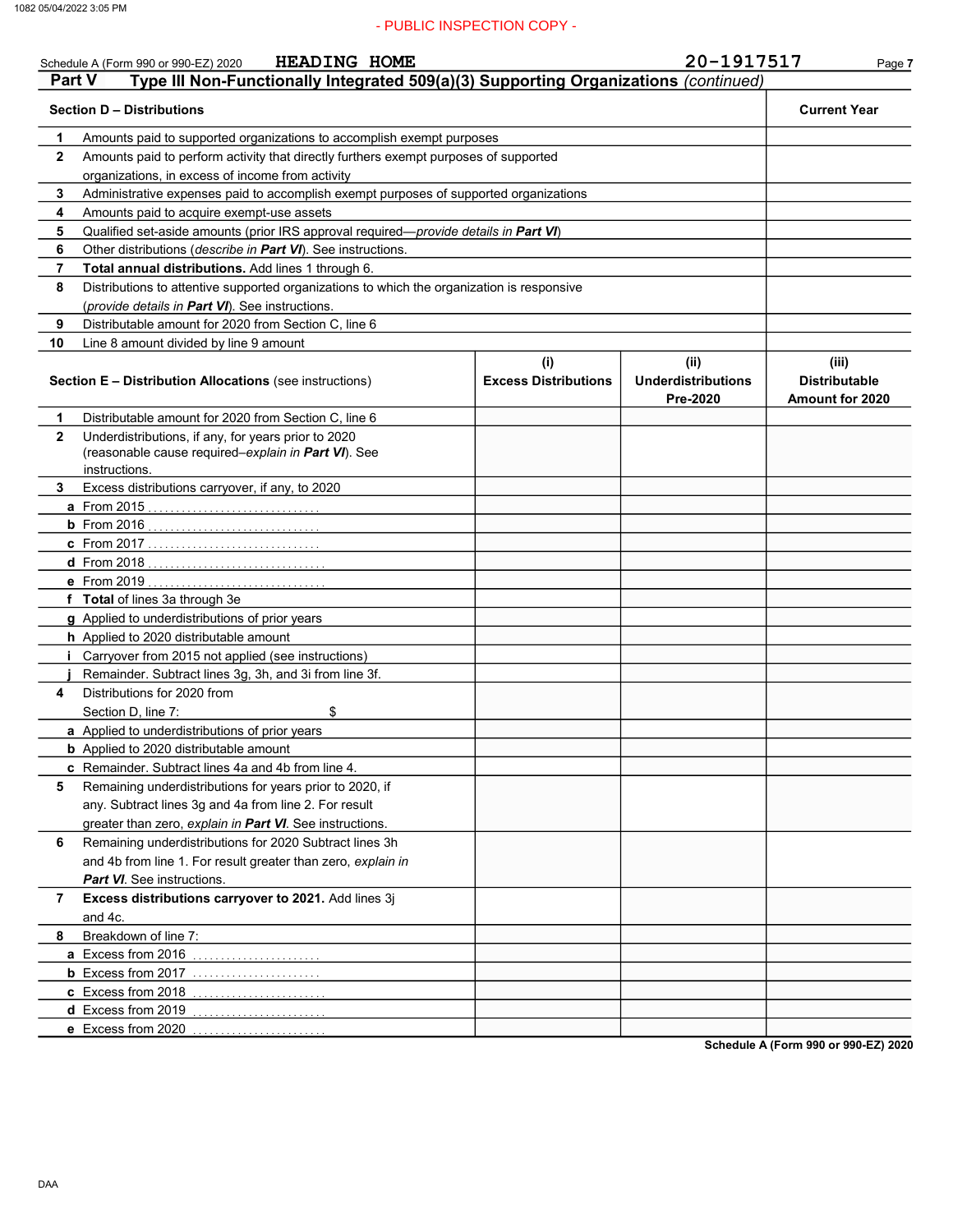|         | Schedule A (Form 990 or 990-EZ) 2020                                                           | HEADING HOME |  | 20-1917517                                                                                                                                                                                                                                                                                                                                                        | Page 8 |
|---------|------------------------------------------------------------------------------------------------|--------------|--|-------------------------------------------------------------------------------------------------------------------------------------------------------------------------------------------------------------------------------------------------------------------------------------------------------------------------------------------------------------------|--------|
| Part VI |                                                                                                |              |  | Supplemental Information. Provide the explanations required by Part II, line 10; Part II, line 17a or 17b; Part<br>III, line 12; Part IV, Section A, lines 1, 2, 3b, 3c, 4b, 4c, 5a, 6, 9a, 9b, 9c, 11a, 11b, and 11c; Part IV, Section<br>B, lines 1 and 2; Part IV, Section C, line 1; Part IV, Section D, lines 2 and 3; Part IV, Section E, lines 1c, 2a, 2b, |        |
|         |                                                                                                |              |  | 3a, and 3b; Part V, line 1; Part V, Section B, line 1e; Part V, Section D, lines 5, 6, and 8; and Part V, Section E,                                                                                                                                                                                                                                              |        |
|         | lines 2, 5, and 6. Also complete this part for any additional information. (See instructions.) |              |  |                                                                                                                                                                                                                                                                                                                                                                   |        |
|         |                                                                                                |              |  |                                                                                                                                                                                                                                                                                                                                                                   |        |
|         |                                                                                                |              |  |                                                                                                                                                                                                                                                                                                                                                                   |        |
|         |                                                                                                |              |  |                                                                                                                                                                                                                                                                                                                                                                   |        |
|         |                                                                                                |              |  |                                                                                                                                                                                                                                                                                                                                                                   |        |
|         |                                                                                                |              |  |                                                                                                                                                                                                                                                                                                                                                                   |        |
|         |                                                                                                |              |  |                                                                                                                                                                                                                                                                                                                                                                   |        |
|         |                                                                                                |              |  |                                                                                                                                                                                                                                                                                                                                                                   |        |
|         |                                                                                                |              |  |                                                                                                                                                                                                                                                                                                                                                                   |        |
|         |                                                                                                |              |  |                                                                                                                                                                                                                                                                                                                                                                   |        |
|         |                                                                                                |              |  |                                                                                                                                                                                                                                                                                                                                                                   |        |
|         |                                                                                                |              |  |                                                                                                                                                                                                                                                                                                                                                                   |        |
|         |                                                                                                |              |  |                                                                                                                                                                                                                                                                                                                                                                   |        |
|         |                                                                                                |              |  |                                                                                                                                                                                                                                                                                                                                                                   |        |
|         |                                                                                                |              |  |                                                                                                                                                                                                                                                                                                                                                                   |        |
|         |                                                                                                |              |  |                                                                                                                                                                                                                                                                                                                                                                   |        |
|         |                                                                                                |              |  |                                                                                                                                                                                                                                                                                                                                                                   |        |
|         |                                                                                                |              |  |                                                                                                                                                                                                                                                                                                                                                                   |        |
|         |                                                                                                |              |  |                                                                                                                                                                                                                                                                                                                                                                   |        |
|         |                                                                                                |              |  |                                                                                                                                                                                                                                                                                                                                                                   |        |
|         |                                                                                                |              |  |                                                                                                                                                                                                                                                                                                                                                                   |        |
|         |                                                                                                |              |  |                                                                                                                                                                                                                                                                                                                                                                   |        |
|         |                                                                                                |              |  |                                                                                                                                                                                                                                                                                                                                                                   |        |
|         |                                                                                                |              |  |                                                                                                                                                                                                                                                                                                                                                                   |        |
|         |                                                                                                |              |  |                                                                                                                                                                                                                                                                                                                                                                   |        |
|         |                                                                                                |              |  |                                                                                                                                                                                                                                                                                                                                                                   |        |
|         |                                                                                                |              |  |                                                                                                                                                                                                                                                                                                                                                                   |        |
|         |                                                                                                |              |  |                                                                                                                                                                                                                                                                                                                                                                   |        |
|         |                                                                                                |              |  |                                                                                                                                                                                                                                                                                                                                                                   |        |
|         |                                                                                                |              |  |                                                                                                                                                                                                                                                                                                                                                                   |        |
|         |                                                                                                |              |  |                                                                                                                                                                                                                                                                                                                                                                   |        |
|         |                                                                                                |              |  |                                                                                                                                                                                                                                                                                                                                                                   |        |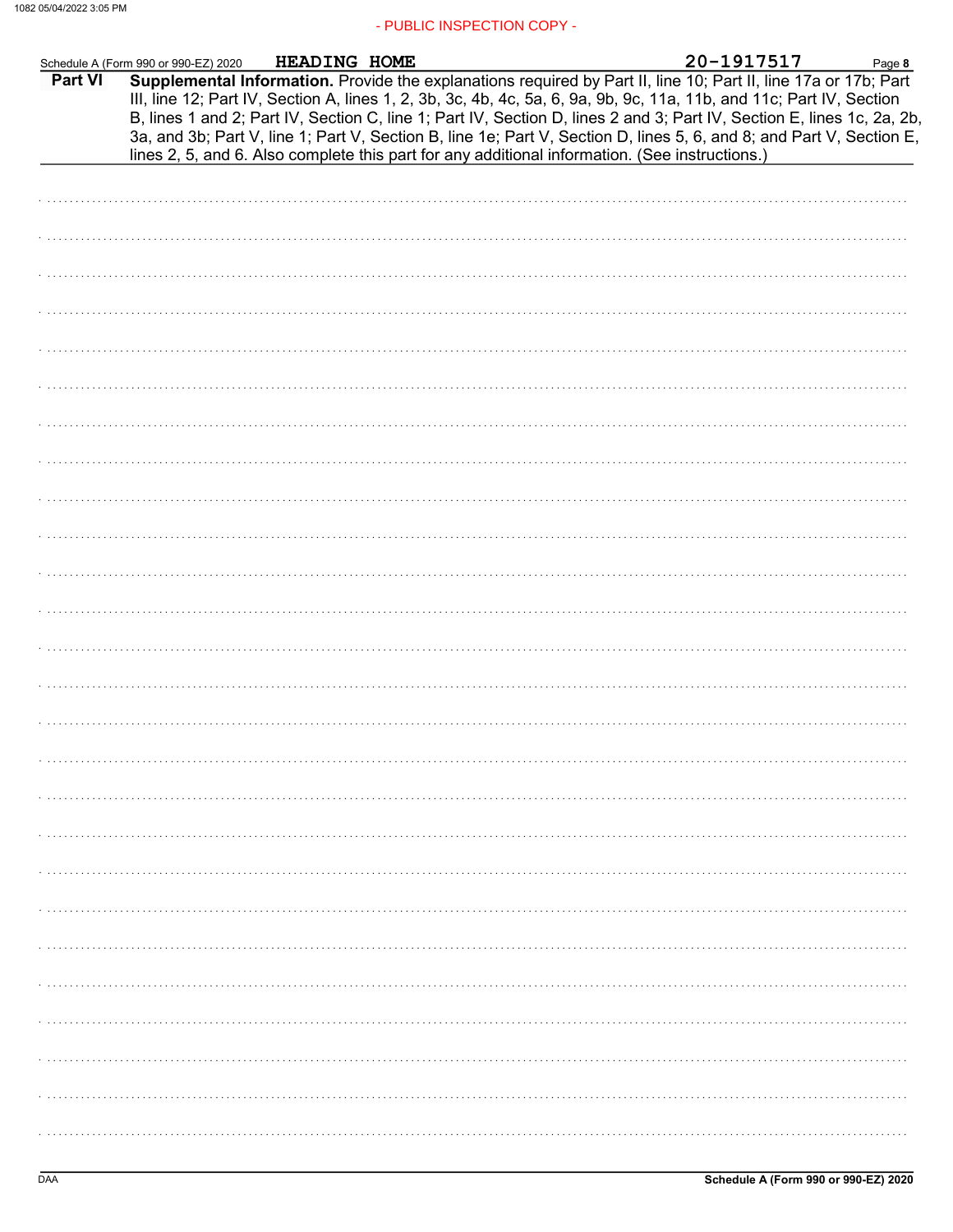SCHEDULE D<br>(Form 990)

Department of the Treasury Internal Revenue Service

## - PUBLIC INSPECTION COPY -

SCHEDULE D | Supplemental Financial Statements Complete if the organization answered "Yes" on Form 990,

 Attach to Form 990. Part IV, line 6, 7, 8, 9, 10, 11a, 11b, 11c, 11d, 11e, 11f, 12a, or 12b.

Go to www.irs.gov/Form990 for instructions and the latest information.

2020 OMB No. 1545-0047 Open to Public **Inspection** 

Employer identification number

|              | Name of the organization                                                                                                                                                              |                         | Employer identification number                                                                                                                                                                                                                                                                                                                                                                                                                                                                                                                                                                                                                                  |
|--------------|---------------------------------------------------------------------------------------------------------------------------------------------------------------------------------------|-------------------------|-----------------------------------------------------------------------------------------------------------------------------------------------------------------------------------------------------------------------------------------------------------------------------------------------------------------------------------------------------------------------------------------------------------------------------------------------------------------------------------------------------------------------------------------------------------------------------------------------------------------------------------------------------------------|
|              | <b>HEADING HOME</b>                                                                                                                                                                   |                         | 20-1917517                                                                                                                                                                                                                                                                                                                                                                                                                                                                                                                                                                                                                                                      |
|              | Organizations Maintaining Donor Advised Funds or Other Similar Funds or Accounts.<br>Part I<br>Complete if the organization answered "Yes" on Form 990, Part IV, line 6.              |                         |                                                                                                                                                                                                                                                                                                                                                                                                                                                                                                                                                                                                                                                                 |
|              |                                                                                                                                                                                       | (a) Donor advised funds | (b) Funds and other accounts                                                                                                                                                                                                                                                                                                                                                                                                                                                                                                                                                                                                                                    |
| 1            | Total number at end of year                                                                                                                                                           |                         |                                                                                                                                                                                                                                                                                                                                                                                                                                                                                                                                                                                                                                                                 |
| 2            |                                                                                                                                                                                       |                         |                                                                                                                                                                                                                                                                                                                                                                                                                                                                                                                                                                                                                                                                 |
| 3            |                                                                                                                                                                                       |                         |                                                                                                                                                                                                                                                                                                                                                                                                                                                                                                                                                                                                                                                                 |
| 4            | Aggregate value at end of year                                                                                                                                                        |                         |                                                                                                                                                                                                                                                                                                                                                                                                                                                                                                                                                                                                                                                                 |
| 5            | Did the organization inform all donors and donor advisors in writing that the assets held in donor advised                                                                            |                         |                                                                                                                                                                                                                                                                                                                                                                                                                                                                                                                                                                                                                                                                 |
|              |                                                                                                                                                                                       |                         | Yes<br>No                                                                                                                                                                                                                                                                                                                                                                                                                                                                                                                                                                                                                                                       |
| 6            | Did the organization inform all grantees, donors, and donor advisors in writing that grant funds can be used                                                                          |                         |                                                                                                                                                                                                                                                                                                                                                                                                                                                                                                                                                                                                                                                                 |
|              | only for charitable purposes and not for the benefit of the donor or donor advisor, or for any other purpose                                                                          |                         |                                                                                                                                                                                                                                                                                                                                                                                                                                                                                                                                                                                                                                                                 |
|              |                                                                                                                                                                                       |                         | Yes<br>No                                                                                                                                                                                                                                                                                                                                                                                                                                                                                                                                                                                                                                                       |
|              | Part II<br><b>Conservation Easements.</b><br>Complete if the organization answered "Yes" on Form 990, Part IV, line 7.                                                                |                         |                                                                                                                                                                                                                                                                                                                                                                                                                                                                                                                                                                                                                                                                 |
| 1            | Purpose(s) of conservation easements held by the organization (check all that apply).                                                                                                 |                         |                                                                                                                                                                                                                                                                                                                                                                                                                                                                                                                                                                                                                                                                 |
|              | Preservation of land for public use (for example, recreation or education)                                                                                                            |                         | Preservation of a historically important land area                                                                                                                                                                                                                                                                                                                                                                                                                                                                                                                                                                                                              |
|              | Protection of natural habitat                                                                                                                                                         |                         | Preservation of a certified historic structure                                                                                                                                                                                                                                                                                                                                                                                                                                                                                                                                                                                                                  |
|              | Preservation of open space                                                                                                                                                            |                         |                                                                                                                                                                                                                                                                                                                                                                                                                                                                                                                                                                                                                                                                 |
| 2            | Complete lines 2a through 2d if the organization held a qualified conservation contribution in the form of a conservation                                                             |                         |                                                                                                                                                                                                                                                                                                                                                                                                                                                                                                                                                                                                                                                                 |
|              | easement on the last day of the tax year.                                                                                                                                             |                         | Held at the End of the Tax Year                                                                                                                                                                                                                                                                                                                                                                                                                                                                                                                                                                                                                                 |
| а            | Total number of conservation easements                                                                                                                                                |                         | 2a                                                                                                                                                                                                                                                                                                                                                                                                                                                                                                                                                                                                                                                              |
| b            |                                                                                                                                                                                       |                         | 2b                                                                                                                                                                                                                                                                                                                                                                                                                                                                                                                                                                                                                                                              |
| с            | Number of conservation easements on a certified historic structure included in (a) [[[[[[[[[[[[[[[[[[[[[[[[[]]]]]]]                                                                   |                         | 2c                                                                                                                                                                                                                                                                                                                                                                                                                                                                                                                                                                                                                                                              |
| d            | Number of conservation easements included in (c) acquired after 7/25/06, and not on a                                                                                                 |                         |                                                                                                                                                                                                                                                                                                                                                                                                                                                                                                                                                                                                                                                                 |
|              | historic structure listed in the National Register                                                                                                                                    |                         | 2d                                                                                                                                                                                                                                                                                                                                                                                                                                                                                                                                                                                                                                                              |
| 3            | Number of conservation easements modified, transferred, released, extinguished, or terminated by the organization during the                                                          |                         |                                                                                                                                                                                                                                                                                                                                                                                                                                                                                                                                                                                                                                                                 |
|              | tax year $\blacktriangleright$                                                                                                                                                        |                         |                                                                                                                                                                                                                                                                                                                                                                                                                                                                                                                                                                                                                                                                 |
|              | Number of states where property subject to conservation easement is located ▶                                                                                                         |                         |                                                                                                                                                                                                                                                                                                                                                                                                                                                                                                                                                                                                                                                                 |
| 5            | Does the organization have a written policy regarding the periodic monitoring, inspection, handling of<br>violations, and enforcement of the conservation easements it holds?         |                         | Yes<br>No                                                                                                                                                                                                                                                                                                                                                                                                                                                                                                                                                                                                                                                       |
| 6            | Staff and volunteer hours devoted to monitoring, inspecting, handling of violations, and enforcing conservation easements during the year                                             |                         |                                                                                                                                                                                                                                                                                                                                                                                                                                                                                                                                                                                                                                                                 |
|              |                                                                                                                                                                                       |                         |                                                                                                                                                                                                                                                                                                                                                                                                                                                                                                                                                                                                                                                                 |
| 7            | Amount of expenses incurred in monitoring, inspecting, handling of violations, and enforcing conservation easements during the year<br>▶ \$                                           |                         |                                                                                                                                                                                                                                                                                                                                                                                                                                                                                                                                                                                                                                                                 |
|              | Does each conservation easement reported on line $2(d)$ above satisfy the requirements of section $170(h)(4)(B)(i)$                                                                   |                         |                                                                                                                                                                                                                                                                                                                                                                                                                                                                                                                                                                                                                                                                 |
|              |                                                                                                                                                                                       |                         | Yes<br>No                                                                                                                                                                                                                                                                                                                                                                                                                                                                                                                                                                                                                                                       |
| 9            | In Part XIII, describe how the organization reports conservation easements in its revenue and expense statement and                                                                   |                         |                                                                                                                                                                                                                                                                                                                                                                                                                                                                                                                                                                                                                                                                 |
|              | balance sheet, and include, if applicable, the text of the footnote to the organization's financial statements that describes the                                                     |                         |                                                                                                                                                                                                                                                                                                                                                                                                                                                                                                                                                                                                                                                                 |
|              | organization's accounting for conservation easements.                                                                                                                                 |                         |                                                                                                                                                                                                                                                                                                                                                                                                                                                                                                                                                                                                                                                                 |
|              | Organizations Maintaining Collections of Art, Historical Treasures, or Other Similar Assets.<br>Part III<br>Complete if the organization answered "Yes" on Form 990, Part IV, line 8. |                         |                                                                                                                                                                                                                                                                                                                                                                                                                                                                                                                                                                                                                                                                 |
|              | 1a If the organization elected, as permitted under FASB ASC 958, not to report in its revenue statement and balance sheet works                                                       |                         |                                                                                                                                                                                                                                                                                                                                                                                                                                                                                                                                                                                                                                                                 |
|              | of art, historical treasures, or other similar assets held for public exhibition, education, or research in furtherance of public                                                     |                         |                                                                                                                                                                                                                                                                                                                                                                                                                                                                                                                                                                                                                                                                 |
|              | service, provide in Part XIII the text of the footnote to its financial statements that describes these items.                                                                        |                         |                                                                                                                                                                                                                                                                                                                                                                                                                                                                                                                                                                                                                                                                 |
| b            | If the organization elected, as permitted under FASB ASC 958, to report in its revenue statement and balance sheet works of                                                           |                         |                                                                                                                                                                                                                                                                                                                                                                                                                                                                                                                                                                                                                                                                 |
|              | art, historical treasures, or other similar assets held for public exhibition, education, or research in furtherance of public service,                                               |                         |                                                                                                                                                                                                                                                                                                                                                                                                                                                                                                                                                                                                                                                                 |
|              | provide the following amounts relating to these items:                                                                                                                                |                         |                                                                                                                                                                                                                                                                                                                                                                                                                                                                                                                                                                                                                                                                 |
|              |                                                                                                                                                                                       |                         |                                                                                                                                                                                                                                                                                                                                                                                                                                                                                                                                                                                                                                                                 |
|              |                                                                                                                                                                                       |                         | $\begin{array}{c} \triangleright \ \ \ \text{\$} \quad \quad \  \  \cdot \quad \quad \  \cdot \quad \quad \  \cdot \quad \quad \cdot \quad \quad \cdot \quad \quad \cdot \quad \quad \cdot \quad \quad \cdot \quad \quad \cdot \quad \quad \cdot \quad \quad \cdot \quad \quad \cdot \quad \quad \cdot \quad \quad \cdot \quad \quad \cdot \quad \quad \cdot \quad \quad \cdot \quad \quad \cdot \quad \quad \cdot \quad \cdot \quad \cdot \quad \cdot \quad \cdot \quad \cdot \quad \cdot \quad \cdot \quad \cdot \quad \cdot \quad \cdot \quad \cdot \quad \cdot \quad \cdot \quad \cdot \quad \cdot \quad \cdot \quad \cdot \quad \cdot \quad \cdot \quad \$ |
| $\mathbf{2}$ | If the organization received or held works of art, historical treasures, or other similar assets for financial gain, provide the                                                      |                         |                                                                                                                                                                                                                                                                                                                                                                                                                                                                                                                                                                                                                                                                 |
|              | following amounts required to be reported under FASB ASC 958 relating to these items:                                                                                                 |                         |                                                                                                                                                                                                                                                                                                                                                                                                                                                                                                                                                                                                                                                                 |
| а            |                                                                                                                                                                                       |                         |                                                                                                                                                                                                                                                                                                                                                                                                                                                                                                                                                                                                                                                                 |
|              |                                                                                                                                                                                       |                         | $\blacktriangleright$ \$                                                                                                                                                                                                                                                                                                                                                                                                                                                                                                                                                                                                                                        |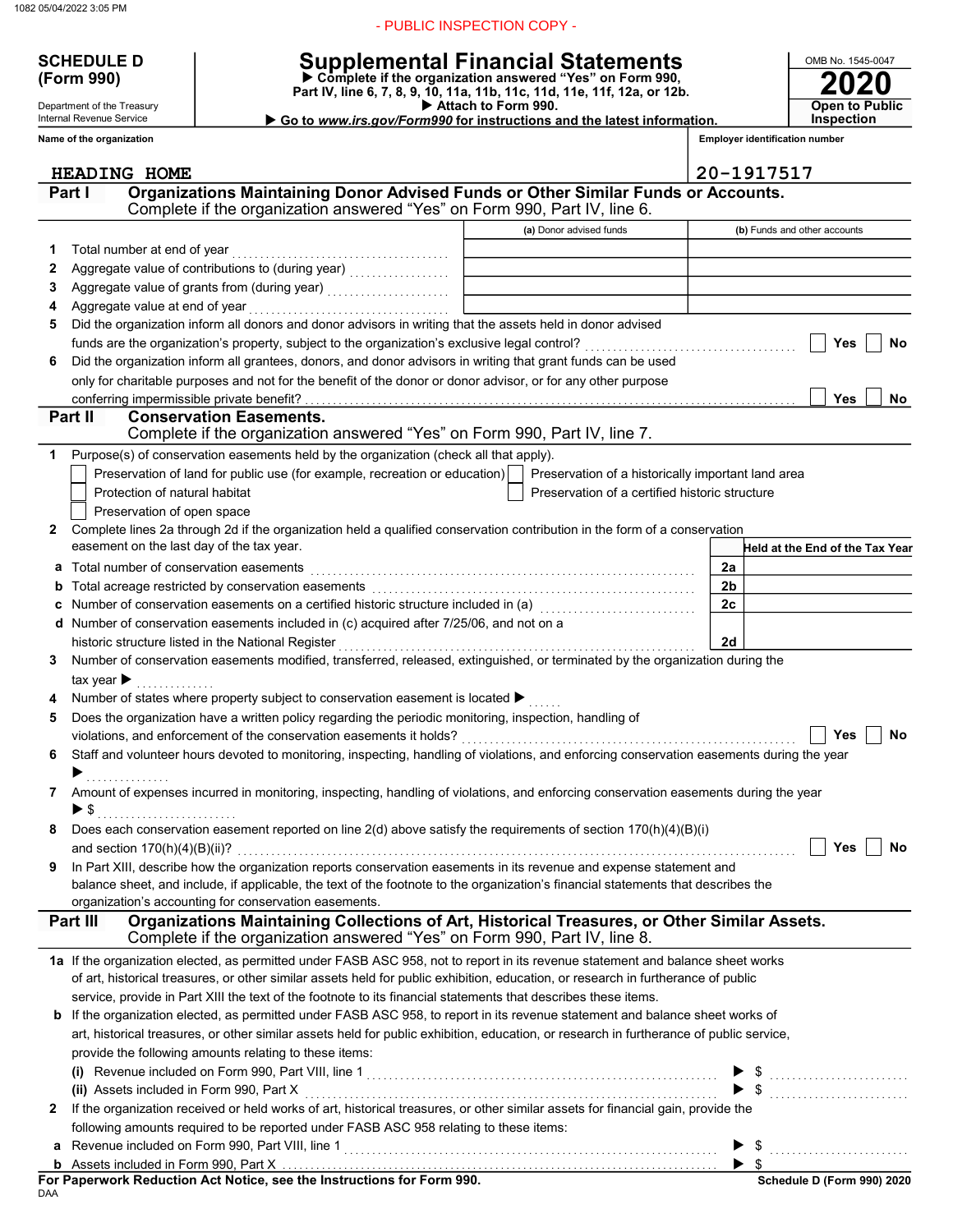| Organizations Maintaining Collections of Art, Historical Treasures, or Other Similar Assets (continued)<br>Part III<br>Using the organization's acquisition, accession, and other records, check any of the following that make significant use of its<br>3<br>collection items (check all that apply):<br>Public exhibition<br>Loan or exchange program<br>a<br>d<br>Scholarly research<br>b<br>е<br>Preservation for future generations<br>c<br>4 Provide a description of the organization's collections and explain how they further the organization's exempt purpose in Part<br>XIII.<br>During the year, did the organization solicit or receive donations of art, historical treasures, or other similar<br>5.<br><b>Yes</b><br>No<br><b>Escrow and Custodial Arrangements.</b><br><b>Part IV</b><br>Complete if the organization answered "Yes" on Form 990, Part IV, line 9, or reported an amount on Form<br>990, Part X, line 21.<br>1a Is the organization an agent, trustee, custodian or other intermediary for contributions or other assets not<br>included on Form 990, Part X?<br><b>Yes</b><br>No<br>b If "Yes," explain the arrangement in Part XIII and complete the following table:<br>Amount<br>c Beginning balance<br>1c<br>1d<br>1е<br>1f<br>f Ending balance encourance and contact the contract of the contract of the contract of the contract of the contract of the contract of the contract of the contract of the contract of the contract of the contract of the co<br>2a Did the organization include an amount on Form 990, Part X, line 21, for escrow or custodial account liability?<br><b>Yes</b><br>No<br><b>Endowment Funds.</b><br><b>Part V</b><br>Complete if the organization answered "Yes" on Form 990, Part IV, line 10.<br>(d) Three years back<br>(e) Four years back<br>(a) Current year<br>(b) Prior year<br>(c) Two years back<br>12,540<br>12,540<br>12,540<br>10,537<br>10,537<br>1a Beginning of year balance<br><b>b</b> Contributions <b>contributions</b><br>c Net investment earnings, gains, and<br>2,003<br>losses<br><b>d</b> Grants or scholarships<br>e Other expenditures for facilities and<br>f Administrative expenses<br>12,540<br>12,540<br>12,540<br>12,540<br>10,537<br>End of year balance with the control of the set of the set of the set of the set of the set of the set of the<br>2 Provide the estimated percentage of the current year end balance (line 1g, column (a)) held as:<br>a Board designated or quasi-endowment $\blacktriangleright$<br>%<br>Permanent endowment ><br>$\%$<br>c Term endowment $\blacktriangleright$<br>The percentages on lines 2a, 2b, and 2c should equal 100%.<br>3a Are there endowment funds not in the possession of the organization that are held and administered for the<br><b>Yes</b><br>No<br>organization by:<br>X<br>(i) Unrelated organizations<br>3a(i)<br>X<br>3a(ii)<br>(ii) Related organizations<br>3b<br>Describe in Part XIII the intended uses of the organization's endowment funds.<br>Part VI<br>Land, Buildings, and Equipment.<br>Complete if the organization answered "Yes" on Form 990, Part IV, line 11a. See Form 990, Part X, line 10.<br>Description of property<br>(a) Cost or other basis<br>(b) Cost or other basis<br>(c) Accumulated<br>(d) Book value<br>depreciation<br>(investment)<br>(other)<br>234,785<br>234,785<br><b>1a</b> Land<br>2,993,712<br>1,974,806<br>1,018,906<br>c Leasehold improvements<br>62,966<br>158,034<br>95,068<br>35,620<br>37,495<br>1,875<br>e Other<br>2,308,177 |  | Schedule D (Form 990) 2020 HEADING HOME |  | 20-1917517 |  |  | Page 2 |
|-----------------------------------------------------------------------------------------------------------------------------------------------------------------------------------------------------------------------------------------------------------------------------------------------------------------------------------------------------------------------------------------------------------------------------------------------------------------------------------------------------------------------------------------------------------------------------------------------------------------------------------------------------------------------------------------------------------------------------------------------------------------------------------------------------------------------------------------------------------------------------------------------------------------------------------------------------------------------------------------------------------------------------------------------------------------------------------------------------------------------------------------------------------------------------------------------------------------------------------------------------------------------------------------------------------------------------------------------------------------------------------------------------------------------------------------------------------------------------------------------------------------------------------------------------------------------------------------------------------------------------------------------------------------------------------------------------------------------------------------------------------------------------------------------------------------------------------------------------------------------------------------------------------------------------------------------------------------------------------------------------------------------------------------------------------------------------------------------------------------------------------------------------------------------------------------------------------------------------------------------------------------------------------------------------------------------------------------------------------------------------------------------------------------------------------------------------------------------------------------------------------------------------------------------------------------------------------------------------------------------------------------------------------------------------------------------------------------------------------------------------------------------------------------------------------------------------------------------------------------------------------------------------------------------------------------------------------------------------------------------------------------------------------------------------------------------------------------------------------------------------------------------------------------------------------------------------------------------------------------------------------------------------------------------------------------------------------------------------------------------------------------------------------------------------------------------------------------------------------------------------------------------------------------------------------|--|-----------------------------------------|--|------------|--|--|--------|
|                                                                                                                                                                                                                                                                                                                                                                                                                                                                                                                                                                                                                                                                                                                                                                                                                                                                                                                                                                                                                                                                                                                                                                                                                                                                                                                                                                                                                                                                                                                                                                                                                                                                                                                                                                                                                                                                                                                                                                                                                                                                                                                                                                                                                                                                                                                                                                                                                                                                                                                                                                                                                                                                                                                                                                                                                                                                                                                                                                                                                                                                                                                                                                                                                                                                                                                                                                                                                                                                                                                                                           |  |                                         |  |            |  |  |        |
|                                                                                                                                                                                                                                                                                                                                                                                                                                                                                                                                                                                                                                                                                                                                                                                                                                                                                                                                                                                                                                                                                                                                                                                                                                                                                                                                                                                                                                                                                                                                                                                                                                                                                                                                                                                                                                                                                                                                                                                                                                                                                                                                                                                                                                                                                                                                                                                                                                                                                                                                                                                                                                                                                                                                                                                                                                                                                                                                                                                                                                                                                                                                                                                                                                                                                                                                                                                                                                                                                                                                                           |  |                                         |  |            |  |  |        |
|                                                                                                                                                                                                                                                                                                                                                                                                                                                                                                                                                                                                                                                                                                                                                                                                                                                                                                                                                                                                                                                                                                                                                                                                                                                                                                                                                                                                                                                                                                                                                                                                                                                                                                                                                                                                                                                                                                                                                                                                                                                                                                                                                                                                                                                                                                                                                                                                                                                                                                                                                                                                                                                                                                                                                                                                                                                                                                                                                                                                                                                                                                                                                                                                                                                                                                                                                                                                                                                                                                                                                           |  |                                         |  |            |  |  |        |
|                                                                                                                                                                                                                                                                                                                                                                                                                                                                                                                                                                                                                                                                                                                                                                                                                                                                                                                                                                                                                                                                                                                                                                                                                                                                                                                                                                                                                                                                                                                                                                                                                                                                                                                                                                                                                                                                                                                                                                                                                                                                                                                                                                                                                                                                                                                                                                                                                                                                                                                                                                                                                                                                                                                                                                                                                                                                                                                                                                                                                                                                                                                                                                                                                                                                                                                                                                                                                                                                                                                                                           |  |                                         |  |            |  |  |        |
|                                                                                                                                                                                                                                                                                                                                                                                                                                                                                                                                                                                                                                                                                                                                                                                                                                                                                                                                                                                                                                                                                                                                                                                                                                                                                                                                                                                                                                                                                                                                                                                                                                                                                                                                                                                                                                                                                                                                                                                                                                                                                                                                                                                                                                                                                                                                                                                                                                                                                                                                                                                                                                                                                                                                                                                                                                                                                                                                                                                                                                                                                                                                                                                                                                                                                                                                                                                                                                                                                                                                                           |  |                                         |  |            |  |  |        |
|                                                                                                                                                                                                                                                                                                                                                                                                                                                                                                                                                                                                                                                                                                                                                                                                                                                                                                                                                                                                                                                                                                                                                                                                                                                                                                                                                                                                                                                                                                                                                                                                                                                                                                                                                                                                                                                                                                                                                                                                                                                                                                                                                                                                                                                                                                                                                                                                                                                                                                                                                                                                                                                                                                                                                                                                                                                                                                                                                                                                                                                                                                                                                                                                                                                                                                                                                                                                                                                                                                                                                           |  |                                         |  |            |  |  |        |
|                                                                                                                                                                                                                                                                                                                                                                                                                                                                                                                                                                                                                                                                                                                                                                                                                                                                                                                                                                                                                                                                                                                                                                                                                                                                                                                                                                                                                                                                                                                                                                                                                                                                                                                                                                                                                                                                                                                                                                                                                                                                                                                                                                                                                                                                                                                                                                                                                                                                                                                                                                                                                                                                                                                                                                                                                                                                                                                                                                                                                                                                                                                                                                                                                                                                                                                                                                                                                                                                                                                                                           |  |                                         |  |            |  |  |        |
|                                                                                                                                                                                                                                                                                                                                                                                                                                                                                                                                                                                                                                                                                                                                                                                                                                                                                                                                                                                                                                                                                                                                                                                                                                                                                                                                                                                                                                                                                                                                                                                                                                                                                                                                                                                                                                                                                                                                                                                                                                                                                                                                                                                                                                                                                                                                                                                                                                                                                                                                                                                                                                                                                                                                                                                                                                                                                                                                                                                                                                                                                                                                                                                                                                                                                                                                                                                                                                                                                                                                                           |  |                                         |  |            |  |  |        |
|                                                                                                                                                                                                                                                                                                                                                                                                                                                                                                                                                                                                                                                                                                                                                                                                                                                                                                                                                                                                                                                                                                                                                                                                                                                                                                                                                                                                                                                                                                                                                                                                                                                                                                                                                                                                                                                                                                                                                                                                                                                                                                                                                                                                                                                                                                                                                                                                                                                                                                                                                                                                                                                                                                                                                                                                                                                                                                                                                                                                                                                                                                                                                                                                                                                                                                                                                                                                                                                                                                                                                           |  |                                         |  |            |  |  |        |
|                                                                                                                                                                                                                                                                                                                                                                                                                                                                                                                                                                                                                                                                                                                                                                                                                                                                                                                                                                                                                                                                                                                                                                                                                                                                                                                                                                                                                                                                                                                                                                                                                                                                                                                                                                                                                                                                                                                                                                                                                                                                                                                                                                                                                                                                                                                                                                                                                                                                                                                                                                                                                                                                                                                                                                                                                                                                                                                                                                                                                                                                                                                                                                                                                                                                                                                                                                                                                                                                                                                                                           |  |                                         |  |            |  |  |        |
|                                                                                                                                                                                                                                                                                                                                                                                                                                                                                                                                                                                                                                                                                                                                                                                                                                                                                                                                                                                                                                                                                                                                                                                                                                                                                                                                                                                                                                                                                                                                                                                                                                                                                                                                                                                                                                                                                                                                                                                                                                                                                                                                                                                                                                                                                                                                                                                                                                                                                                                                                                                                                                                                                                                                                                                                                                                                                                                                                                                                                                                                                                                                                                                                                                                                                                                                                                                                                                                                                                                                                           |  |                                         |  |            |  |  |        |
|                                                                                                                                                                                                                                                                                                                                                                                                                                                                                                                                                                                                                                                                                                                                                                                                                                                                                                                                                                                                                                                                                                                                                                                                                                                                                                                                                                                                                                                                                                                                                                                                                                                                                                                                                                                                                                                                                                                                                                                                                                                                                                                                                                                                                                                                                                                                                                                                                                                                                                                                                                                                                                                                                                                                                                                                                                                                                                                                                                                                                                                                                                                                                                                                                                                                                                                                                                                                                                                                                                                                                           |  |                                         |  |            |  |  |        |
|                                                                                                                                                                                                                                                                                                                                                                                                                                                                                                                                                                                                                                                                                                                                                                                                                                                                                                                                                                                                                                                                                                                                                                                                                                                                                                                                                                                                                                                                                                                                                                                                                                                                                                                                                                                                                                                                                                                                                                                                                                                                                                                                                                                                                                                                                                                                                                                                                                                                                                                                                                                                                                                                                                                                                                                                                                                                                                                                                                                                                                                                                                                                                                                                                                                                                                                                                                                                                                                                                                                                                           |  |                                         |  |            |  |  |        |
|                                                                                                                                                                                                                                                                                                                                                                                                                                                                                                                                                                                                                                                                                                                                                                                                                                                                                                                                                                                                                                                                                                                                                                                                                                                                                                                                                                                                                                                                                                                                                                                                                                                                                                                                                                                                                                                                                                                                                                                                                                                                                                                                                                                                                                                                                                                                                                                                                                                                                                                                                                                                                                                                                                                                                                                                                                                                                                                                                                                                                                                                                                                                                                                                                                                                                                                                                                                                                                                                                                                                                           |  |                                         |  |            |  |  |        |
|                                                                                                                                                                                                                                                                                                                                                                                                                                                                                                                                                                                                                                                                                                                                                                                                                                                                                                                                                                                                                                                                                                                                                                                                                                                                                                                                                                                                                                                                                                                                                                                                                                                                                                                                                                                                                                                                                                                                                                                                                                                                                                                                                                                                                                                                                                                                                                                                                                                                                                                                                                                                                                                                                                                                                                                                                                                                                                                                                                                                                                                                                                                                                                                                                                                                                                                                                                                                                                                                                                                                                           |  |                                         |  |            |  |  |        |
|                                                                                                                                                                                                                                                                                                                                                                                                                                                                                                                                                                                                                                                                                                                                                                                                                                                                                                                                                                                                                                                                                                                                                                                                                                                                                                                                                                                                                                                                                                                                                                                                                                                                                                                                                                                                                                                                                                                                                                                                                                                                                                                                                                                                                                                                                                                                                                                                                                                                                                                                                                                                                                                                                                                                                                                                                                                                                                                                                                                                                                                                                                                                                                                                                                                                                                                                                                                                                                                                                                                                                           |  |                                         |  |            |  |  |        |
|                                                                                                                                                                                                                                                                                                                                                                                                                                                                                                                                                                                                                                                                                                                                                                                                                                                                                                                                                                                                                                                                                                                                                                                                                                                                                                                                                                                                                                                                                                                                                                                                                                                                                                                                                                                                                                                                                                                                                                                                                                                                                                                                                                                                                                                                                                                                                                                                                                                                                                                                                                                                                                                                                                                                                                                                                                                                                                                                                                                                                                                                                                                                                                                                                                                                                                                                                                                                                                                                                                                                                           |  |                                         |  |            |  |  |        |
|                                                                                                                                                                                                                                                                                                                                                                                                                                                                                                                                                                                                                                                                                                                                                                                                                                                                                                                                                                                                                                                                                                                                                                                                                                                                                                                                                                                                                                                                                                                                                                                                                                                                                                                                                                                                                                                                                                                                                                                                                                                                                                                                                                                                                                                                                                                                                                                                                                                                                                                                                                                                                                                                                                                                                                                                                                                                                                                                                                                                                                                                                                                                                                                                                                                                                                                                                                                                                                                                                                                                                           |  |                                         |  |            |  |  |        |
|                                                                                                                                                                                                                                                                                                                                                                                                                                                                                                                                                                                                                                                                                                                                                                                                                                                                                                                                                                                                                                                                                                                                                                                                                                                                                                                                                                                                                                                                                                                                                                                                                                                                                                                                                                                                                                                                                                                                                                                                                                                                                                                                                                                                                                                                                                                                                                                                                                                                                                                                                                                                                                                                                                                                                                                                                                                                                                                                                                                                                                                                                                                                                                                                                                                                                                                                                                                                                                                                                                                                                           |  |                                         |  |            |  |  |        |
|                                                                                                                                                                                                                                                                                                                                                                                                                                                                                                                                                                                                                                                                                                                                                                                                                                                                                                                                                                                                                                                                                                                                                                                                                                                                                                                                                                                                                                                                                                                                                                                                                                                                                                                                                                                                                                                                                                                                                                                                                                                                                                                                                                                                                                                                                                                                                                                                                                                                                                                                                                                                                                                                                                                                                                                                                                                                                                                                                                                                                                                                                                                                                                                                                                                                                                                                                                                                                                                                                                                                                           |  |                                         |  |            |  |  |        |
|                                                                                                                                                                                                                                                                                                                                                                                                                                                                                                                                                                                                                                                                                                                                                                                                                                                                                                                                                                                                                                                                                                                                                                                                                                                                                                                                                                                                                                                                                                                                                                                                                                                                                                                                                                                                                                                                                                                                                                                                                                                                                                                                                                                                                                                                                                                                                                                                                                                                                                                                                                                                                                                                                                                                                                                                                                                                                                                                                                                                                                                                                                                                                                                                                                                                                                                                                                                                                                                                                                                                                           |  |                                         |  |            |  |  |        |
|                                                                                                                                                                                                                                                                                                                                                                                                                                                                                                                                                                                                                                                                                                                                                                                                                                                                                                                                                                                                                                                                                                                                                                                                                                                                                                                                                                                                                                                                                                                                                                                                                                                                                                                                                                                                                                                                                                                                                                                                                                                                                                                                                                                                                                                                                                                                                                                                                                                                                                                                                                                                                                                                                                                                                                                                                                                                                                                                                                                                                                                                                                                                                                                                                                                                                                                                                                                                                                                                                                                                                           |  |                                         |  |            |  |  |        |
|                                                                                                                                                                                                                                                                                                                                                                                                                                                                                                                                                                                                                                                                                                                                                                                                                                                                                                                                                                                                                                                                                                                                                                                                                                                                                                                                                                                                                                                                                                                                                                                                                                                                                                                                                                                                                                                                                                                                                                                                                                                                                                                                                                                                                                                                                                                                                                                                                                                                                                                                                                                                                                                                                                                                                                                                                                                                                                                                                                                                                                                                                                                                                                                                                                                                                                                                                                                                                                                                                                                                                           |  |                                         |  |            |  |  |        |
|                                                                                                                                                                                                                                                                                                                                                                                                                                                                                                                                                                                                                                                                                                                                                                                                                                                                                                                                                                                                                                                                                                                                                                                                                                                                                                                                                                                                                                                                                                                                                                                                                                                                                                                                                                                                                                                                                                                                                                                                                                                                                                                                                                                                                                                                                                                                                                                                                                                                                                                                                                                                                                                                                                                                                                                                                                                                                                                                                                                                                                                                                                                                                                                                                                                                                                                                                                                                                                                                                                                                                           |  |                                         |  |            |  |  |        |
|                                                                                                                                                                                                                                                                                                                                                                                                                                                                                                                                                                                                                                                                                                                                                                                                                                                                                                                                                                                                                                                                                                                                                                                                                                                                                                                                                                                                                                                                                                                                                                                                                                                                                                                                                                                                                                                                                                                                                                                                                                                                                                                                                                                                                                                                                                                                                                                                                                                                                                                                                                                                                                                                                                                                                                                                                                                                                                                                                                                                                                                                                                                                                                                                                                                                                                                                                                                                                                                                                                                                                           |  |                                         |  |            |  |  |        |
|                                                                                                                                                                                                                                                                                                                                                                                                                                                                                                                                                                                                                                                                                                                                                                                                                                                                                                                                                                                                                                                                                                                                                                                                                                                                                                                                                                                                                                                                                                                                                                                                                                                                                                                                                                                                                                                                                                                                                                                                                                                                                                                                                                                                                                                                                                                                                                                                                                                                                                                                                                                                                                                                                                                                                                                                                                                                                                                                                                                                                                                                                                                                                                                                                                                                                                                                                                                                                                                                                                                                                           |  |                                         |  |            |  |  |        |
|                                                                                                                                                                                                                                                                                                                                                                                                                                                                                                                                                                                                                                                                                                                                                                                                                                                                                                                                                                                                                                                                                                                                                                                                                                                                                                                                                                                                                                                                                                                                                                                                                                                                                                                                                                                                                                                                                                                                                                                                                                                                                                                                                                                                                                                                                                                                                                                                                                                                                                                                                                                                                                                                                                                                                                                                                                                                                                                                                                                                                                                                                                                                                                                                                                                                                                                                                                                                                                                                                                                                                           |  |                                         |  |            |  |  |        |
|                                                                                                                                                                                                                                                                                                                                                                                                                                                                                                                                                                                                                                                                                                                                                                                                                                                                                                                                                                                                                                                                                                                                                                                                                                                                                                                                                                                                                                                                                                                                                                                                                                                                                                                                                                                                                                                                                                                                                                                                                                                                                                                                                                                                                                                                                                                                                                                                                                                                                                                                                                                                                                                                                                                                                                                                                                                                                                                                                                                                                                                                                                                                                                                                                                                                                                                                                                                                                                                                                                                                                           |  |                                         |  |            |  |  |        |
|                                                                                                                                                                                                                                                                                                                                                                                                                                                                                                                                                                                                                                                                                                                                                                                                                                                                                                                                                                                                                                                                                                                                                                                                                                                                                                                                                                                                                                                                                                                                                                                                                                                                                                                                                                                                                                                                                                                                                                                                                                                                                                                                                                                                                                                                                                                                                                                                                                                                                                                                                                                                                                                                                                                                                                                                                                                                                                                                                                                                                                                                                                                                                                                                                                                                                                                                                                                                                                                                                                                                                           |  |                                         |  |            |  |  |        |
|                                                                                                                                                                                                                                                                                                                                                                                                                                                                                                                                                                                                                                                                                                                                                                                                                                                                                                                                                                                                                                                                                                                                                                                                                                                                                                                                                                                                                                                                                                                                                                                                                                                                                                                                                                                                                                                                                                                                                                                                                                                                                                                                                                                                                                                                                                                                                                                                                                                                                                                                                                                                                                                                                                                                                                                                                                                                                                                                                                                                                                                                                                                                                                                                                                                                                                                                                                                                                                                                                                                                                           |  |                                         |  |            |  |  |        |
|                                                                                                                                                                                                                                                                                                                                                                                                                                                                                                                                                                                                                                                                                                                                                                                                                                                                                                                                                                                                                                                                                                                                                                                                                                                                                                                                                                                                                                                                                                                                                                                                                                                                                                                                                                                                                                                                                                                                                                                                                                                                                                                                                                                                                                                                                                                                                                                                                                                                                                                                                                                                                                                                                                                                                                                                                                                                                                                                                                                                                                                                                                                                                                                                                                                                                                                                                                                                                                                                                                                                                           |  |                                         |  |            |  |  |        |
|                                                                                                                                                                                                                                                                                                                                                                                                                                                                                                                                                                                                                                                                                                                                                                                                                                                                                                                                                                                                                                                                                                                                                                                                                                                                                                                                                                                                                                                                                                                                                                                                                                                                                                                                                                                                                                                                                                                                                                                                                                                                                                                                                                                                                                                                                                                                                                                                                                                                                                                                                                                                                                                                                                                                                                                                                                                                                                                                                                                                                                                                                                                                                                                                                                                                                                                                                                                                                                                                                                                                                           |  |                                         |  |            |  |  |        |
|                                                                                                                                                                                                                                                                                                                                                                                                                                                                                                                                                                                                                                                                                                                                                                                                                                                                                                                                                                                                                                                                                                                                                                                                                                                                                                                                                                                                                                                                                                                                                                                                                                                                                                                                                                                                                                                                                                                                                                                                                                                                                                                                                                                                                                                                                                                                                                                                                                                                                                                                                                                                                                                                                                                                                                                                                                                                                                                                                                                                                                                                                                                                                                                                                                                                                                                                                                                                                                                                                                                                                           |  |                                         |  |            |  |  |        |
|                                                                                                                                                                                                                                                                                                                                                                                                                                                                                                                                                                                                                                                                                                                                                                                                                                                                                                                                                                                                                                                                                                                                                                                                                                                                                                                                                                                                                                                                                                                                                                                                                                                                                                                                                                                                                                                                                                                                                                                                                                                                                                                                                                                                                                                                                                                                                                                                                                                                                                                                                                                                                                                                                                                                                                                                                                                                                                                                                                                                                                                                                                                                                                                                                                                                                                                                                                                                                                                                                                                                                           |  |                                         |  |            |  |  |        |
|                                                                                                                                                                                                                                                                                                                                                                                                                                                                                                                                                                                                                                                                                                                                                                                                                                                                                                                                                                                                                                                                                                                                                                                                                                                                                                                                                                                                                                                                                                                                                                                                                                                                                                                                                                                                                                                                                                                                                                                                                                                                                                                                                                                                                                                                                                                                                                                                                                                                                                                                                                                                                                                                                                                                                                                                                                                                                                                                                                                                                                                                                                                                                                                                                                                                                                                                                                                                                                                                                                                                                           |  |                                         |  |            |  |  |        |
|                                                                                                                                                                                                                                                                                                                                                                                                                                                                                                                                                                                                                                                                                                                                                                                                                                                                                                                                                                                                                                                                                                                                                                                                                                                                                                                                                                                                                                                                                                                                                                                                                                                                                                                                                                                                                                                                                                                                                                                                                                                                                                                                                                                                                                                                                                                                                                                                                                                                                                                                                                                                                                                                                                                                                                                                                                                                                                                                                                                                                                                                                                                                                                                                                                                                                                                                                                                                                                                                                                                                                           |  |                                         |  |            |  |  |        |
|                                                                                                                                                                                                                                                                                                                                                                                                                                                                                                                                                                                                                                                                                                                                                                                                                                                                                                                                                                                                                                                                                                                                                                                                                                                                                                                                                                                                                                                                                                                                                                                                                                                                                                                                                                                                                                                                                                                                                                                                                                                                                                                                                                                                                                                                                                                                                                                                                                                                                                                                                                                                                                                                                                                                                                                                                                                                                                                                                                                                                                                                                                                                                                                                                                                                                                                                                                                                                                                                                                                                                           |  |                                         |  |            |  |  |        |
|                                                                                                                                                                                                                                                                                                                                                                                                                                                                                                                                                                                                                                                                                                                                                                                                                                                                                                                                                                                                                                                                                                                                                                                                                                                                                                                                                                                                                                                                                                                                                                                                                                                                                                                                                                                                                                                                                                                                                                                                                                                                                                                                                                                                                                                                                                                                                                                                                                                                                                                                                                                                                                                                                                                                                                                                                                                                                                                                                                                                                                                                                                                                                                                                                                                                                                                                                                                                                                                                                                                                                           |  |                                         |  |            |  |  |        |
|                                                                                                                                                                                                                                                                                                                                                                                                                                                                                                                                                                                                                                                                                                                                                                                                                                                                                                                                                                                                                                                                                                                                                                                                                                                                                                                                                                                                                                                                                                                                                                                                                                                                                                                                                                                                                                                                                                                                                                                                                                                                                                                                                                                                                                                                                                                                                                                                                                                                                                                                                                                                                                                                                                                                                                                                                                                                                                                                                                                                                                                                                                                                                                                                                                                                                                                                                                                                                                                                                                                                                           |  |                                         |  |            |  |  |        |
|                                                                                                                                                                                                                                                                                                                                                                                                                                                                                                                                                                                                                                                                                                                                                                                                                                                                                                                                                                                                                                                                                                                                                                                                                                                                                                                                                                                                                                                                                                                                                                                                                                                                                                                                                                                                                                                                                                                                                                                                                                                                                                                                                                                                                                                                                                                                                                                                                                                                                                                                                                                                                                                                                                                                                                                                                                                                                                                                                                                                                                                                                                                                                                                                                                                                                                                                                                                                                                                                                                                                                           |  |                                         |  |            |  |  |        |
|                                                                                                                                                                                                                                                                                                                                                                                                                                                                                                                                                                                                                                                                                                                                                                                                                                                                                                                                                                                                                                                                                                                                                                                                                                                                                                                                                                                                                                                                                                                                                                                                                                                                                                                                                                                                                                                                                                                                                                                                                                                                                                                                                                                                                                                                                                                                                                                                                                                                                                                                                                                                                                                                                                                                                                                                                                                                                                                                                                                                                                                                                                                                                                                                                                                                                                                                                                                                                                                                                                                                                           |  |                                         |  |            |  |  |        |
|                                                                                                                                                                                                                                                                                                                                                                                                                                                                                                                                                                                                                                                                                                                                                                                                                                                                                                                                                                                                                                                                                                                                                                                                                                                                                                                                                                                                                                                                                                                                                                                                                                                                                                                                                                                                                                                                                                                                                                                                                                                                                                                                                                                                                                                                                                                                                                                                                                                                                                                                                                                                                                                                                                                                                                                                                                                                                                                                                                                                                                                                                                                                                                                                                                                                                                                                                                                                                                                                                                                                                           |  |                                         |  |            |  |  |        |
|                                                                                                                                                                                                                                                                                                                                                                                                                                                                                                                                                                                                                                                                                                                                                                                                                                                                                                                                                                                                                                                                                                                                                                                                                                                                                                                                                                                                                                                                                                                                                                                                                                                                                                                                                                                                                                                                                                                                                                                                                                                                                                                                                                                                                                                                                                                                                                                                                                                                                                                                                                                                                                                                                                                                                                                                                                                                                                                                                                                                                                                                                                                                                                                                                                                                                                                                                                                                                                                                                                                                                           |  |                                         |  |            |  |  |        |
|                                                                                                                                                                                                                                                                                                                                                                                                                                                                                                                                                                                                                                                                                                                                                                                                                                                                                                                                                                                                                                                                                                                                                                                                                                                                                                                                                                                                                                                                                                                                                                                                                                                                                                                                                                                                                                                                                                                                                                                                                                                                                                                                                                                                                                                                                                                                                                                                                                                                                                                                                                                                                                                                                                                                                                                                                                                                                                                                                                                                                                                                                                                                                                                                                                                                                                                                                                                                                                                                                                                                                           |  |                                         |  |            |  |  |        |
|                                                                                                                                                                                                                                                                                                                                                                                                                                                                                                                                                                                                                                                                                                                                                                                                                                                                                                                                                                                                                                                                                                                                                                                                                                                                                                                                                                                                                                                                                                                                                                                                                                                                                                                                                                                                                                                                                                                                                                                                                                                                                                                                                                                                                                                                                                                                                                                                                                                                                                                                                                                                                                                                                                                                                                                                                                                                                                                                                                                                                                                                                                                                                                                                                                                                                                                                                                                                                                                                                                                                                           |  |                                         |  |            |  |  |        |
|                                                                                                                                                                                                                                                                                                                                                                                                                                                                                                                                                                                                                                                                                                                                                                                                                                                                                                                                                                                                                                                                                                                                                                                                                                                                                                                                                                                                                                                                                                                                                                                                                                                                                                                                                                                                                                                                                                                                                                                                                                                                                                                                                                                                                                                                                                                                                                                                                                                                                                                                                                                                                                                                                                                                                                                                                                                                                                                                                                                                                                                                                                                                                                                                                                                                                                                                                                                                                                                                                                                                                           |  |                                         |  |            |  |  |        |
|                                                                                                                                                                                                                                                                                                                                                                                                                                                                                                                                                                                                                                                                                                                                                                                                                                                                                                                                                                                                                                                                                                                                                                                                                                                                                                                                                                                                                                                                                                                                                                                                                                                                                                                                                                                                                                                                                                                                                                                                                                                                                                                                                                                                                                                                                                                                                                                                                                                                                                                                                                                                                                                                                                                                                                                                                                                                                                                                                                                                                                                                                                                                                                                                                                                                                                                                                                                                                                                                                                                                                           |  |                                         |  |            |  |  |        |
|                                                                                                                                                                                                                                                                                                                                                                                                                                                                                                                                                                                                                                                                                                                                                                                                                                                                                                                                                                                                                                                                                                                                                                                                                                                                                                                                                                                                                                                                                                                                                                                                                                                                                                                                                                                                                                                                                                                                                                                                                                                                                                                                                                                                                                                                                                                                                                                                                                                                                                                                                                                                                                                                                                                                                                                                                                                                                                                                                                                                                                                                                                                                                                                                                                                                                                                                                                                                                                                                                                                                                           |  |                                         |  |            |  |  |        |
|                                                                                                                                                                                                                                                                                                                                                                                                                                                                                                                                                                                                                                                                                                                                                                                                                                                                                                                                                                                                                                                                                                                                                                                                                                                                                                                                                                                                                                                                                                                                                                                                                                                                                                                                                                                                                                                                                                                                                                                                                                                                                                                                                                                                                                                                                                                                                                                                                                                                                                                                                                                                                                                                                                                                                                                                                                                                                                                                                                                                                                                                                                                                                                                                                                                                                                                                                                                                                                                                                                                                                           |  |                                         |  |            |  |  |        |
|                                                                                                                                                                                                                                                                                                                                                                                                                                                                                                                                                                                                                                                                                                                                                                                                                                                                                                                                                                                                                                                                                                                                                                                                                                                                                                                                                                                                                                                                                                                                                                                                                                                                                                                                                                                                                                                                                                                                                                                                                                                                                                                                                                                                                                                                                                                                                                                                                                                                                                                                                                                                                                                                                                                                                                                                                                                                                                                                                                                                                                                                                                                                                                                                                                                                                                                                                                                                                                                                                                                                                           |  |                                         |  |            |  |  |        |
|                                                                                                                                                                                                                                                                                                                                                                                                                                                                                                                                                                                                                                                                                                                                                                                                                                                                                                                                                                                                                                                                                                                                                                                                                                                                                                                                                                                                                                                                                                                                                                                                                                                                                                                                                                                                                                                                                                                                                                                                                                                                                                                                                                                                                                                                                                                                                                                                                                                                                                                                                                                                                                                                                                                                                                                                                                                                                                                                                                                                                                                                                                                                                                                                                                                                                                                                                                                                                                                                                                                                                           |  |                                         |  |            |  |  |        |
|                                                                                                                                                                                                                                                                                                                                                                                                                                                                                                                                                                                                                                                                                                                                                                                                                                                                                                                                                                                                                                                                                                                                                                                                                                                                                                                                                                                                                                                                                                                                                                                                                                                                                                                                                                                                                                                                                                                                                                                                                                                                                                                                                                                                                                                                                                                                                                                                                                                                                                                                                                                                                                                                                                                                                                                                                                                                                                                                                                                                                                                                                                                                                                                                                                                                                                                                                                                                                                                                                                                                                           |  |                                         |  |            |  |  |        |
|                                                                                                                                                                                                                                                                                                                                                                                                                                                                                                                                                                                                                                                                                                                                                                                                                                                                                                                                                                                                                                                                                                                                                                                                                                                                                                                                                                                                                                                                                                                                                                                                                                                                                                                                                                                                                                                                                                                                                                                                                                                                                                                                                                                                                                                                                                                                                                                                                                                                                                                                                                                                                                                                                                                                                                                                                                                                                                                                                                                                                                                                                                                                                                                                                                                                                                                                                                                                                                                                                                                                                           |  |                                         |  |            |  |  |        |
|                                                                                                                                                                                                                                                                                                                                                                                                                                                                                                                                                                                                                                                                                                                                                                                                                                                                                                                                                                                                                                                                                                                                                                                                                                                                                                                                                                                                                                                                                                                                                                                                                                                                                                                                                                                                                                                                                                                                                                                                                                                                                                                                                                                                                                                                                                                                                                                                                                                                                                                                                                                                                                                                                                                                                                                                                                                                                                                                                                                                                                                                                                                                                                                                                                                                                                                                                                                                                                                                                                                                                           |  |                                         |  |            |  |  |        |

Schedule D (Form 990) 2020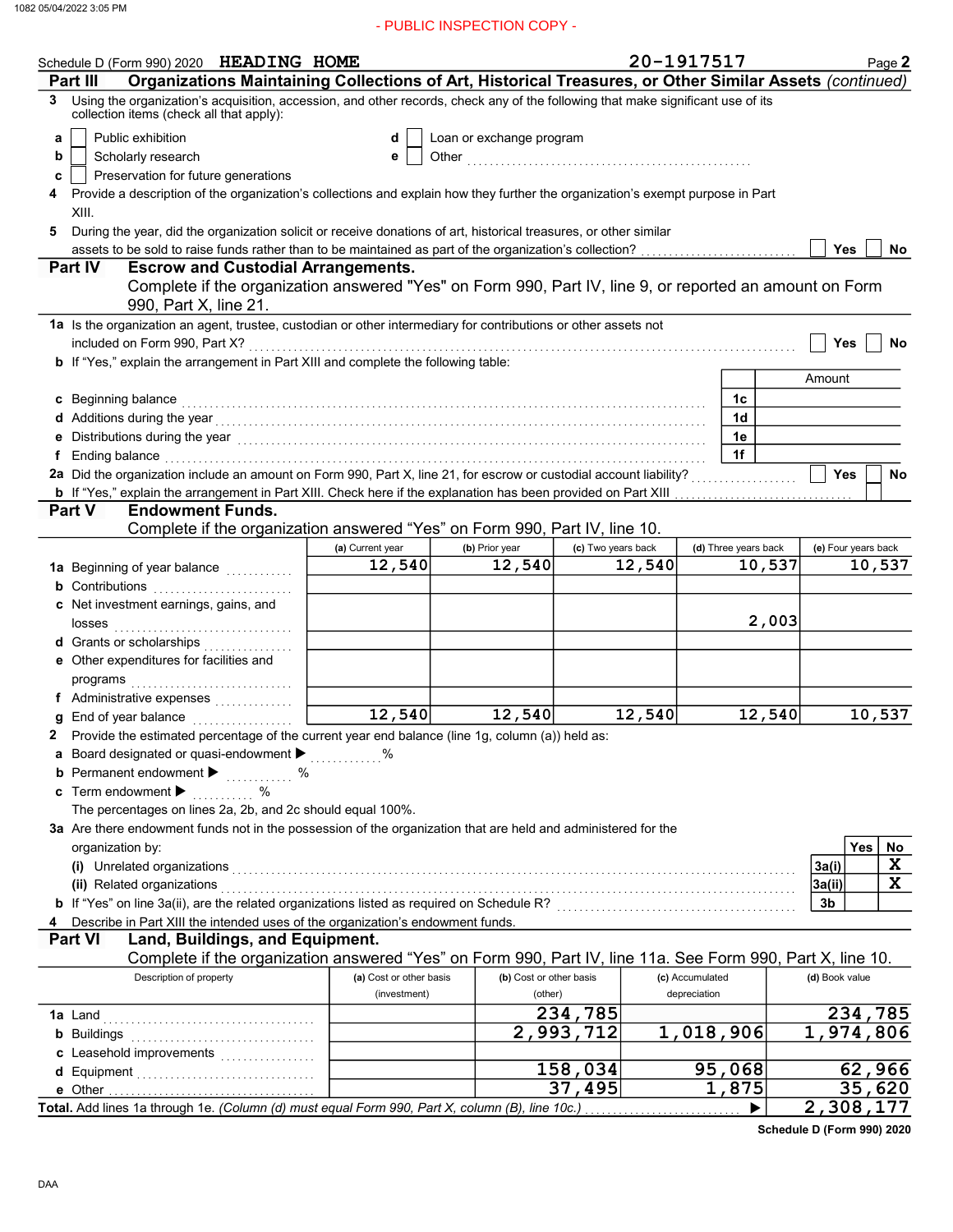|                           | Schedule D (Form 990) 2020 HEADING HOME                                                                                                              |                | 20-1917517                       | Page 3                   |
|---------------------------|------------------------------------------------------------------------------------------------------------------------------------------------------|----------------|----------------------------------|--------------------------|
| <b>Part VII</b>           | <b>Investments - Other Securities.</b>                                                                                                               |                |                                  |                          |
|                           | Complete if the organization answered "Yes" on Form 990, Part IV, line 11b. See Form 990, Part X, line 12.                                           |                |                                  |                          |
|                           | (a) Description of security or category                                                                                                              | (b) Book value | (c) Method of valuation:         |                          |
|                           | (including name of security)                                                                                                                         |                | Cost or end-of-year market value |                          |
| (1) Financial derivatives |                                                                                                                                                      |                |                                  |                          |
|                           | (2) Closely held equity interests                                                                                                                    |                |                                  |                          |
|                           | $(3)$ Other                                                                                                                                          |                |                                  |                          |
| (A)                       |                                                                                                                                                      |                |                                  |                          |
| (B)                       |                                                                                                                                                      |                |                                  |                          |
| (C)                       |                                                                                                                                                      |                |                                  |                          |
| $(D)$ .                   |                                                                                                                                                      |                |                                  |                          |
| (E)                       |                                                                                                                                                      |                |                                  |                          |
| (F)                       |                                                                                                                                                      |                |                                  |                          |
| (G)                       |                                                                                                                                                      |                |                                  |                          |
| (H)                       |                                                                                                                                                      |                |                                  |                          |
|                           | Total. (Column (b) must equal Form 990, Part X, col. (B) line 12.)                                                                                   |                |                                  |                          |
| <b>Part VIII</b>          | <b>Investments - Program Related.</b>                                                                                                                |                |                                  |                          |
|                           | Complete if the organization answered "Yes" on Form 990, Part IV, line 11c. See Form 990, Part X, line 13.                                           |                |                                  |                          |
|                           | (a) Description of investment                                                                                                                        | (b) Book value | (c) Method of valuation:         |                          |
|                           |                                                                                                                                                      |                | Cost or end-of-year market value |                          |
| (1)                       |                                                                                                                                                      |                |                                  |                          |
| (2)                       |                                                                                                                                                      |                |                                  |                          |
| (3)                       |                                                                                                                                                      |                |                                  |                          |
| (4)                       |                                                                                                                                                      |                |                                  |                          |
| (5)                       |                                                                                                                                                      |                |                                  |                          |
| (6)                       |                                                                                                                                                      |                |                                  |                          |
| (7)                       |                                                                                                                                                      |                |                                  |                          |
| (8)                       |                                                                                                                                                      |                |                                  |                          |
| (9)                       |                                                                                                                                                      |                |                                  |                          |
| Part IX                   | Total. (Column (b) must equal Form 990, Part X, col. (B) line 13.)<br><b>Other Assets.</b>                                                           |                |                                  |                          |
|                           | Complete if the organization answered "Yes" on Form 990, Part IV, line 11d. See Form 990, Part X, line 15.                                           |                |                                  |                          |
|                           | (a) Description                                                                                                                                      |                |                                  | (b) Book value           |
|                           |                                                                                                                                                      |                |                                  |                          |
| (1)<br>(2)                |                                                                                                                                                      |                |                                  |                          |
| (3)                       |                                                                                                                                                      |                |                                  |                          |
|                           |                                                                                                                                                      |                |                                  |                          |
| (4)<br>(5)                |                                                                                                                                                      |                |                                  |                          |
| (6)                       |                                                                                                                                                      |                |                                  |                          |
| (7)                       |                                                                                                                                                      |                |                                  |                          |
| (8)                       |                                                                                                                                                      |                |                                  |                          |
| (9)                       |                                                                                                                                                      |                |                                  |                          |
|                           | Total. (Column (b) must equal Form 990, Part X, col. (B) line 15.)                                                                                   |                | ▶                                |                          |
| Part X                    | <b>Other Liabilities.</b>                                                                                                                            |                |                                  |                          |
|                           | Complete if the organization answered "Yes" on Form 990, Part IV, line 11e or 11f. See Form 990, Part X,                                             |                |                                  |                          |
|                           | line 25.                                                                                                                                             |                |                                  |                          |
| 1.                        | (a) Description of liability                                                                                                                         |                |                                  | (b) Book value           |
| (1)                       | Federal income taxes                                                                                                                                 |                |                                  |                          |
| (2)                       |                                                                                                                                                      |                |                                  |                          |
| (3)                       |                                                                                                                                                      |                |                                  |                          |
| (4)                       |                                                                                                                                                      |                |                                  |                          |
| (5)                       |                                                                                                                                                      |                |                                  |                          |
| (6)                       |                                                                                                                                                      |                |                                  |                          |
| (7)                       |                                                                                                                                                      |                |                                  |                          |
| (8)                       |                                                                                                                                                      |                |                                  |                          |
| (9)                       |                                                                                                                                                      |                |                                  |                          |
|                           | Total. (Column (b) must equal Form 990, Part X, col. (B) line 25.)                                                                                   |                | ▶                                |                          |
|                           | 2. Liability for uncertain tax positions. In Part XIII, provide the text of the footnote to the organization's financial statements that reports the |                |                                  |                          |
|                           | organization's liability for uncertain tax positions under FASB ASC 740. Check here if the text of the footnote has been provided in Part XIII       |                |                                  | $\vert \mathbf{x} \vert$ |
|                           |                                                                                                                                                      |                |                                  |                          |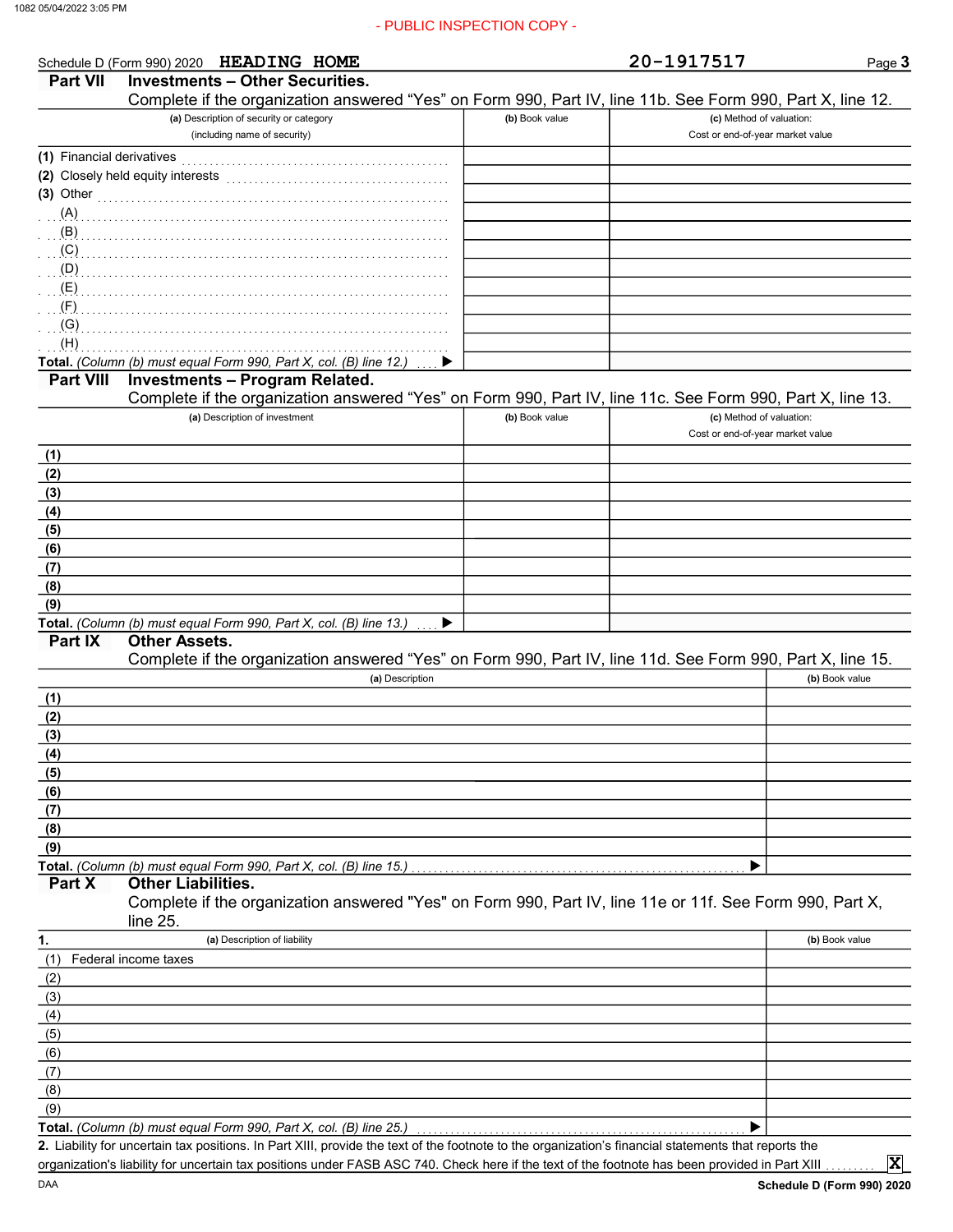|                 | Schedule D (Form 990) 2020 HEADING HOME                                                                                                                                                                                              |                | 20-1917517 |              | Page 4                    |
|-----------------|--------------------------------------------------------------------------------------------------------------------------------------------------------------------------------------------------------------------------------------|----------------|------------|--------------|---------------------------|
| <b>Part XI</b>  | Reconciliation of Revenue per Audited Financial Statements With Revenue per Return.                                                                                                                                                  |                |            |              |                           |
|                 | Complete if the organization answered "Yes" on Form 990, Part IV, line 12a.                                                                                                                                                          |                |            |              |                           |
| 1               | Total revenue, gains, and other support per audited financial statements<br>[[[CODID]                                                                                                                                                |                |            | $\mathbf{1}$ | 7,664,359                 |
| 2               | Amounts included on line 1 but not on Form 990, Part VIII, line 12:                                                                                                                                                                  |                |            |              |                           |
| a               |                                                                                                                                                                                                                                      | 2a             |            |              |                           |
| b               |                                                                                                                                                                                                                                      | 2 <sub>b</sub> | 4,098      |              |                           |
| c               |                                                                                                                                                                                                                                      | 2 <sub>c</sub> |            |              |                           |
| d               |                                                                                                                                                                                                                                      | 2d             |            |              |                           |
| е               | Add lines 2a through 2d                                                                                                                                                                                                              |                |            | 2e           | $\frac{4,098}{7,660,261}$ |
| 3               |                                                                                                                                                                                                                                      |                |            | 3            |                           |
| 4               | Amounts included on Form 990, Part VIII, line 12, but not on line 1:                                                                                                                                                                 |                |            |              |                           |
| a               | Investment expenses not included on Form 990, Part VIII, line 7b                                                                                                                                                                     | 4a             |            |              |                           |
| b               |                                                                                                                                                                                                                                      | 4 <sub>b</sub> |            |              |                           |
| c               | Add lines 4a and 4b                                                                                                                                                                                                                  |                |            | 4c           |                           |
| 5               |                                                                                                                                                                                                                                      |                |            | 5            | 7,660,261                 |
| <b>Part XII</b> | Reconciliation of Expenses per Audited Financial Statements With Expenses per Return.                                                                                                                                                |                |            |              |                           |
|                 | Complete if the organization answered "Yes" on Form 990, Part IV, line 12a.                                                                                                                                                          |                |            |              |                           |
| 1               | Total expenses and losses per audited financial statements                                                                                                                                                                           |                |            | 1            | 7,640,279                 |
| 2               | Amounts included on line 1 but not on Form 990, Part IX, line 25:                                                                                                                                                                    |                |            |              |                           |
| a               |                                                                                                                                                                                                                                      | 2a             | 4,098      |              |                           |
| b               | Prior year adjustments [11, 11] All the contract of the contract of the contract of the contract of the contract of the contract of the contract of the contract of the contract of the contract of the contract of the contra       | 2 <sub>b</sub> |            |              |                           |
| c               | Other losses <b>contracts Other losses</b>                                                                                                                                                                                           | 2c             |            |              |                           |
| d               |                                                                                                                                                                                                                                      | 2d             |            |              |                           |
| е               | Add lines 2a through 2d <b>contained a contained a contained a contained a contained a contained a contained a contained a contained a contained a contained a contained a contained a contained a contained a contained a conta</b> |                |            | 2e           | <u>4,098</u>              |
| 3               | Subtract line 2e from line 1                                                                                                                                                                                                         |                |            | 3            | 7,636,181                 |
| 4               | Amounts included on Form 990, Part IX, line 25, but not on line 1:                                                                                                                                                                   |                |            |              |                           |
| a               | Investment expenses not included on Form 990, Part VIII, line 7b                                                                                                                                                                     | 4a             |            |              |                           |
| b               |                                                                                                                                                                                                                                      | 4 <sub>b</sub> |            |              |                           |
|                 | c Add lines 4a and 4b                                                                                                                                                                                                                |                |            | 4с           |                           |
|                 |                                                                                                                                                                                                                                      |                |            | 5            | 7,636,181                 |
|                 | Part XIII Supplemental Information.                                                                                                                                                                                                  |                |            |              |                           |
|                 | Provide the descriptions required for Part II, lines 3, 5, and 9; Part III, lines 1a and 4; Part IV, lines 1b and 2b; Part V, line 4; Part X, line                                                                                   |                |            |              |                           |
|                 | 2; Part XI, lines 2d and 4b; and Part XII, lines 2d and 4b. Also complete this part to provide any additional information.                                                                                                           |                |            |              |                           |
|                 | Part X - FIN 48 Footnote                                                                                                                                                                                                             |                |            |              |                           |
|                 |                                                                                                                                                                                                                                      |                |            |              |                           |
|                 | HEADING HOME IS EXEMPT FROM STATE AND FEDERAL INCOME TAX UNDER SECTION 501                                                                                                                                                           |                |            |              |                           |
|                 |                                                                                                                                                                                                                                      |                |            |              |                           |
|                 | (C)(3) OF THE INTERNAL REVENUE CODE (IRS) AND HAS BEEN CLASSIFIED BY THE                                                                                                                                                             |                |            |              |                           |
|                 |                                                                                                                                                                                                                                      |                |            |              |                           |
|                 | IRS AS AN ORGANIZATION THAT IS NOT A PRIVATE FOUNDATION.                                                                                                                                                                             |                |            |              |                           |
|                 |                                                                                                                                                                                                                                      |                |            |              |                           |
|                 |                                                                                                                                                                                                                                      |                |            |              |                           |
|                 |                                                                                                                                                                                                                                      |                |            |              |                           |
|                 | ACCOUNTING PRINCIPLES GENERALLY ACCEPTED IN THE UNITED STATES OF AMERICA                                                                                                                                                             |                |            |              |                           |
|                 |                                                                                                                                                                                                                                      |                |            |              |                           |
|                 | REQUIRE HEADING HOME TO EVALUATE TAX POSITIONS TAKEN OR EXPECTED TO BE                                                                                                                                                               |                |            |              |                           |
|                 |                                                                                                                                                                                                                                      |                |            |              |                           |
|                 | TAKEN AND RECOGNIZE A TAX LIABILITY IF HEADING HOME HAS TAKEN AN UNCERTAIN                                                                                                                                                           |                |            |              |                           |
|                 |                                                                                                                                                                                                                                      |                |            |              |                           |
|                 | TAX POSITION THAT MORE LIKELY THAN NOT WOULD NOT BE SUSTAINED UPON                                                                                                                                                                   |                |            |              |                           |
|                 |                                                                                                                                                                                                                                      |                |            |              |                           |
|                 | EXAMINATION BY THE IRS. MANAGEMENT HAS ANALYZED THE TAX POSITIONS TAKEN BY                                                                                                                                                           |                |            |              |                           |
|                 |                                                                                                                                                                                                                                      |                |            |              |                           |
|                 | HEADING HOME, AND HAS CONCLUDED THAT AS OF JUNE 30, 2021 AND 2020, THERE                                                                                                                                                             |                |            |              |                           |
|                 |                                                                                                                                                                                                                                      |                |            |              |                           |
|                 | ARE NO UNCERTAIN TAX POSITIONS TAKEN OR EXPECTED TO BE TAKEN THAT WOULD                                                                                                                                                              |                |            |              |                           |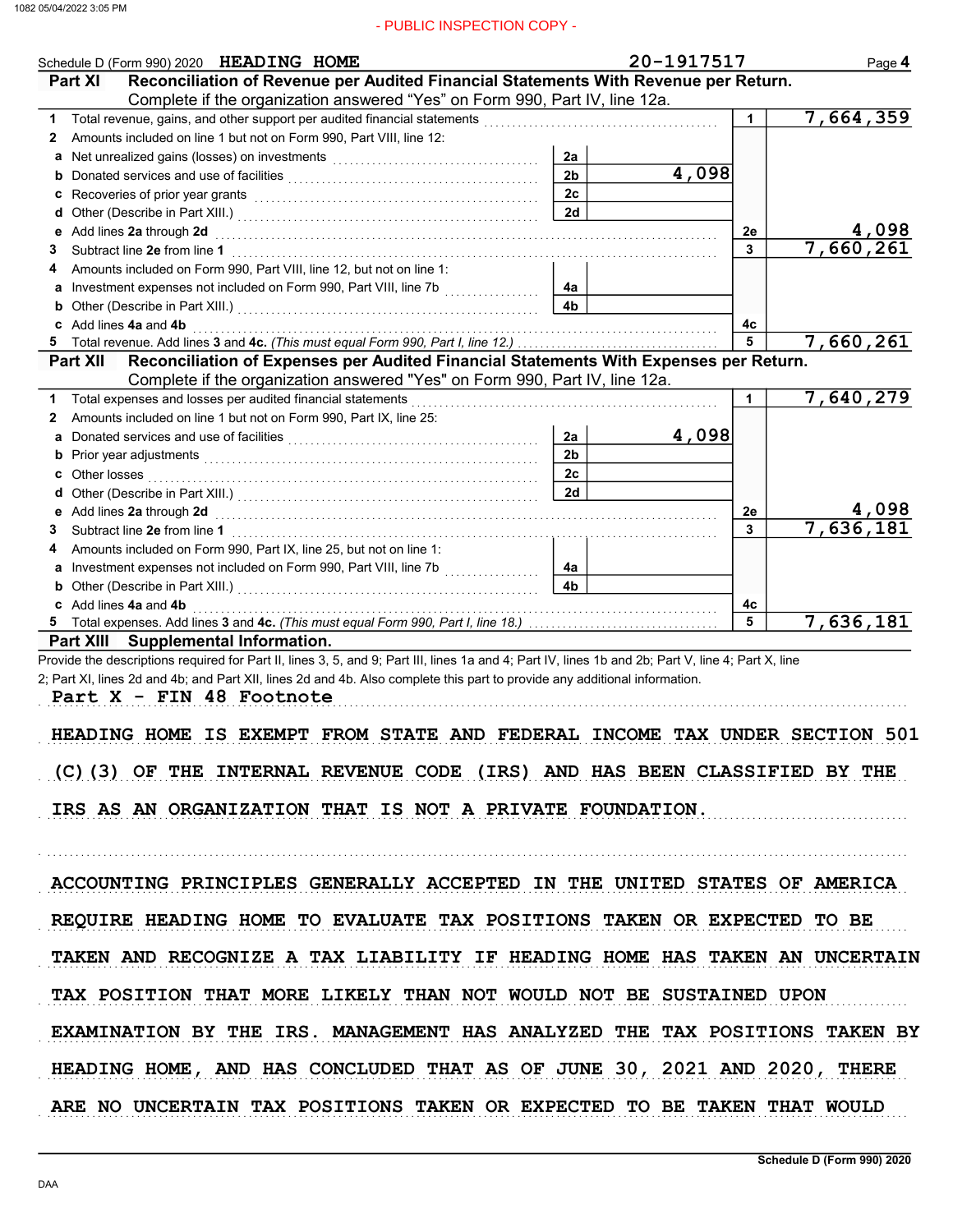| Schedule D (Form 990) 2020 HEADING HOME                                     | 20-1917517 | Page 5 |
|-----------------------------------------------------------------------------|------------|--------|
| Part XIII<br><b>Supplemental Information (continued)</b>                    |            |        |
| REQUIRE RECOGNITION OF A LIABILITY OR DISCLOSURE IN THE FINANCIAL           |            |        |
| STATEMENTS.                                                                 |            |        |
|                                                                             |            |        |
|                                                                             |            |        |
| HEADING HOME IS SUBJECT TO ROUTINE AUDITS BY TAXING JURISDICTIONS; HOWEVER, |            |        |
| THERE ARE CURRENTLY NO AUDITS FOR ANY TAX PERIODS IN PROGRESS. HEADING      |            |        |
| HOME'S OPEN TAX PERIODS ARE FOR THE YEARS ENDED JUNE 30, 2018 AND           |            |        |
|                                                                             |            |        |
| THEREAFTER.                                                                 |            |        |
|                                                                             |            |        |
|                                                                             |            |        |
|                                                                             |            |        |
|                                                                             |            |        |
|                                                                             |            |        |
|                                                                             |            |        |
|                                                                             |            |        |
|                                                                             |            |        |
|                                                                             |            |        |
|                                                                             |            |        |
|                                                                             |            |        |
|                                                                             |            |        |
|                                                                             |            |        |
|                                                                             |            |        |
|                                                                             |            |        |
|                                                                             |            |        |
|                                                                             |            |        |
|                                                                             |            |        |
|                                                                             |            |        |
|                                                                             |            |        |
|                                                                             |            |        |
|                                                                             |            |        |
|                                                                             |            |        |
|                                                                             |            |        |
|                                                                             |            |        |
|                                                                             |            |        |
|                                                                             |            |        |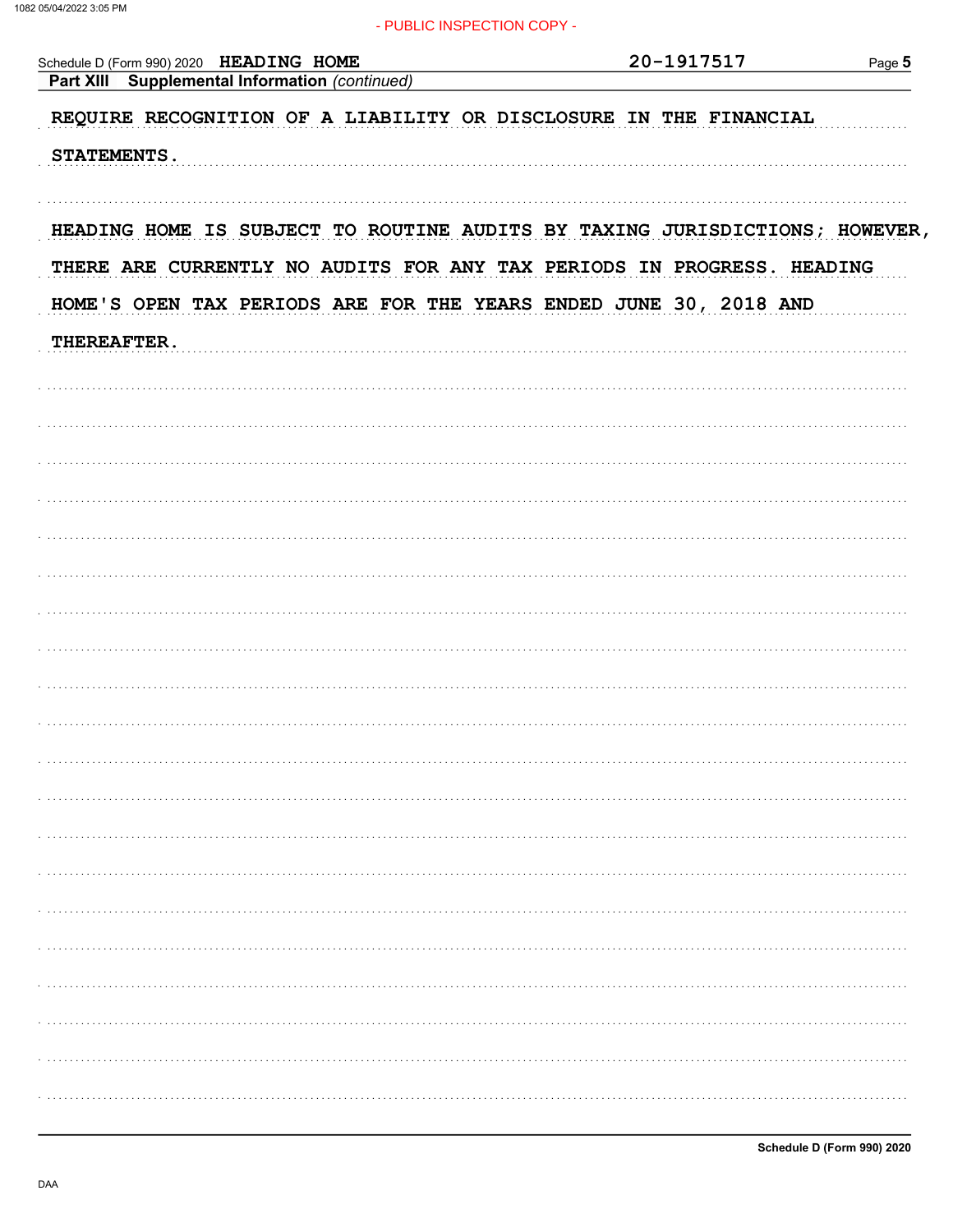| <b>SCHEDULE I</b><br>(Form 990)                        | <b>Grants and Other Assistance to Organizations,</b><br>Governments, and Individuals in the United States<br>Complete if the organization answered "Yes" on Form 990, Part IV, line 21 or 22.<br>Attach to Form 990.                                                                                                                          |           |                                        |                                                       |                                       |                                                             |                                          | OMB No. 1545-0047<br>2020<br><b>Open to Public</b>  |                   |
|--------------------------------------------------------|-----------------------------------------------------------------------------------------------------------------------------------------------------------------------------------------------------------------------------------------------------------------------------------------------------------------------------------------------|-----------|----------------------------------------|-------------------------------------------------------|---------------------------------------|-------------------------------------------------------------|------------------------------------------|-----------------------------------------------------|-------------------|
| Department of the Treasury<br>Internal Revenue Service |                                                                                                                                                                                                                                                                                                                                               |           |                                        | Go to www.irs.gov/Form990 for the latest information. |                                       |                                                             |                                          |                                                     | <b>Inspection</b> |
| Name of the organization                               | HEADING HOME                                                                                                                                                                                                                                                                                                                                  |           |                                        |                                                       |                                       |                                                             |                                          | <b>Employer identification number</b><br>20-1917517 |                   |
| Part I                                                 | <b>General Information on Grants and Assistance</b>                                                                                                                                                                                                                                                                                           |           |                                        |                                                       |                                       |                                                             |                                          |                                                     |                   |
| 1<br>$\mathbf{2}$                                      | Does the organization maintain records to substantiate the amount of the grants or assistance, the grantees' eligibility for the grants or assistance, and<br>the selection criteria used to award the grants or assistance?<br>Describe in Part IV the organization's procedures for monitoring the use of grant funds in the United States. |           |                                        |                                                       |                                       |                                                             |                                          | Yes                                                 | $ \mathbf{X} $ No |
| Part II                                                | Grants and Other Assistance to Domestic Organizations and Domestic Governments. Complete if the organization answered "Yes" on Form 990,<br>Part IV, line 21, for any recipient that received more than \$5,000. Part II can be duplicated if additional space is needed.                                                                     |           |                                        |                                                       |                                       |                                                             |                                          |                                                     |                   |
| $\mathbf 1$                                            | (a) Name and address of organization<br>or government                                                                                                                                                                                                                                                                                         | $(b)$ EIN | $(c)$ IRC<br>section<br>if applicable) | (d) Amount of cash<br>grant                           | (e) Amount of non-<br>cash assistance | (f) Method of valuation<br>(book, FMV, appraisal,<br>other) | (g) Description of<br>noncash assistance | (h) Purpose of grant<br>or assistance               |                   |
| (1)                                                    |                                                                                                                                                                                                                                                                                                                                               |           |                                        |                                                       |                                       |                                                             |                                          |                                                     |                   |
|                                                        |                                                                                                                                                                                                                                                                                                                                               |           |                                        |                                                       |                                       |                                                             |                                          |                                                     |                   |
| (2)                                                    |                                                                                                                                                                                                                                                                                                                                               |           |                                        |                                                       |                                       |                                                             |                                          |                                                     |                   |
| (3)                                                    |                                                                                                                                                                                                                                                                                                                                               |           |                                        |                                                       |                                       |                                                             |                                          |                                                     |                   |
| (4)                                                    |                                                                                                                                                                                                                                                                                                                                               |           |                                        |                                                       |                                       |                                                             |                                          |                                                     |                   |
|                                                        |                                                                                                                                                                                                                                                                                                                                               |           |                                        |                                                       |                                       |                                                             |                                          |                                                     |                   |
| (5)                                                    |                                                                                                                                                                                                                                                                                                                                               |           |                                        |                                                       |                                       |                                                             |                                          |                                                     |                   |
|                                                        |                                                                                                                                                                                                                                                                                                                                               |           |                                        |                                                       |                                       |                                                             |                                          |                                                     |                   |
|                                                        |                                                                                                                                                                                                                                                                                                                                               |           |                                        |                                                       |                                       |                                                             |                                          |                                                     |                   |
| (6)                                                    |                                                                                                                                                                                                                                                                                                                                               |           |                                        |                                                       |                                       |                                                             |                                          |                                                     |                   |
| (7)                                                    |                                                                                                                                                                                                                                                                                                                                               |           |                                        |                                                       |                                       |                                                             |                                          |                                                     |                   |
|                                                        |                                                                                                                                                                                                                                                                                                                                               |           |                                        |                                                       |                                       |                                                             |                                          |                                                     |                   |
| (8)                                                    |                                                                                                                                                                                                                                                                                                                                               |           |                                        |                                                       |                                       |                                                             |                                          |                                                     |                   |
|                                                        |                                                                                                                                                                                                                                                                                                                                               |           |                                        |                                                       |                                       |                                                             |                                          |                                                     |                   |
| (9)                                                    |                                                                                                                                                                                                                                                                                                                                               |           |                                        |                                                       |                                       |                                                             |                                          |                                                     |                   |
|                                                        |                                                                                                                                                                                                                                                                                                                                               |           |                                        |                                                       |                                       |                                                             |                                          |                                                     |                   |
| 2<br>3                                                 | Enter total number of section 501(c)(3) and government organizations listed in the line 1 table<br>Enter total number of other organizations listed in the line 1 table                                                                                                                                                                       |           |                                        |                                                       |                                       |                                                             |                                          |                                                     |                   |
|                                                        | For Paperwork Reduction Act Notice, see the Instructions for Form 990.                                                                                                                                                                                                                                                                        |           |                                        |                                                       |                                       |                                                             |                                          | Schedule I (Form 990) (2020)                        |                   |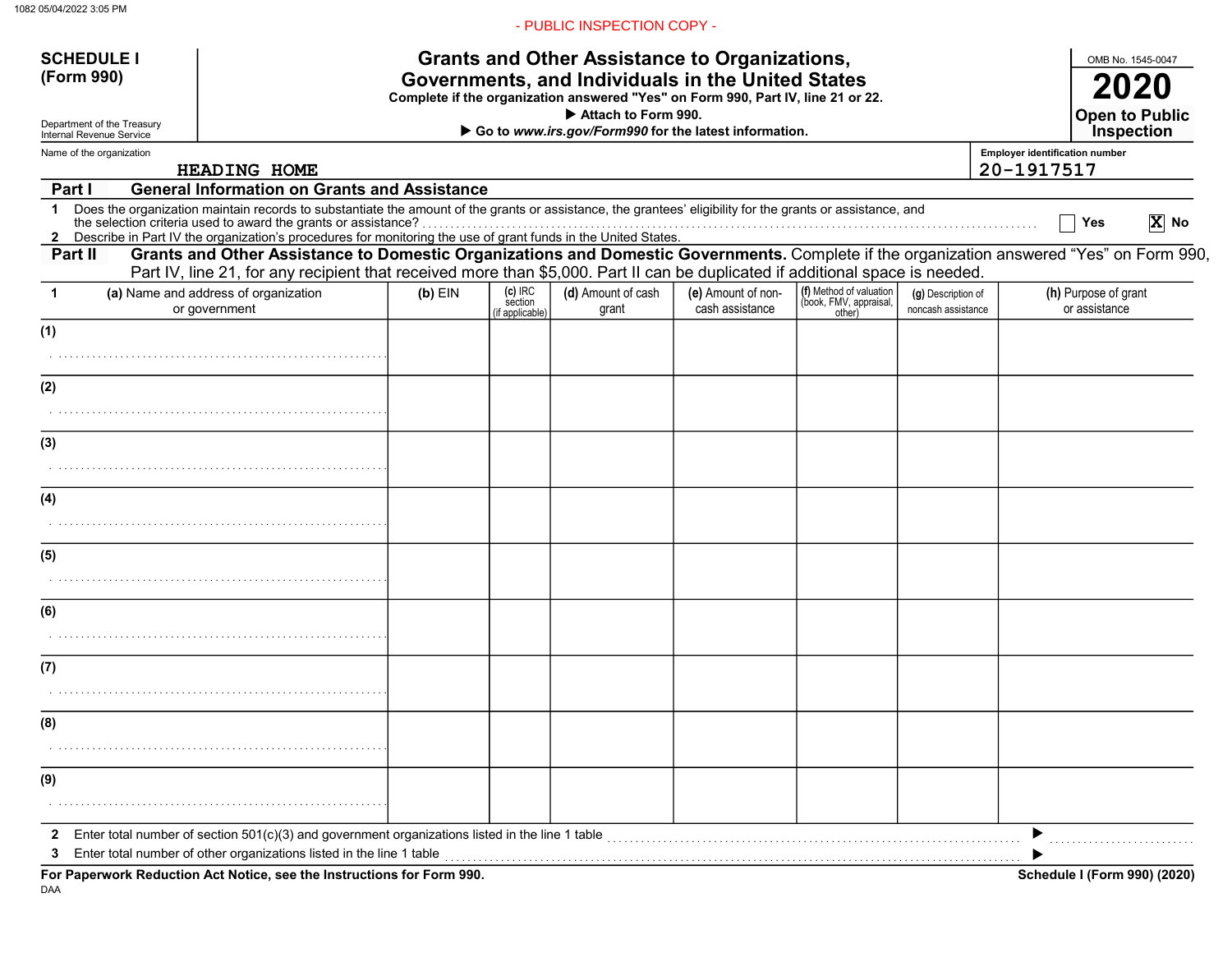| Schedule I (Form 990) (2020) HEADING HOME                                                                                                                                                                |                             |                             | 20-1917517                          |                        | Page 2                                                                   |  |
|----------------------------------------------------------------------------------------------------------------------------------------------------------------------------------------------------------|-----------------------------|-----------------------------|-------------------------------------|------------------------|--------------------------------------------------------------------------|--|
| Grants and Other Assistance to Domestic Individuals. Complete if the organization answered "Yes" on Form 990, Part IV, line 22.<br>Part III<br>Part III can be duplicated if additional space is needed. |                             |                             |                                     |                        |                                                                          |  |
| (a) Type of grant or assistance                                                                                                                                                                          | (b) Number of<br>recipients | (c) Amount of<br>cash grant | (d) Amount of<br>noncash assistance | FMV, appraisal, other) | (e) Method of valuation (book, $ $ (f) Description of noncash assistance |  |
| 1 BUS PASSES AND TOKENS                                                                                                                                                                                  | 241                         | 3,260                       |                                     |                        |                                                                          |  |
| 2 GENERAL HOUSING ASSISTANC 200                                                                                                                                                                          |                             | 188,625                     |                                     |                        |                                                                          |  |
| 3 HOUSING RENTS                                                                                                                                                                                          | 121                         | 211,071                     |                                     |                        |                                                                          |  |
| 4 FURNISHINGS                                                                                                                                                                                            | 150                         | 5,584                       |                                     |                        |                                                                          |  |
| 5                                                                                                                                                                                                        |                             |                             |                                     |                        |                                                                          |  |
|                                                                                                                                                                                                          |                             |                             |                                     |                        |                                                                          |  |
|                                                                                                                                                                                                          |                             |                             |                                     |                        |                                                                          |  |
| Supplemental Information. Provide the information required in Part I, line 2; Part III, column (b); and any other additional information.<br>Part IV                                                     |                             |                             |                                     |                        |                                                                          |  |
|                                                                                                                                                                                                          |                             |                             |                                     |                        |                                                                          |  |
|                                                                                                                                                                                                          |                             |                             |                                     |                        |                                                                          |  |
|                                                                                                                                                                                                          |                             |                             |                                     |                        |                                                                          |  |
|                                                                                                                                                                                                          |                             |                             |                                     |                        |                                                                          |  |
|                                                                                                                                                                                                          |                             |                             |                                     |                        |                                                                          |  |
|                                                                                                                                                                                                          |                             |                             |                                     |                        |                                                                          |  |
|                                                                                                                                                                                                          |                             |                             |                                     |                        |                                                                          |  |
|                                                                                                                                                                                                          |                             |                             |                                     |                        |                                                                          |  |
|                                                                                                                                                                                                          |                             |                             |                                     |                        |                                                                          |  |
|                                                                                                                                                                                                          |                             |                             |                                     |                        |                                                                          |  |
|                                                                                                                                                                                                          |                             |                             |                                     |                        |                                                                          |  |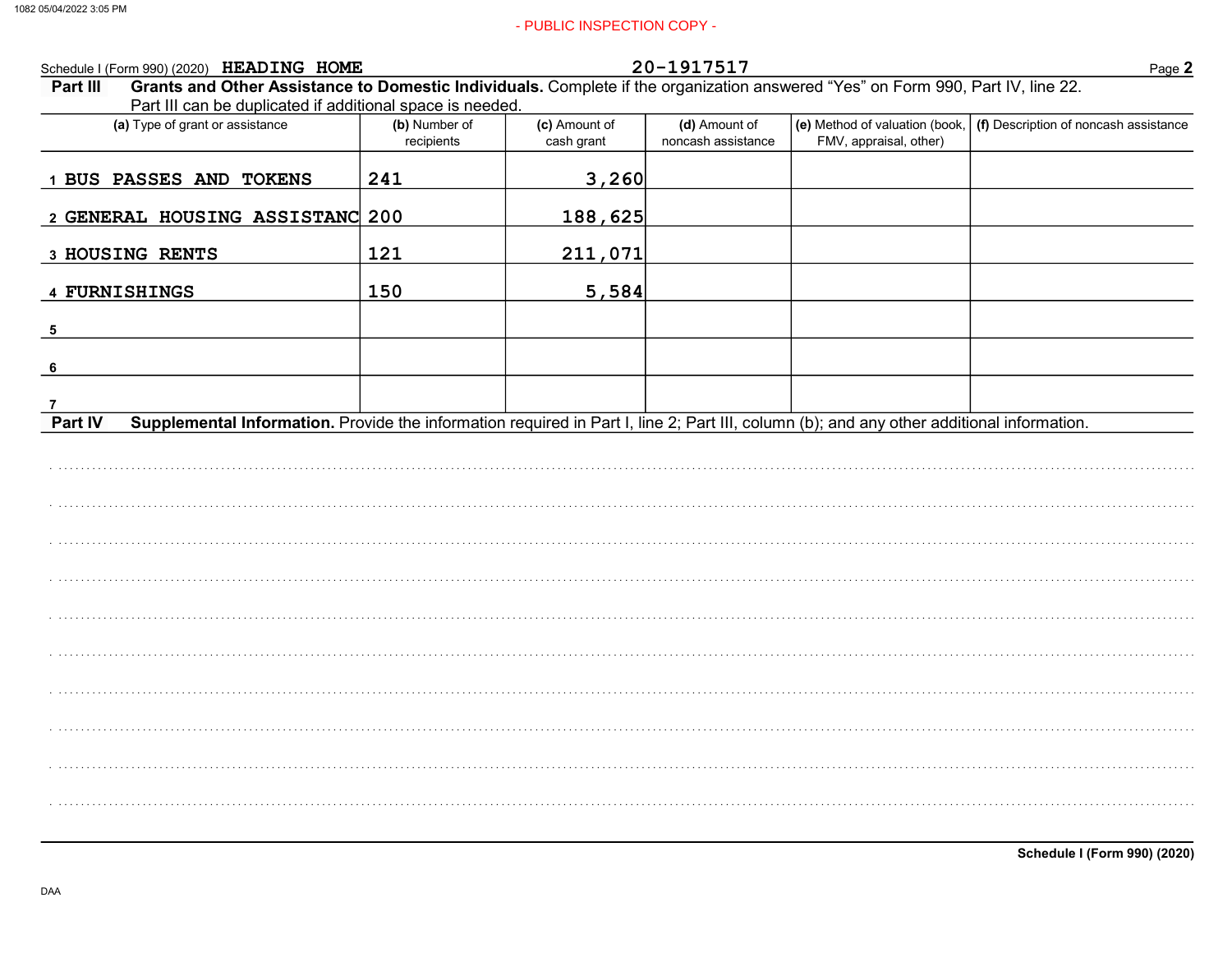# (Form 990)

Department of the Treasury<br>Internal Revenue Service

# SCHEDULE M  $\overline{N}$  Noncash Contributions

Complete if the organizations answered "Yes" on Form 990, Part IV, lines 29 or 30.

Attach to Form 990.

Go to www.irs.gov/Form990 for instructions and the latest information.

Name of the organization **Employer identification number**  $\blacksquare$ Inspection Open To Public 2020

OMB No. 1545-0047

| $20 - 191751$ |  |  |  |
|---------------|--|--|--|
|               |  |  |  |

|                       | HEADING HOME                                                                                                               |                        |                                                 |                              |                      | 20-1917517                                            |            |    |
|-----------------------|----------------------------------------------------------------------------------------------------------------------------|------------------------|-------------------------------------------------|------------------------------|----------------------|-------------------------------------------------------|------------|----|
|                       | <b>Types of Property</b><br>Part I                                                                                         |                        |                                                 |                              |                      |                                                       |            |    |
|                       |                                                                                                                            | (a)                    | (b)                                             | (c)<br>Noncash contribution  |                      | (d)                                                   |            |    |
|                       |                                                                                                                            | Check if<br>applicable | Number of contributions or<br>items contributed | amounts reported on          |                      | Method of determining<br>noncash contribution amounts |            |    |
|                       |                                                                                                                            |                        |                                                 | Form 990, Part VIII, line 1g |                      |                                                       |            |    |
| 1                     | Art - Works of art                                                                                                         |                        |                                                 |                              |                      |                                                       |            |    |
| $\mathbf{2}$          | Art - Historical treasures                                                                                                 |                        |                                                 |                              |                      |                                                       |            |    |
| 3                     | Art - Fractional interests                                                                                                 |                        |                                                 |                              |                      |                                                       |            |    |
| 4                     | Books and publications                                                                                                     |                        |                                                 |                              |                      |                                                       |            |    |
| 5                     | Clothing and household                                                                                                     | X                      |                                                 |                              | 93,332 ESTIMATED FMV |                                                       |            |    |
| 6                     | Cars and other vehicles                                                                                                    |                        |                                                 |                              |                      |                                                       |            |    |
| $\overline{7}$        | Boats and planes<br>                                                                                                       |                        |                                                 |                              |                      |                                                       |            |    |
| 8                     |                                                                                                                            |                        |                                                 |                              |                      |                                                       |            |    |
| 9                     | Securities - Publicly traded                                                                                               |                        |                                                 |                              |                      |                                                       |            |    |
| 10                    | Securities - Closely held stock                                                                                            |                        |                                                 |                              |                      |                                                       |            |    |
| 11                    | Securities - Partnership, LLC,                                                                                             |                        |                                                 |                              |                      |                                                       |            |    |
|                       | or trust interests                                                                                                         |                        |                                                 |                              |                      |                                                       |            |    |
| 12                    | Securities - Miscellaneous                                                                                                 |                        |                                                 |                              |                      |                                                       |            |    |
| 13                    | Qualified conservation                                                                                                     |                        |                                                 |                              |                      |                                                       |            |    |
|                       | contribution - Historic                                                                                                    |                        |                                                 |                              |                      |                                                       |            |    |
|                       | structures                                                                                                                 |                        |                                                 |                              |                      |                                                       |            |    |
| 14                    | Qualified conservation                                                                                                     |                        |                                                 |                              |                      |                                                       |            |    |
|                       | contribution - Other                                                                                                       |                        |                                                 |                              |                      |                                                       |            |    |
| 15                    | Real estate - Residential                                                                                                  |                        |                                                 |                              |                      |                                                       |            |    |
| 16                    | Real estate - Commercial                                                                                                   |                        |                                                 |                              |                      |                                                       |            |    |
| 17                    | Real estate — Other $\ldots$                                                                                               |                        |                                                 |                              |                      |                                                       |            |    |
| 18                    | Collectibles                                                                                                               |                        |                                                 |                              |                      |                                                       |            |    |
| 19                    | Food inventory                                                                                                             |                        |                                                 |                              |                      |                                                       |            |    |
| 20                    | Drugs and medical supplies                                                                                                 |                        |                                                 |                              |                      |                                                       |            |    |
| 21                    | Taxidermy                                                                                                                  |                        |                                                 |                              |                      |                                                       |            |    |
| 22                    | Historical artifacts                                                                                                       |                        |                                                 |                              |                      |                                                       |            |    |
| 23                    | Scientific specimens                                                                                                       |                        |                                                 |                              |                      |                                                       |            |    |
| 24                    | Archeological artifacts                                                                                                    |                        |                                                 |                              |                      |                                                       |            |    |
| 25                    |                                                                                                                            |                        |                                                 |                              |                      |                                                       |            |    |
| 26                    |                                                                                                                            |                        |                                                 |                              |                      |                                                       |            |    |
| 27                    |                                                                                                                            |                        |                                                 |                              |                      |                                                       |            |    |
| $\overline{28}$<br>29 | Other $\blacktriangleright$<br>Number of Forms 8283 received by the organization during the tax year for contributions for |                        |                                                 |                              |                      |                                                       |            |    |
|                       | which the organization completed Form 8283, Part IV, Donee Acknowledgement                                                 |                        |                                                 |                              | 29                   |                                                       |            |    |
|                       |                                                                                                                            |                        |                                                 |                              |                      |                                                       | <b>Yes</b> | No |
| 30a                   | During the year, did the organization receive by contribution any property reported in Part I, lines 1 through             |                        |                                                 |                              |                      |                                                       |            |    |
|                       | 28, that it must hold for at least three years from the date of the initial contribution, and which isn't required         |                        |                                                 |                              |                      |                                                       |            |    |
|                       | to be used for exempt purposes for the entire holding period?                                                              |                        |                                                 |                              |                      | 30a                                                   |            | X  |
| b                     | If "Yes," describe the arrangement in Part II.                                                                             |                        |                                                 |                              |                      |                                                       |            |    |
| 31                    | Does the organization have a gift acceptance policy that requires the review of any nonstandard                            |                        |                                                 |                              |                      |                                                       |            |    |
|                       | contributions?                                                                                                             |                        |                                                 |                              |                      | 31                                                    |            | X  |
| 32a                   | Does the organization hire or use third parties or related organizations to solicit, process, or sell noncash              |                        |                                                 |                              |                      |                                                       |            |    |
|                       | contributions?                                                                                                             |                        |                                                 |                              |                      | 32a                                                   |            | X  |
| b                     | If "Yes," describe in Part II.                                                                                             |                        |                                                 |                              |                      |                                                       |            |    |
| 33                    | If the organization didn't report an amount in column (c) for a type of property for which column (a) is checked,          |                        |                                                 |                              |                      |                                                       |            |    |
|                       | describe in Part II.                                                                                                       |                        |                                                 |                              |                      |                                                       |            |    |

For Paperwork Reduction Act Notice, see the Instructions for Form 990. Schedule M (Form 990) 2020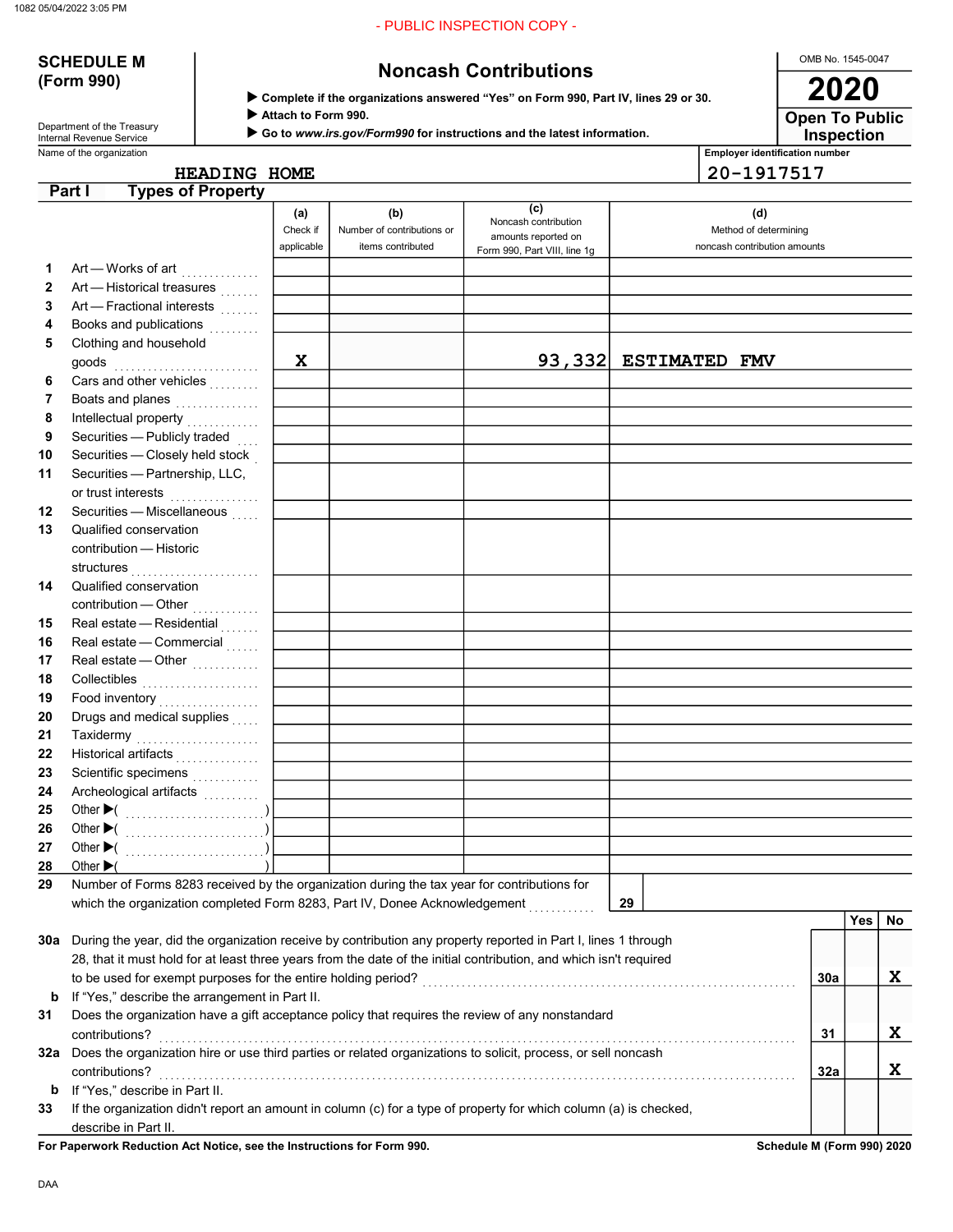|         | Schedule M (Form 990) 2020 HEADING HOME                                           | 20-1917517                                                                                                                                                                                                                   | Page 2 |
|---------|-----------------------------------------------------------------------------------|------------------------------------------------------------------------------------------------------------------------------------------------------------------------------------------------------------------------------|--------|
| Part II | or a combination of both. Also complete this part for any additional information. | Supplemental Information. Provide the information required by Part I, lines 30b, 32b, and 33, and whether<br>the organization is reporting in Part I, column (b), the number of contributions, the number of items received, |        |
|         |                                                                                   |                                                                                                                                                                                                                              |        |
|         |                                                                                   |                                                                                                                                                                                                                              |        |
|         |                                                                                   |                                                                                                                                                                                                                              |        |
|         |                                                                                   |                                                                                                                                                                                                                              |        |
|         |                                                                                   |                                                                                                                                                                                                                              |        |
|         |                                                                                   |                                                                                                                                                                                                                              |        |
|         |                                                                                   |                                                                                                                                                                                                                              |        |
|         |                                                                                   |                                                                                                                                                                                                                              |        |
|         |                                                                                   |                                                                                                                                                                                                                              |        |
|         |                                                                                   |                                                                                                                                                                                                                              |        |
|         |                                                                                   |                                                                                                                                                                                                                              |        |
|         |                                                                                   |                                                                                                                                                                                                                              |        |
|         |                                                                                   |                                                                                                                                                                                                                              |        |
|         |                                                                                   |                                                                                                                                                                                                                              |        |
|         |                                                                                   |                                                                                                                                                                                                                              |        |
|         |                                                                                   |                                                                                                                                                                                                                              |        |
|         |                                                                                   |                                                                                                                                                                                                                              |        |
|         |                                                                                   |                                                                                                                                                                                                                              |        |
|         |                                                                                   |                                                                                                                                                                                                                              |        |
|         |                                                                                   |                                                                                                                                                                                                                              |        |
|         |                                                                                   |                                                                                                                                                                                                                              |        |
|         |                                                                                   |                                                                                                                                                                                                                              |        |
|         |                                                                                   |                                                                                                                                                                                                                              |        |
|         |                                                                                   |                                                                                                                                                                                                                              |        |
|         |                                                                                   |                                                                                                                                                                                                                              |        |
|         |                                                                                   |                                                                                                                                                                                                                              |        |
|         |                                                                                   |                                                                                                                                                                                                                              |        |
|         |                                                                                   |                                                                                                                                                                                                                              |        |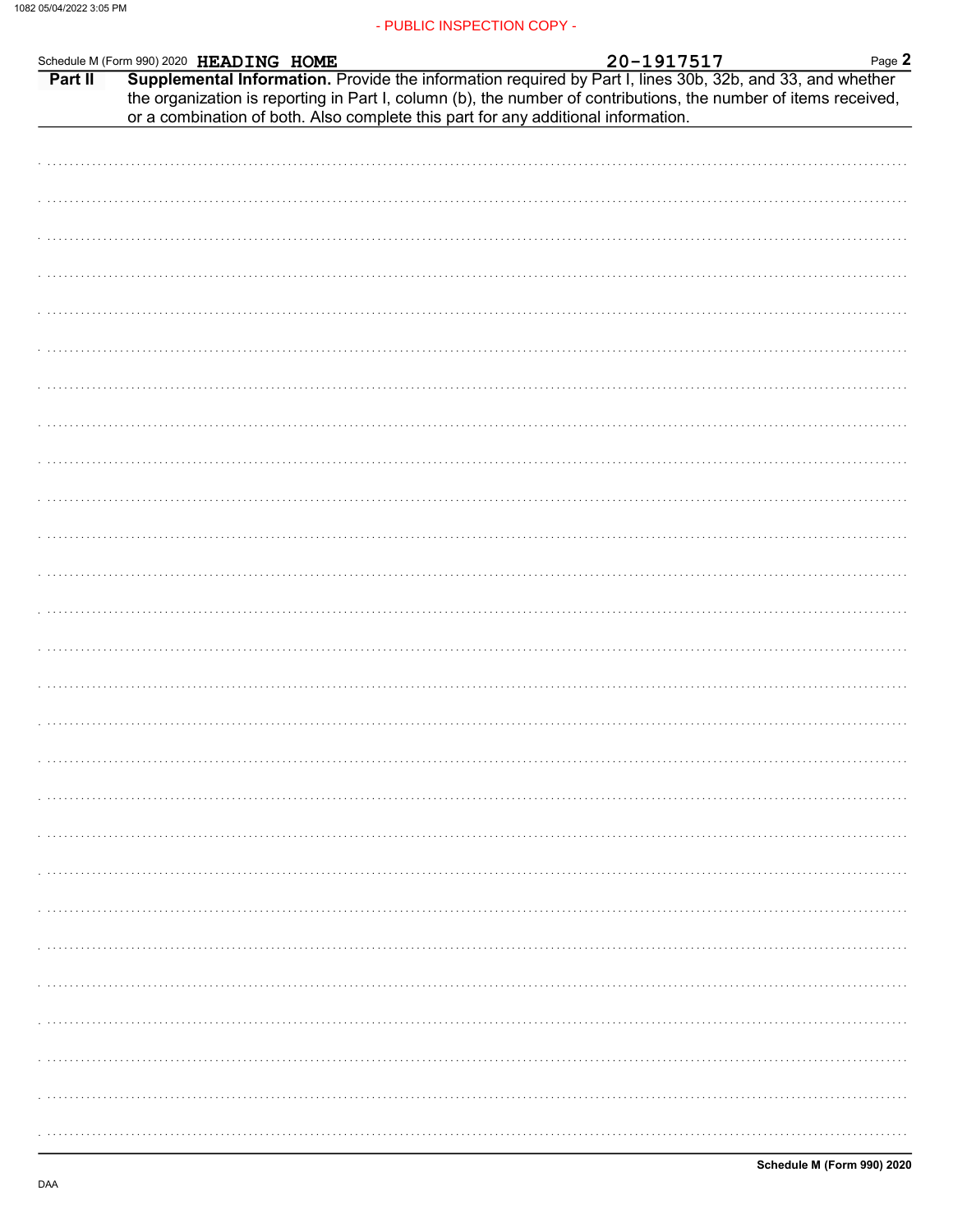Department of the Treasury<br>Internal Revenue Service

SCHEDULE O Supplemental Information to Form 990 or 990-EZ

Form 990 or 990-EZ or to provide any additional information. (Form 990 or 990-EZ) Complete to provide information for responses to specific questions on

> Attach to Form 990 or 990-EZ. ▶ Go to www.irs.gov/Form990 for the latest information.

OMB No. 1545-0047 2020

Inspection

Open to Public

Name of the organization **Employer identification number**  $\blacksquare$ 

HEADING HOME 20-1917517

Form 990 - Organization's Mission (1999) (1999) 1999

THE STATED PURPOSE OF HEADING HOME IS TO MAKE THE EXPERIENCE OF

HOMELESSNESS RARE, SHORT-LIVED AND NONRECURRING. IT ACCOMPLISHES ITS MISSION THROUGH OPERATION OF SIX PROGRAMS THAT PROVIDE EMERGENCY HOUSING, TRANSITIONAL SERVICES AND PERMANENT HOUSING FOR HOMELESS POPULATIONS.

. . . . . . . . . . . . . . . . . . . . . . . . . . . . . . . . . . . . . . . . . . . . . . . . . . . . . . . . . . . . . . . . . . . . . . . . . . . . . . . . . . . . . . . . . . . . . . . . . . . . . . . . . . . . . . . . . . . . . . . . . . . . . . . . . . . . . . . . . . . . . . . . . . . . . . . . . . . . . . . . . . . . . . . . . . . . . . . . . . . . . . . . . . . . . . . . . . . . . . . . . . . . . . . . . . . . . . . . . . . . . . . . . . . . . . . . . . . . . . . . . . . . . . . . . . . . . . . . . . . . . . . . . . . . . . . . . . . . . . . . . . . . . . . . . . . . . . . . . . . . . . . . . . . . . . Form 990, Part I, Line 6

VOLUNTEERS CONTRIBUTED APPROXIMATELY 3,296 HOURS OF TIME SORTING THROUGH CLOTHING AND MOVING FURNITURE TO ASSIST CLIENTS AS THEY TRANSITION OUT OF HOMELESSNESS. VOLUNTEERS ASSIST WITH HEADING HOMES WAREHOUSE TO MANAGE FURNITURE DONATIONS. VOLUNTEERS ALSO PROVIDE SOCIAL SUPPORT TO NEWLY HOUSED CLIENTS AS THEY ADJUST FROM LIVING ON THE STREET TO LIVING HOUSED. SPECIAL SKILLS VOLUNTEERS PROVIDE SERVICES SUCH AS CAREER DEVELOPMENT, ACUPUNCTURE, LIVE MUSIC, AND WELLNESS CLASSES.

. . . . . . . . . . . . . . . . . . . . . . . . . . . . . . . . . . . . . . . . . . . . . . . . . . . . . . . . . . . . . . . . . . . . . . . . . . . . . . . . . . . . . . . . . . . . . . . . . . . . . . . . . . . . . . . . . . . . . . . . . . . . . . . . . . . . . . . . . . . . . . . . . . . . . . . . . . .

Form 990, Part III, Line 4a - First Accomplishment

2020-2021 WAS QUITE A YEAR FOR HEADING HOME. WHILE WE CONTINUED WORK TO ACHIEVE OUR VISION THAT EXPERIENCES OF HOMELESSNESS ARE RARE, SHORT-LIVED, AND NONRECURRING, WE DOUBLED DOWN IN RESPONSE TO THE COVID-19 PANDEMIC. OUR SHELTER SERVICES FOR FAMILIES, WOMEN, AND MEN EXPANDED FROM TWO LOCATIONS TO FIVE. ADDITIONALLY, THROUGH COMMUNITY COLLABORATION TO KEEP SAFE THOSE MOST AT-RISK, WE PROVIDED SUPPORT STAFF AT TWO COVID-ISOLATION HOTELS FOR PEOPLE EXPERIENCING HOMELESSNESS. WE INCREASED PRIORITIZED OUTREACH TO HIGH UTILIZERS OF EMERGENCY SYSTEMS LIVING ON THE STREETS THROUGH A COLLABORATION WITH UNM HOSPITAL. AND, THROUGHOUT IT ALL, HOUSING